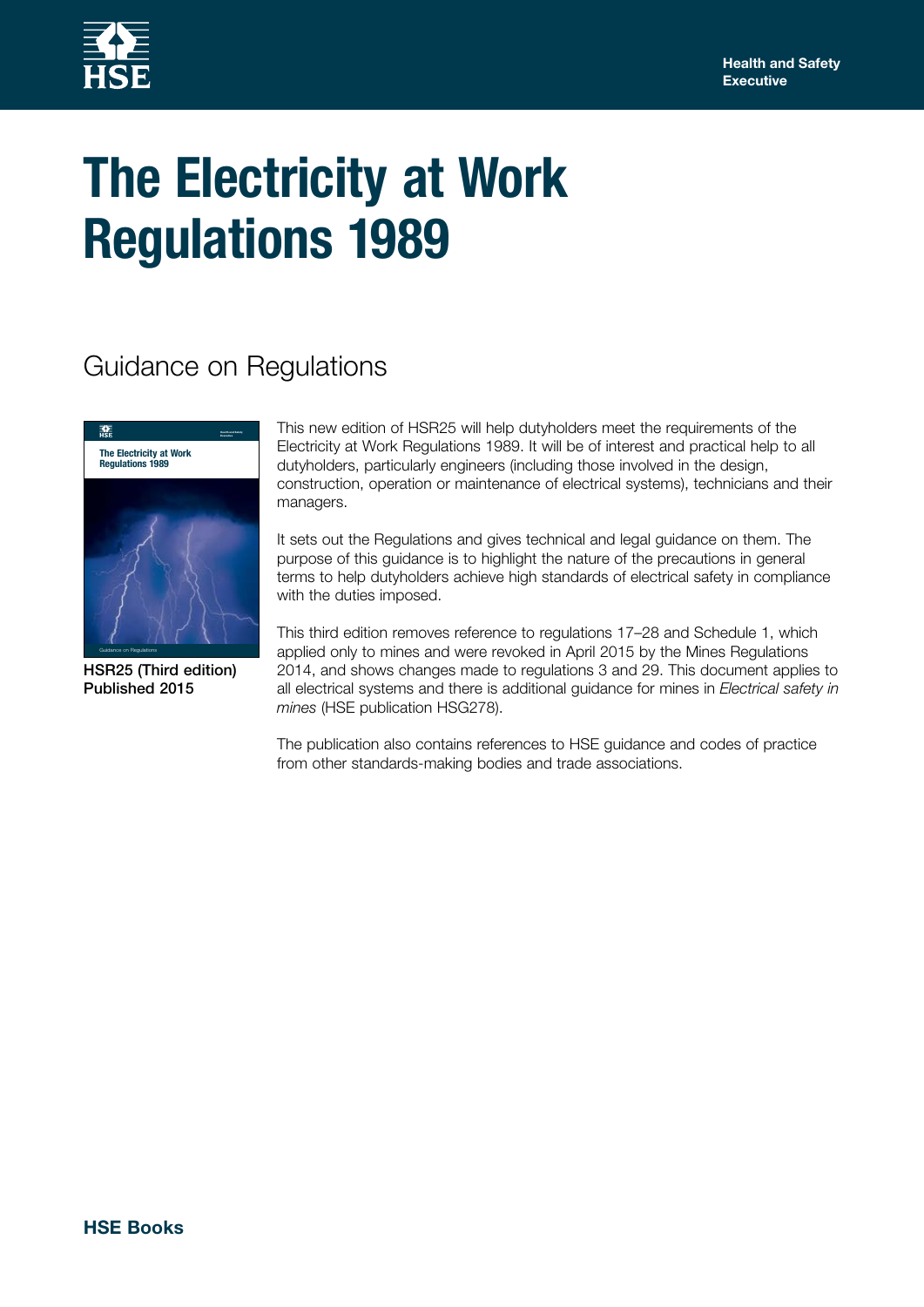*© Crown copyright 2015*

First published 1989 Second edition 2007 Third edition 2015

ISBN 978 0 7176 6636 2

You may reuse this information (excluding logos) free of charge in any format or medium, under the terms of the Open Government Licence. To view the licence visit [www.nationalarchives.gov.uk/doc/open-government-licence/](http://www.nationalarchives.gov.uk/doc/open-government-licence/), write to the Information Policy Team, The National Archives, Kew, London TW9 4DU, or email [psi@nationalarchives.gsi.gov.uk](mailto:psi@nationalarchives.gsi.gov.uk).

Some images and illustrations may not be owned by the Crown so cannot be reproduced without permission of the copyright owner. Enquiries should be sent to [copyright@hse.gsi.gov.uk.](mailto:copyright@hse.gsi.gov.uk)

#### *Guidance*

This guidance is issued by the Health and Safety Executive. Following the guidance is not compulsory, unless specifically stated, and you are free to take other action. But if you do follow the guidance you will normally be doing enough to comply with the law. Health and safety inspectors seek to secure compliance with the law and may refer to this guidance.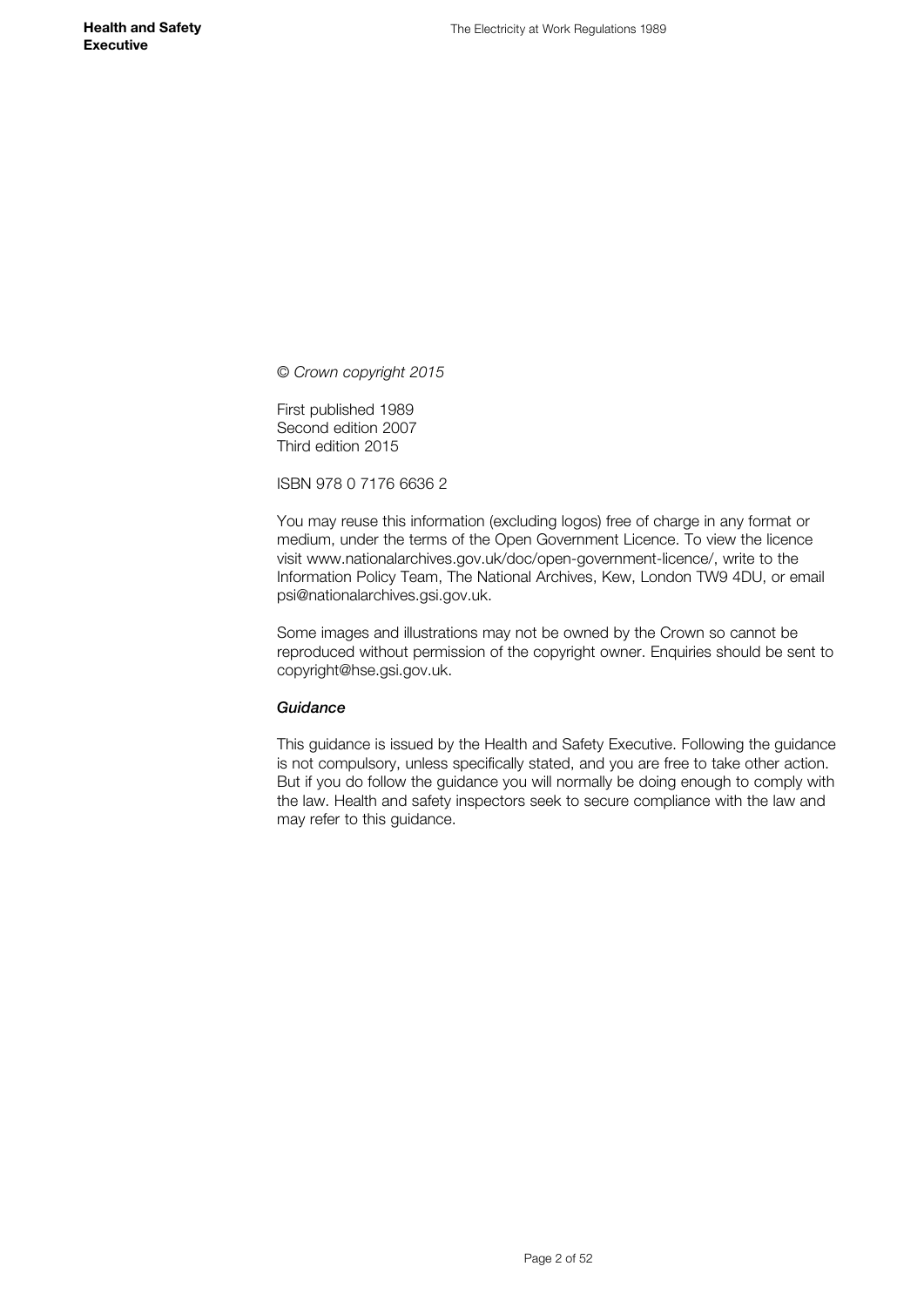# **Contents**

| <b>Introduction</b><br>5             |                                                                         |  |
|--------------------------------------|-------------------------------------------------------------------------|--|
|                                      |                                                                         |  |
| <b>The Regulations</b>               | 7                                                                       |  |
| <b>Regulation 1</b>                  | <b>Citation and commencement</b><br>7                                   |  |
| <b>Regulation 2</b>                  | Interpretation<br>7                                                     |  |
| <b>Regulation 3</b>                  | Persons on whom duties are imposed by these<br><b>Regulations</b><br>13 |  |
| <b>Regulation 4</b>                  | Systems, work activities and protective equipment<br>15                 |  |
| <b>Regulation 5</b>                  | Strength and capability of electrical equipment<br>18                   |  |
| <b>Regulation 6</b>                  | Adverse or hazardous environments<br>19                                 |  |
| <b>Regulation 7</b>                  | Insulation, protection and placing of conductors<br>22                  |  |
| <b>Regulation 8</b>                  | Earthing or other suitable precautions<br>25                            |  |
| <b>Regulation 9</b>                  | <b>Integrity of referenced conductors</b><br>29                         |  |
| <b>Regulation 10</b>                 | <b>Connections</b><br>30                                                |  |
| <b>Regulation 11</b>                 | Means for protecting from excess of current<br>31                       |  |
| <b>Regulation 12</b>                 | Means for cutting off the supply and for isolation<br>33                |  |
| <b>Regulation 13</b>                 | Precautions for work on equipment made dead<br>35                       |  |
| <b>Regulation 14</b>                 | Work on or near live conductors<br>37                                   |  |
| <b>Regulation 15</b>                 | 41<br>Working space, access and lighting                                |  |
| <b>Regulation 16</b>                 | Persons to be competent to prevent danger and injury<br>42              |  |
| <b>Regulations 17-28</b>             | 43                                                                      |  |
| <b>Regulation 29</b>                 | <b>Defence</b><br>43                                                    |  |
| <b>Regulation 30</b>                 | <b>Exemption certificates</b><br>44                                     |  |
| <b>Regulation 31</b>                 | <b>Extension outside Great Britain</b><br>44                            |  |
| <b>Regulation 32</b>                 | <b>Disapplication of duties</b><br>45                                   |  |
| <b>Regulation 33</b>                 | <b>Revocations and modifications</b><br>45                              |  |
| <b>Appendix 1</b>                    | 46                                                                      |  |
| References and further reading<br>48 |                                                                         |  |
| <b>Further information</b>           | 52                                                                      |  |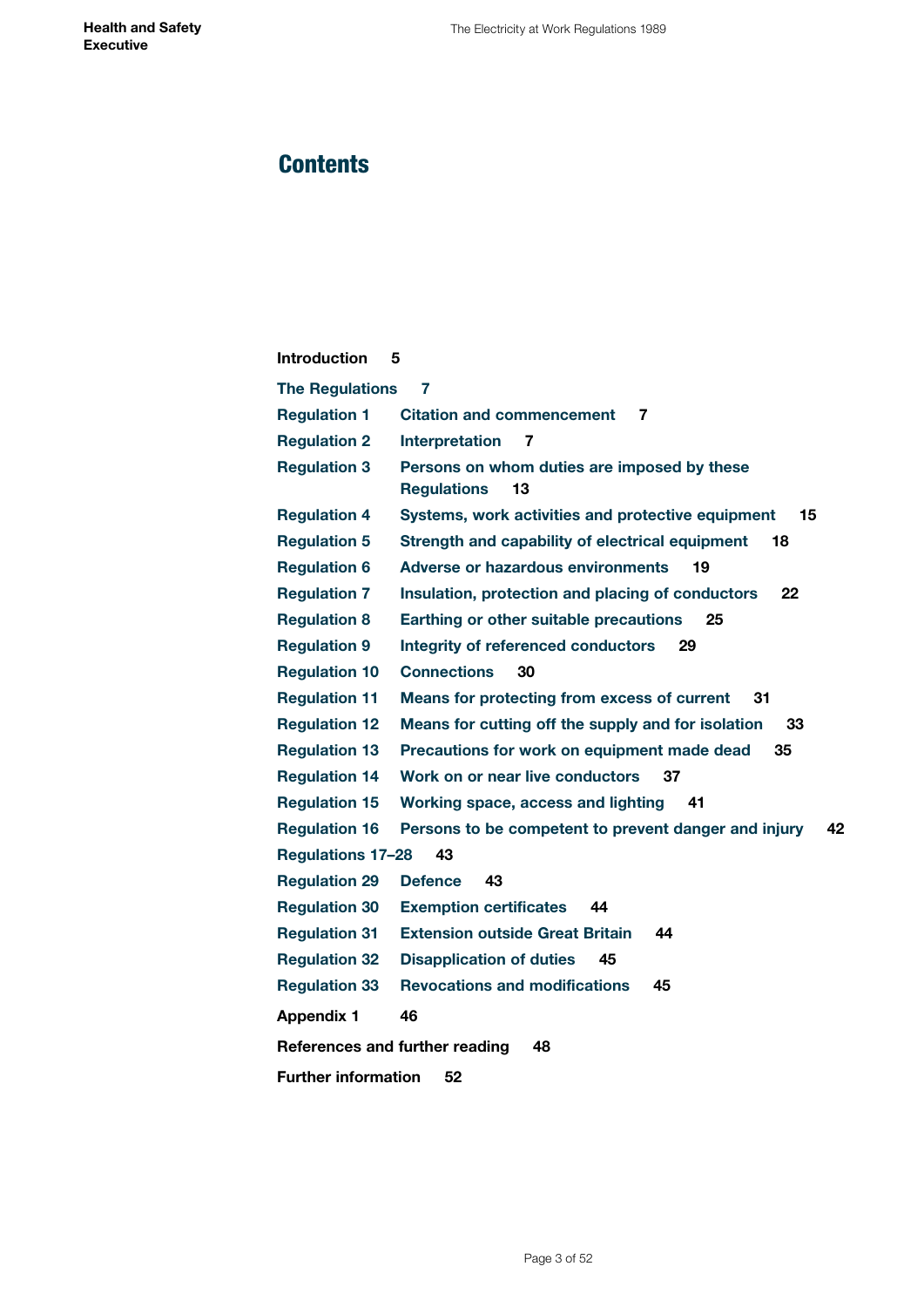**Health and Safety Executive**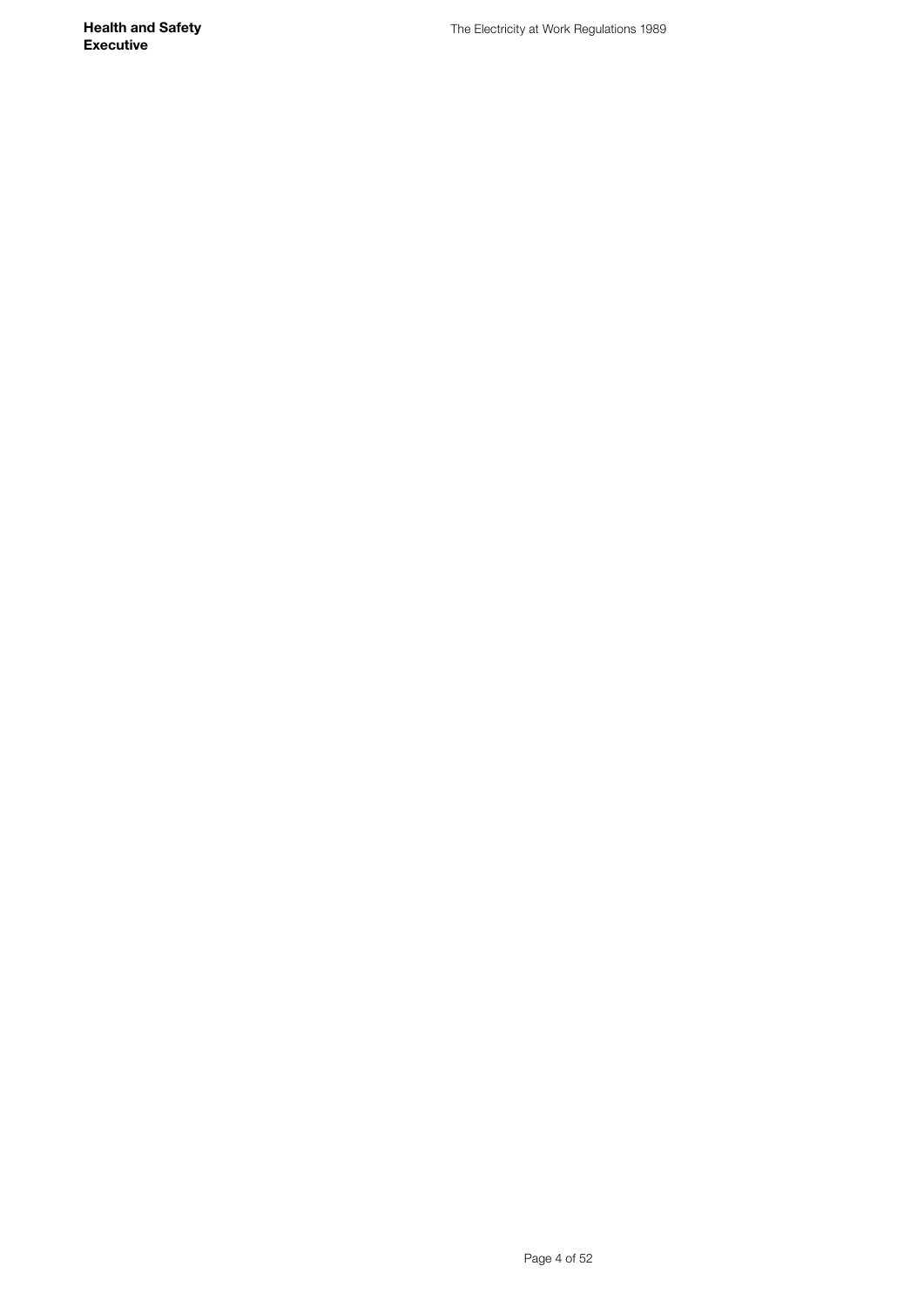## <span id="page-4-0"></span>**Introduction**

#### **About this book**

1 This book gives guidance on and sets out the Electricity at Work Regulations 1989. The guidance is relevant to all work activities and premises except certain offshore workplaces and certain ships. Additional guidance specific to mines is given in *Electrical safety in mines*. 1

2 The Electricity at Work Regulations 1989 (SI 1989/635) (as amended) (the Regulations) came into force on 1 April 1990. The purpose of the Regulations is to require precautions to be taken against the risk of death or personal injury from electricity in work activities. The text of the Regulations is available free to download from legislation.gov.uk or to purchase from The Stationery Office.

The Regulations are made under the Health and Safety at Work etc Act 1974 (the HSW Act).2 The HSW Act applies principally to employers, the self-employed and to employees, including certain classes of trainees. Duties are imposed on people (referred to in this guidance as 'dutyholders') in respect of **systems**, **electrical equipment** and **conductors**, and in respect of work activities on or near electrical equipment. Words in bold (above and in extracts from the Regulations) are defined in regulation 2. The duties are in addition to those imposed by the HSW Act. The 1989 Regulations pre-date the risk assessment process brought in with the 1992 version of the Management of Health and Safety at Work Regulations. However, the risk assessment process is still required. Further information can be found in *Managing for health and safety*. 3

#### **What are the differences between this edition and the previous edition?**

4 This third edition notes that regulations 17–28 and Schedule 1, which applied only to mines, were revoked in April 2015 by the Mines Regulations 2014. These Regulations also modified regulations 3 and 29.

#### **Who should read this book?**

5 The guidance is primarily for dutyholders (including those involved in the design, construction, operation or maintenance of electrical systems and equipment), engineers, technicians and their managers. It sets out the Regulations and gives technical and legal guidance on them. While it reflects the Health and Safety Executive's (HSE's) view of the meaning of terms used in the Regulations, only the Courts can provide a binding interpretation. The text of the Regulations is set out in *italics*, the accompanying guidance is in normal type. Coloured borders also indicate each section clearly.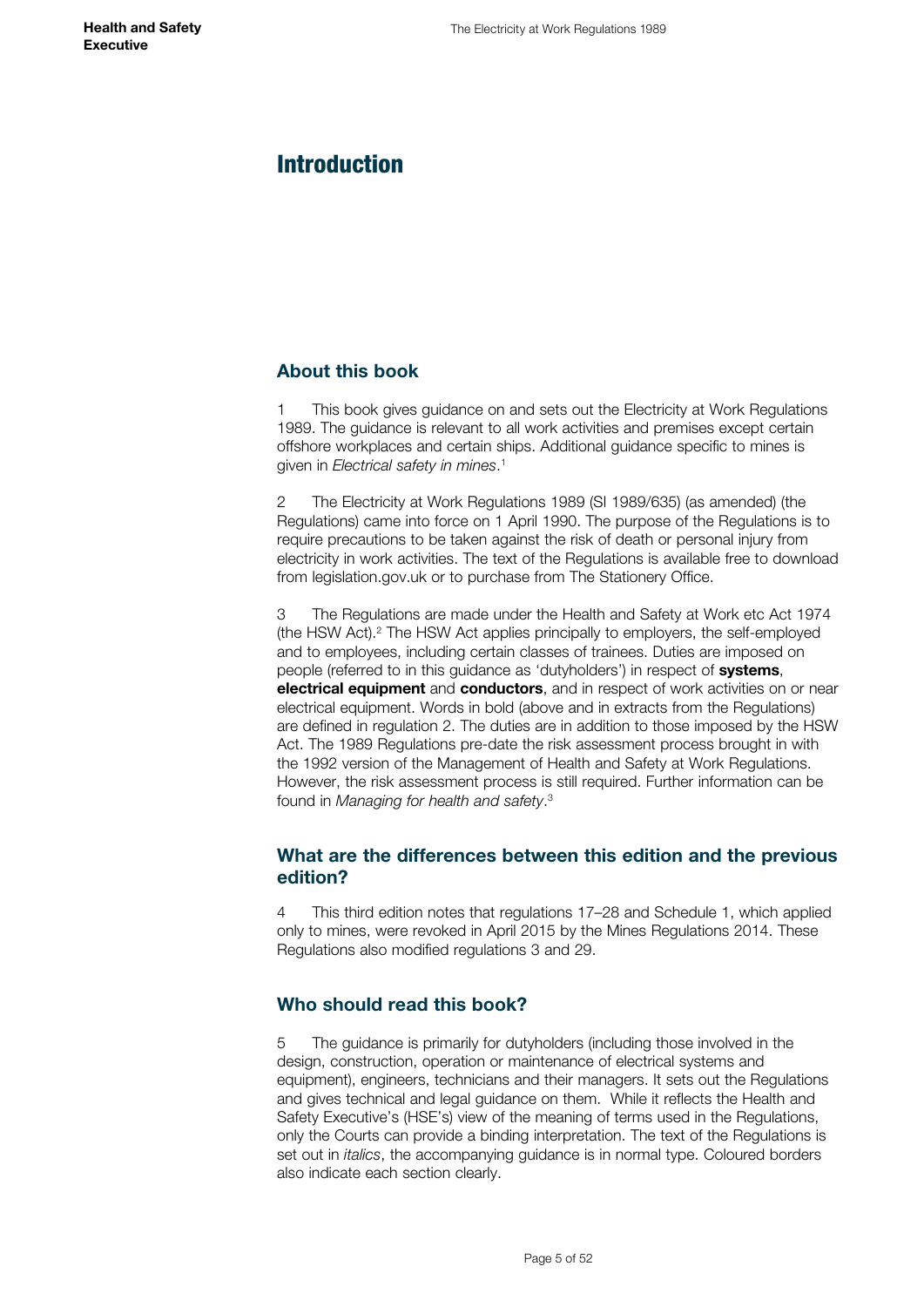#### **Scope**

6 This guidance applies to all operational voltages.

7 The Regulations apply to all **electrical systems and equipment** (as defined) whenever manufactured, purchased, installed or taken into use even if its manufacture or installation pre-dates the Regulations. Where electrical equipment pre-dates the Regulations this does not of itself mean that the continued use of the equipment would be in contravention of the Regulations. For example, some of the equipment to which the Regulations apply may have been made to a standard, such as a British Standard, which has since been modified or superseded. Standards such as BS 76714 can provide assistance but, ultimately, compliance with the Regulations is required. It is likely to be reasonably practicable to replace it with equipment made to a more recent standard when, but only when, it becomes unsafe or falls due for replacement for other than safety reasons, whichever occurs sooner.

#### **British Standard BS 7671 Requirements for Electrical Installations (also known as the IET Wiring Regulations)**

8 BS 7671 *Requirements for electrical installations* is also known as the IET Wiring Regulations. They are non-statutory regulations which 'relate principally to the design, selection, erection, inspection and testing of electrical installations, whether permanent or temporary, in and about buildings generally and to agricultural and horticultural premises, construction sites and caravans and their sites'.

9 BS 7671 is a code of practice which is widely recognised and accepted in the UK and compliance with it is likely to achieve compliance with relevant aspects of the Electricity at Work Regulations 1989.

10 There are, however, many types of system, equipment and hazard to which BS 7671 is not applicable; for example, certain installations at mines and quarries, equipment on vehicles, systems for public electricity supply and explosion protection. Furthermore, BS 7671 applies only to installations operating at up to 1000 V ac or 1500 V dc.

11 Installations to which BS 7671 is relevant may have been installed in accordance with an earlier edition, now superseded but then current. That, in itself, would not mean that the installation would fail to comply with the Regulations.

#### **Electricity Safety, Quality and Continuity Regulations**

12 The Electricity Safety, Quality and Continuity Regulations 2002 (ESQCR)5 impose requirements in respect of the generation, distribution and supply of electricity, including supply networks and electrical equipment. The Department of Energy and Climate Change (DECC) leads on ESQCR matters, though HSE performs some functions on DECC's behalf, in particular with regards to public safety and incident notifications. Some ESQCR obligations – such as requirements for connection with earth – overlap with the Regulations, but others provide additional requirements.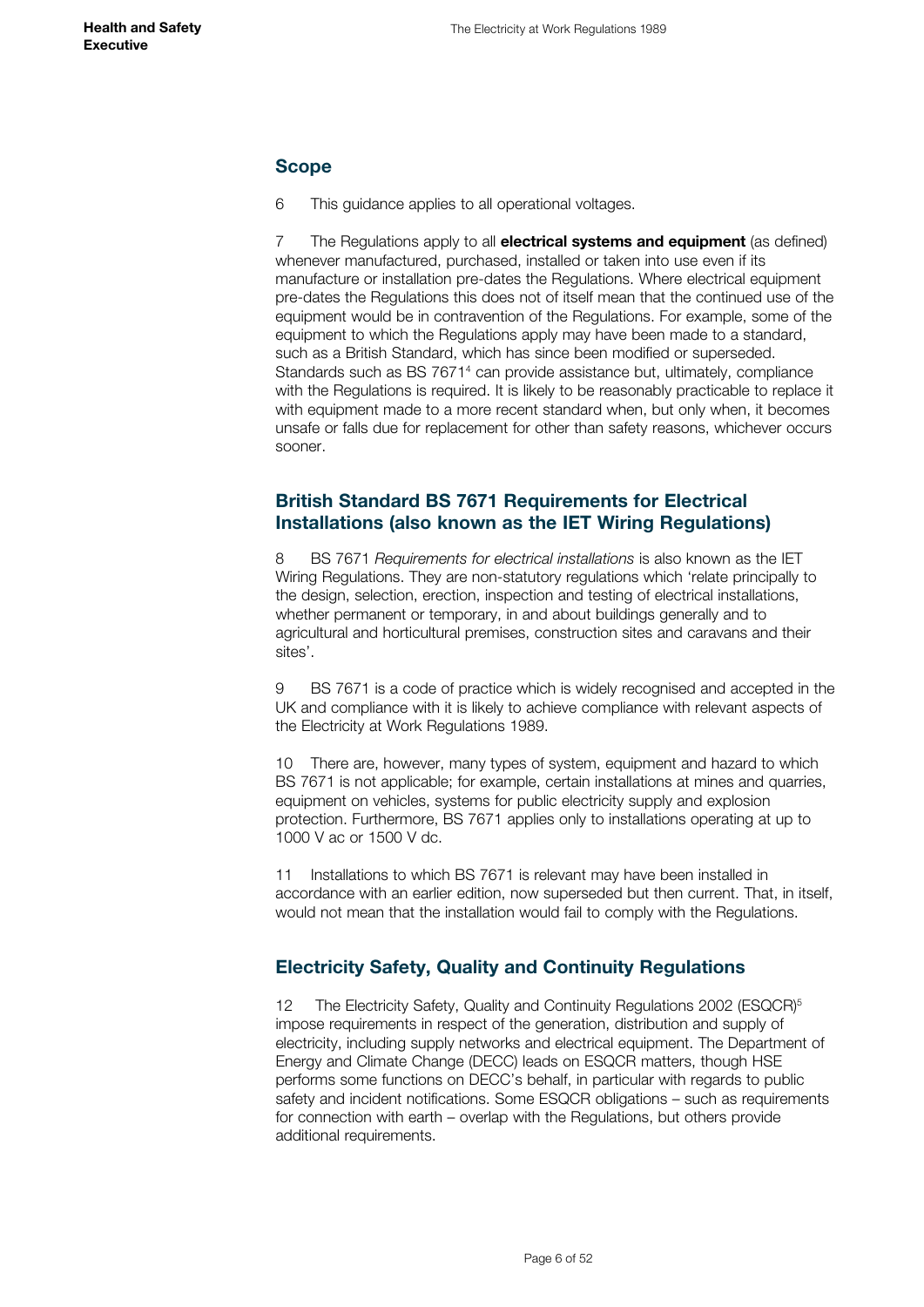# <span id="page-6-0"></span>The Regulations

# Regulation 1 Citation and commencement

**Regulation 1**

*These Regulations may be cited as the Electricity at Work Regulations 1989 and shall come into force on 1st April 1990.*

# Regulation 2 Interpretation

| $\overline{2}$<br><b>Regulation</b> | In these Regulations, unless the context otherwise requires -<br>(1)                                                                                                                                                                                                                                                                                                                                         |
|-------------------------------------|--------------------------------------------------------------------------------------------------------------------------------------------------------------------------------------------------------------------------------------------------------------------------------------------------------------------------------------------------------------------------------------------------------------|
|                                     | "circuit conductor" means any <b>conductor</b> in a <b>system</b> which is intended to carry<br>electric current in normal conditions, or to be energised in normal conditions, and<br>includes a combined neutral and earth conductor, but does not include a<br>conductor provided solely to perform a protective function by connection to earth<br>or other reference point;                             |
|                                     | "conductor" means a <b>conductor</b> of electrical energy;                                                                                                                                                                                                                                                                                                                                                   |
|                                     | "danger" means risk of <i>injury</i> ;                                                                                                                                                                                                                                                                                                                                                                       |
|                                     | "electrical equipment" includes anything used, intended to be used or installed for<br>use, to generate, provide, transmit, transform, rectify, convert, conduct, distribute,<br>control, store, measure or use electrical energy;                                                                                                                                                                           |
|                                     | "injury" means death or personal injury from electric shock, electric burn, electrical<br>explosion or arcing, or from fire or explosion initiated by electrical energy, where any<br>such death or injury is associated with the generation, provision, transmission,<br>transformation, rectification, conversion, conduction, distribution, control, storage,<br>measurement or use of electrical energy; |
|                                     | "system" means an electrical system in which all the electrical equipment is, or may<br>be, electrically connected to a common source of electrical energy, and includes<br>such source and such equipment.                                                                                                                                                                                                  |
| <b>Guidance</b><br>$\mathbf{2}$     | Words and phrases which are in <b>bold</b> type in the text of the regulation<br>13<br>preceding the guidance are those which have been assigned a special meaning by<br>being defined in regulation 2.                                                                                                                                                                                                      |
|                                     | <b>Systems</b>                                                                                                                                                                                                                                                                                                                                                                                               |
|                                     | The term 'system' includes all parts of a system, eg conductors and electrical<br>14<br>equipment in it, and is not a reference solely to the functional circuit as a whole. It<br>follows that something required of a system is required both of the system as a                                                                                                                                           |

whole and of the equipment and conductors in it.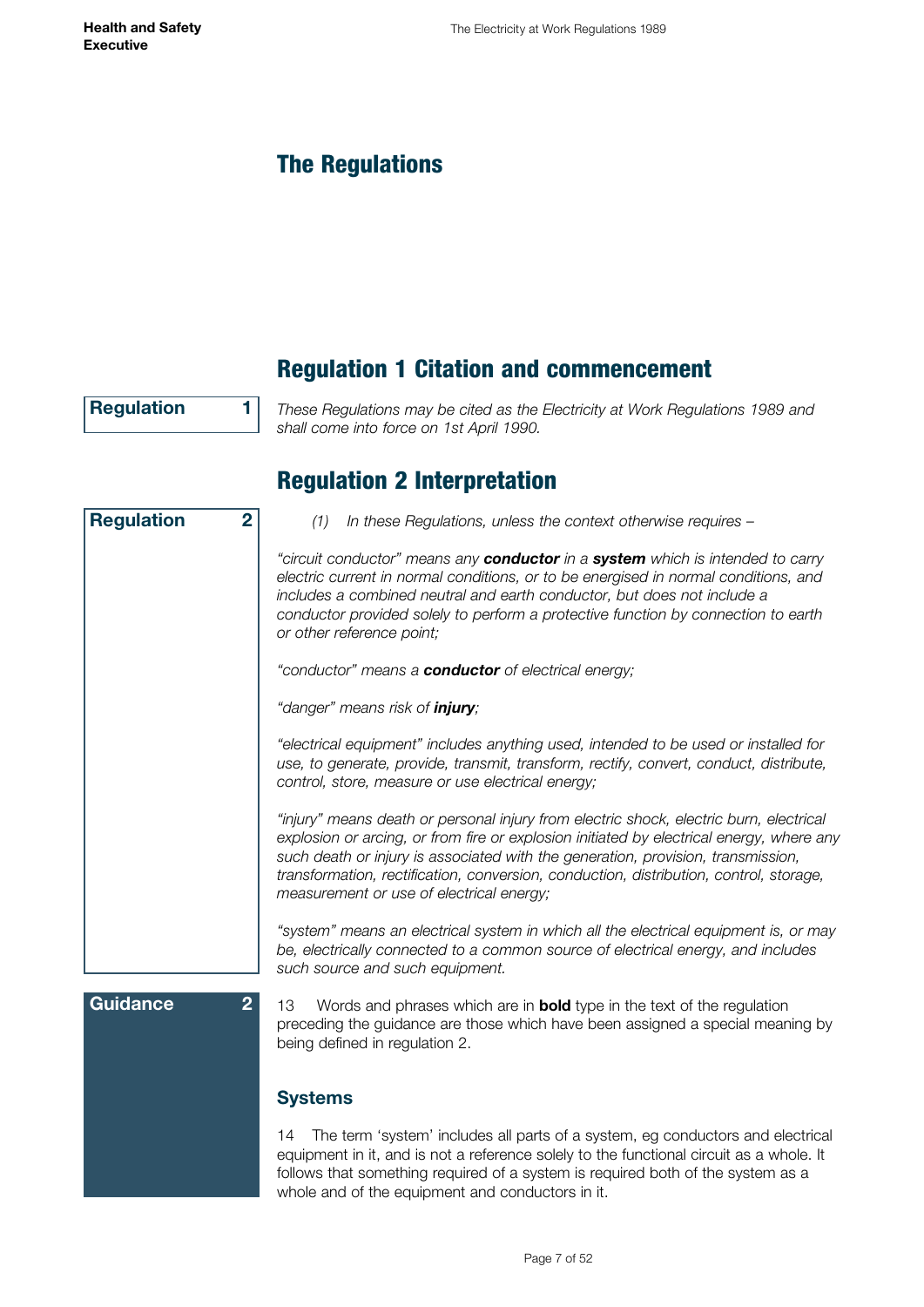| Guidance<br>$\overline{2}$ | 15<br>The definition refers to electrical systems. In the case of each system this will<br>include all of the electrical equipment connected together and the various electrical<br>energy sources in that system. In the case of transformers, even though there may<br>be galvanic separation between the various windings of the transformers, where the<br>energy is transmitted through these from one part of the electrical system to<br>another, the transformer and all of its windings are part of the same system.                                                                                                                                                                                                                                                                                    |
|----------------------------|------------------------------------------------------------------------------------------------------------------------------------------------------------------------------------------------------------------------------------------------------------------------------------------------------------------------------------------------------------------------------------------------------------------------------------------------------------------------------------------------------------------------------------------------------------------------------------------------------------------------------------------------------------------------------------------------------------------------------------------------------------------------------------------------------------------|
|                            | 16<br>The definition of 'system' includes equipment which, although not energised,<br>may be electrically connected to a common source of electrical energy. Equipment<br>which is readily capable of being made live by a system is therefore considered to<br>be part of that system. For example, a lighting circuit which has been disconnected<br>from its source of electrical energy by means of removable links or fuses is still part<br>of that system, as is such a circuit which has been switched off even though the<br>switch might be a double pole switch.                                                                                                                                                                                                                                      |
|                            | Equipment which is in any way connected to a source of electrical energy, eg<br>17<br>a test instrument containing a source and the equipment containing or connected<br>to that source, becomes part of a system and the Regulations apply to that system.<br>Electrical equipment which is not connected, and cannot be readily connected, to a<br>source of electrical energy is not part of a system. Protective conductors, if they are<br>connected to a source, are part of that system.                                                                                                                                                                                                                                                                                                                  |
|                            | 18<br>The reference in the definition to a common source of electrical energy does<br>not exclude systems fed by several generators or transformers. The word<br>'common' is included in the definition so that completely independent electrical<br>installations are regarded as separate systems. If, however, they are electrically<br>connected in any way they are part of the same system for the purposes of the<br>Regulations. This may mean that the system may be an extensive electrical network<br>covering large geographical areas over which several or even many people have<br>control of various parts. The Regulations place duties on these people only in<br>respect of those provisions of the Regulations which relate to matters which are<br>within their control (see regulation 3). |
|                            | 19<br>Self-contained portable systems, such as portable generating sets, are<br>electrical systems for the purpose of the Regulations, as are transportable systems<br>and systems on vehicles etc.                                                                                                                                                                                                                                                                                                                                                                                                                                                                                                                                                                                                              |
|                            | <b>Electrical equipment</b><br>'Electrical equipment' as defined in the Regulations includes every type of<br>20.<br>electrical equipment from, for example, a high-voltage transmission overhead line to<br>a battery-powered hand lamp. There are no voltage limits in the Regulations; the<br>criteria are whether danger (as defined) may arise. It is appropriate for the<br>Regulations to apply even at the very lowest end of the voltage or power spectrum<br>because the Regulations are concerned with, for example, explosion risks, which<br>may be caused by very low levels of energy igniting flammable gases even though<br>there may be no risk of electric shock or burn.                                                                                                                     |
|                            | 21<br>Electrical equipment (as defined) includes conductors used to distribute<br>electrical energy such as cables, wires and leads and those used in the<br>transmission at high voltage of bulk electrical energy, as in the national grid.                                                                                                                                                                                                                                                                                                                                                                                                                                                                                                                                                                    |
|                            | <b>Conductors</b>                                                                                                                                                                                                                                                                                                                                                                                                                                                                                                                                                                                                                                                                                                                                                                                                |

22 Regulation 2 defines a conductor as 'a conductor of electrical energy'. This means any material which is capable of conducting electricity (electricity is synonymous with electrical energy) and therefore includes both metals and all other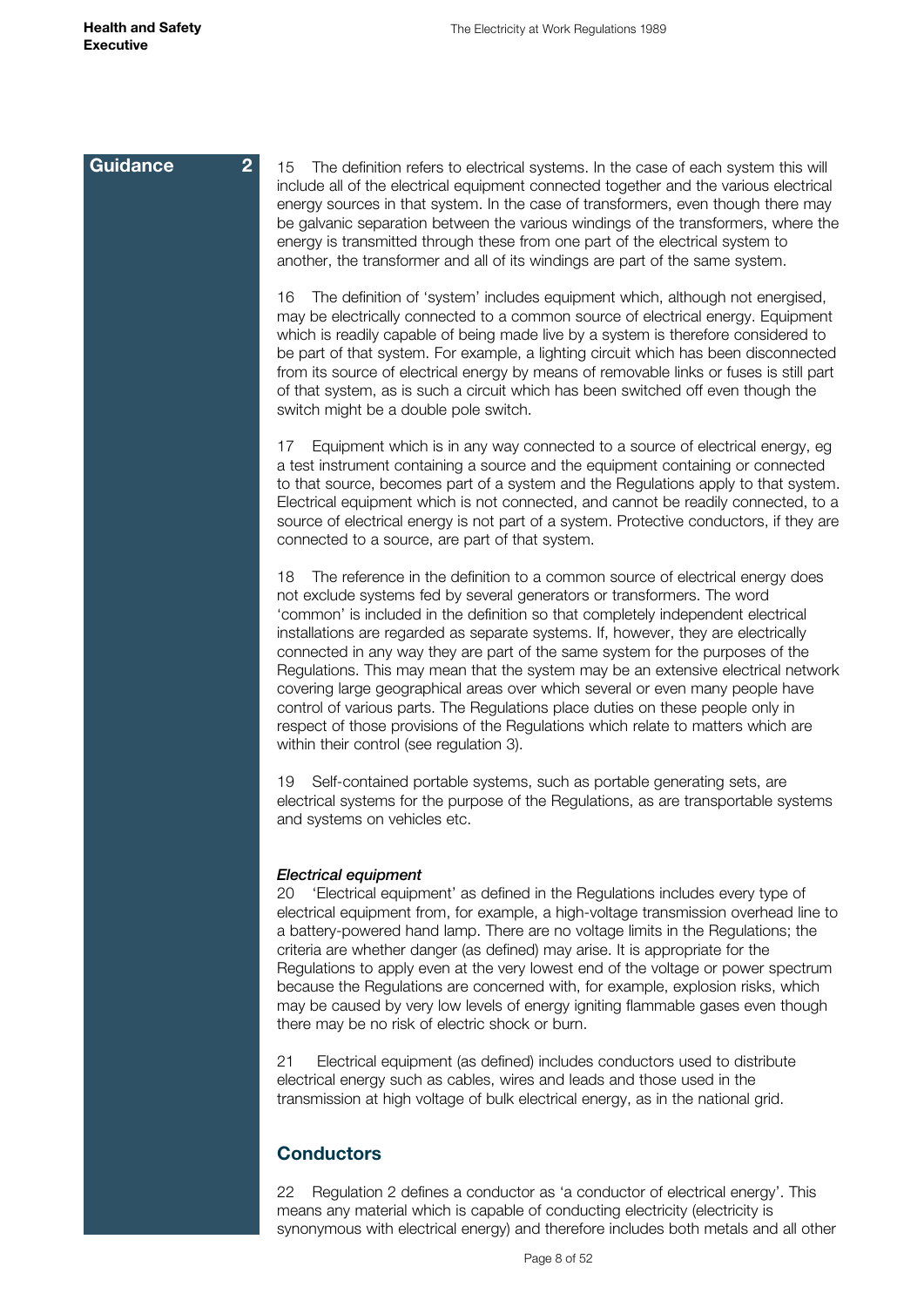conducting materials. The definition is not limited to conductors intended to carry current and so includes, for example, metal structures, salt water, ionised gases and conducting particles. The conductance of most materials varies with parameters such as temperature, eg glass is conducting when molten (and is then a conductor, as defined) whereas in its normal, solid, state it is a good insulator and finds many applications as such. For the purposes of the Regulations, while such materials conduct electricity, they are 'conductors'. **Guidance 2**



#### Page 9 of 52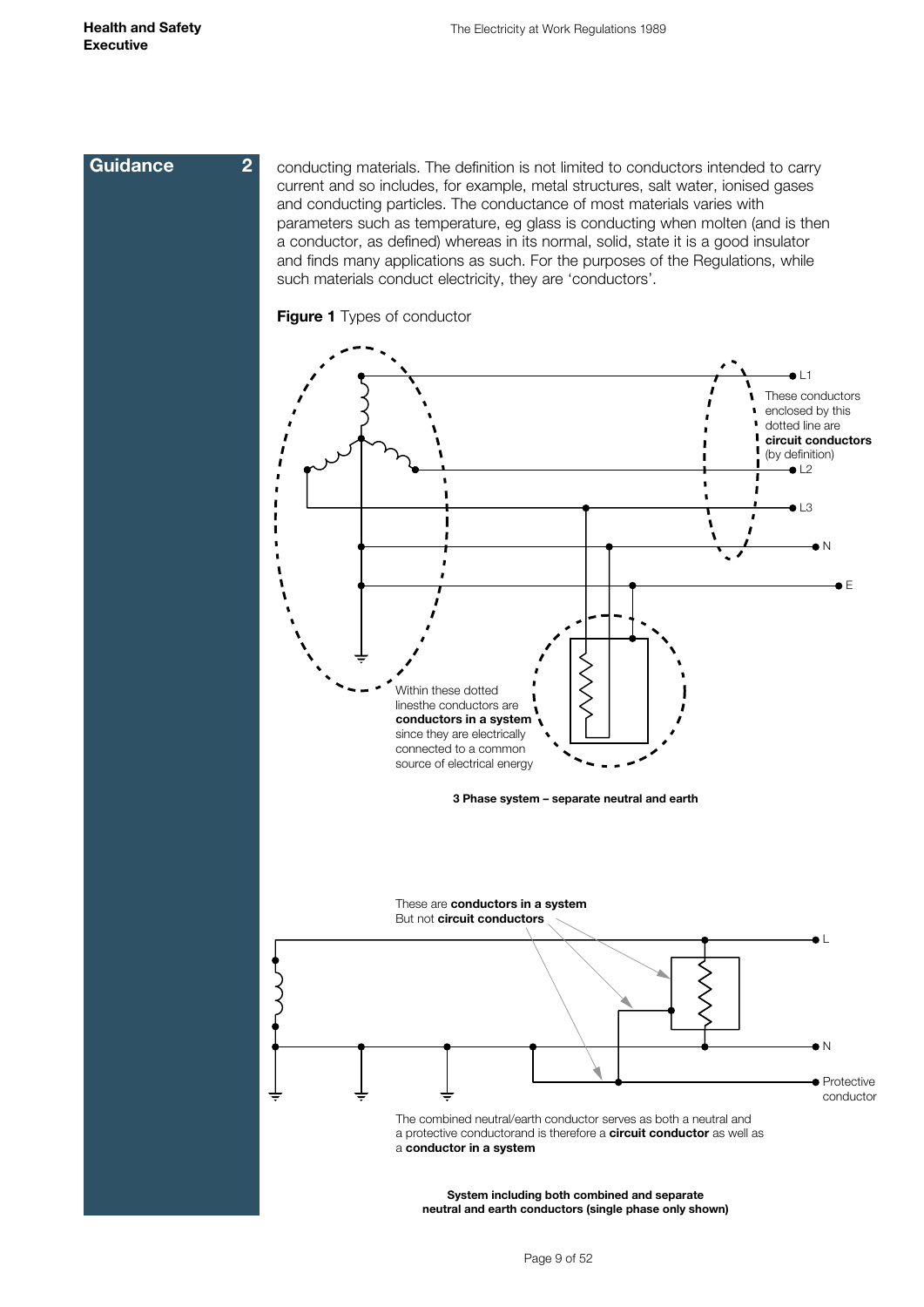| <b>Guidance</b><br>$\overline{2}$ | <b>Circuit conductor</b>                                                                                                                                                                                                                                                                                                                                                                                                                                                                                                                  |
|-----------------------------------|-------------------------------------------------------------------------------------------------------------------------------------------------------------------------------------------------------------------------------------------------------------------------------------------------------------------------------------------------------------------------------------------------------------------------------------------------------------------------------------------------------------------------------------------|
|                                   | This definition is used in regulations 8 and 9 only. It distinguishes from all<br>23<br>other conductors those conductors whose normal function is to carry load current<br>or to be energised (see Figure 1).                                                                                                                                                                                                                                                                                                                            |
|                                   | <b>Danger</b>                                                                                                                                                                                                                                                                                                                                                                                                                                                                                                                             |
|                                   | The Regulations use the two defined terms, 'danger' and 'injury'. 'Danger' is<br>24<br>defined as 'risk of injury'. 'Injury' is defined in terms of certain classes of potential<br>harm to people.                                                                                                                                                                                                                                                                                                                                       |
|                                   | Where the term 'prevent danger' is used it should therefore be read as<br>25<br>'prevent the risk of <i>injury</i> '.                                                                                                                                                                                                                                                                                                                                                                                                                     |
|                                   | The Regulations make requirements to 'prevent danger' or 'prevent injury' – or<br>26<br>in the case of regulation $16 -$ 'to prevent danger or, where appropriate, injury'. The<br>purpose of the distinction between 'injury' and 'danger' is to accommodate those<br>circumstances when people must work on or so near live equipment that there is a<br>risk of 'injury', ie where 'danger' is present and cannot be prevented. In these<br>circumstances, under regulation 14, danger may be present but injury must be<br>prevented. |
|                                   | The type of injuries with which the Regulations are concerned are detailed in<br>27<br>the definition of 'injury' in the regulation (see paragraphs 29 and 30). The scope of<br>the Regulations does not include consequential dangers such as crushing injuries<br>caused by a machine going out of control following an electrical malfunction. Such<br>other dangers are subject to other legal requirements under, for example, the HSW<br>Act, the Factories Act 1961 and the Office, Shops and Railway Premises Act 1963.           |
|                                   | If no danger arises from a particular system, item of electrical equipment or<br>28<br>conductor and will not arise, then the Regulations, although applying to it, do not<br>require any precautions to be taken. However, in order for there to be no danger,<br>there would have to be no risk of electric shock, electric burn, fire, arcing or explosion.                                                                                                                                                                            |
|                                   | <b>Injury</b>                                                                                                                                                                                                                                                                                                                                                                                                                                                                                                                             |
|                                   | 29<br>The purpose of the Regulations is to prevent death or personal injury to any<br>person from electrical causes in connection with work activities.                                                                                                                                                                                                                                                                                                                                                                                   |
|                                   | 30<br>'Injury' means death or injury to any person from:                                                                                                                                                                                                                                                                                                                                                                                                                                                                                  |
|                                   | electric shock;<br>(a)<br>electric burn;<br>(b)<br>fires of electrical origin;<br>$\left( \circ \right)$<br>electric arcing;<br>(d)<br>explosions initiated or caused by electricity.<br>(e)                                                                                                                                                                                                                                                                                                                                              |
|                                   | <b>Electric shock</b><br>The human body responds in several ways to electrical current flowing<br>31<br>through it. The sensation of shock is only one such effect and this can be extremely<br>painful. When a shock is received, the electric current may take multiple paths                                                                                                                                                                                                                                                           |

through the body and its intensity at any one point is difficult or impossible to predict. The passage of electric current may cause muscular contractions, respiratory failure, fibrillation of the heart, cardiac arrest or injury from internal burns. Any of these can be fatal.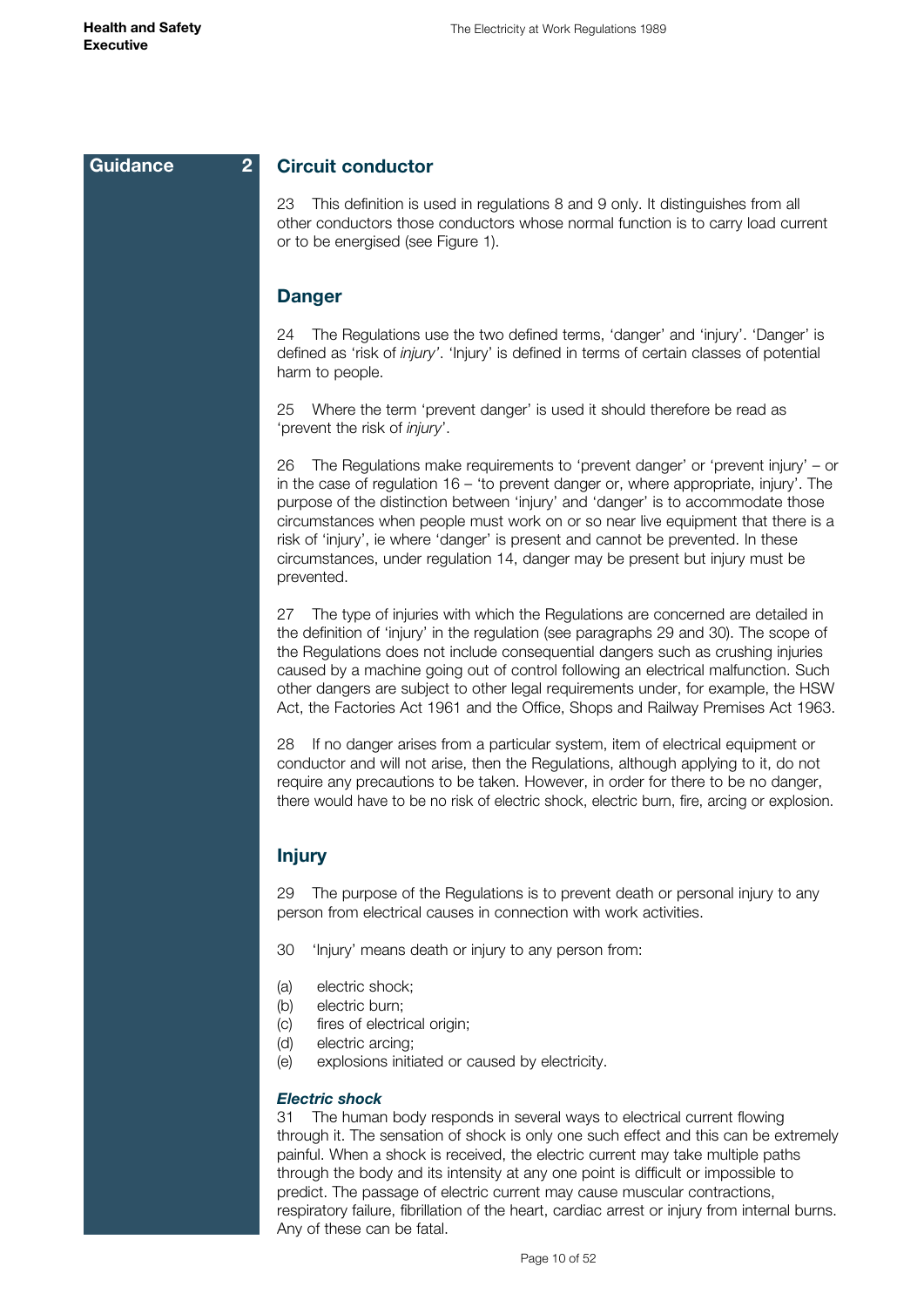| <b>Guidance</b><br>$\overline{2}$ | 32<br>The nature and severity of injury depends upon the magnitude, duration and<br>path of the current through the body and, in the case of alternating current (ac), on<br>its frequency. It is not possible to identify precise thresholds for the existence of<br>hazard because a judgement has to be made in each case taking all the<br>circumstances into account, such as body weight, physical condition of the victim<br>and so forth. Nevertheless, a guide to the sort of current magnitudes which mark<br>the occurrence of various dangerous effects is given in the International<br>Electrotechnical Commission's (IEC's) publication Guide to effects of current on<br>human beings and livestock. Special aspects relating to human beings. <sup>6</sup> Quite low<br>currents, of the order of only a few milliamps (mA), can cause fatal electric shock.                                                                                                            |
|-----------------------------------|------------------------------------------------------------------------------------------------------------------------------------------------------------------------------------------------------------------------------------------------------------------------------------------------------------------------------------------------------------------------------------------------------------------------------------------------------------------------------------------------------------------------------------------------------------------------------------------------------------------------------------------------------------------------------------------------------------------------------------------------------------------------------------------------------------------------------------------------------------------------------------------------------------------------------------------------------------------------------------------|
|                                   | 33<br>The likely effects of shock current are mainly influenced by:                                                                                                                                                                                                                                                                                                                                                                                                                                                                                                                                                                                                                                                                                                                                                                                                                                                                                                                      |
|                                   | voltage;<br>(a)<br>(b)<br>frequency;<br>duration;<br>(c)<br>any impedance in the current path.<br>(d)                                                                                                                                                                                                                                                                                                                                                                                                                                                                                                                                                                                                                                                                                                                                                                                                                                                                                    |
|                                   | 34<br>The effects of electric shock are most acute at around the public electricity<br>supply frequency of 50 hertz. Susceptibility to electric shock is increased if a<br>person is in:                                                                                                                                                                                                                                                                                                                                                                                                                                                                                                                                                                                                                                                                                                                                                                                                 |
|                                   | good electrical contact with earth, such as in damp or wet conditions or in<br>(a)<br>conducting locations such as inside a metal tank;<br>hot environments where people may become damp due to perspiration or<br>(b)<br>humidity, thus reducing the insulation protection offered by clothing.                                                                                                                                                                                                                                                                                                                                                                                                                                                                                                                                                                                                                                                                                         |
|                                   | 35<br>The variability of conditions makes it impossible to specify a voltage which is<br>guaranteed to be safe in all situations. In any situation, you should consider the risk<br>of injury from electric shock against published guidance as to the voltages and<br>other factors which have been found by extensive experience to be safe. This<br>includes national and international standards and technical publications. However,<br>these documents should be interpreted carefully and with a view to the limitations<br>of their various scopes and assumptions. You should always consider the<br>conventional public electricity supply voltage of 230 V ac as potentially fatally<br>dangerous. Many fatal electric shock accidents have occurred from contact with<br>conductors live at this voltage and possibly the most dangerous situation is where<br>contact is made with conductors by each hand, current then flowing 'hand to<br>hand' across the heart region. |
|                                   | 36<br>The following documents give some guidance (see References):                                                                                                                                                                                                                                                                                                                                                                                                                                                                                                                                                                                                                                                                                                                                                                                                                                                                                                                       |
|                                   | Guide to effects of current on human beings and livestock (IEC TS 60479);<br>(a)<br>Requirements for electrical installations (BS 7671);<br>(b)<br>Safety of equipment electrically connected to a telecommunications network<br>(c)<br>(IEC 62151). <sup>7</sup>                                                                                                                                                                                                                                                                                                                                                                                                                                                                                                                                                                                                                                                                                                                        |
|                                   | <b>Electric burn</b><br>37<br>Electric burns are different from burns due to fire (see paragraphs 39–40),<br>arcing (see paragraphs 41–42) or explosion (see paragraphs 44–46). They are due<br>to the heating effect caused by the passage of electric current through body<br>tissues. They are most commonly associated with electric shock and often occur in<br>and on the skin layers at the point of contact with the electrical conductors which<br>gave rise to the electric shock. Electrical arcs jump across gaps and can cause                                                                                                                                                                                                                                                                                                                                                                                                                                              |

burns.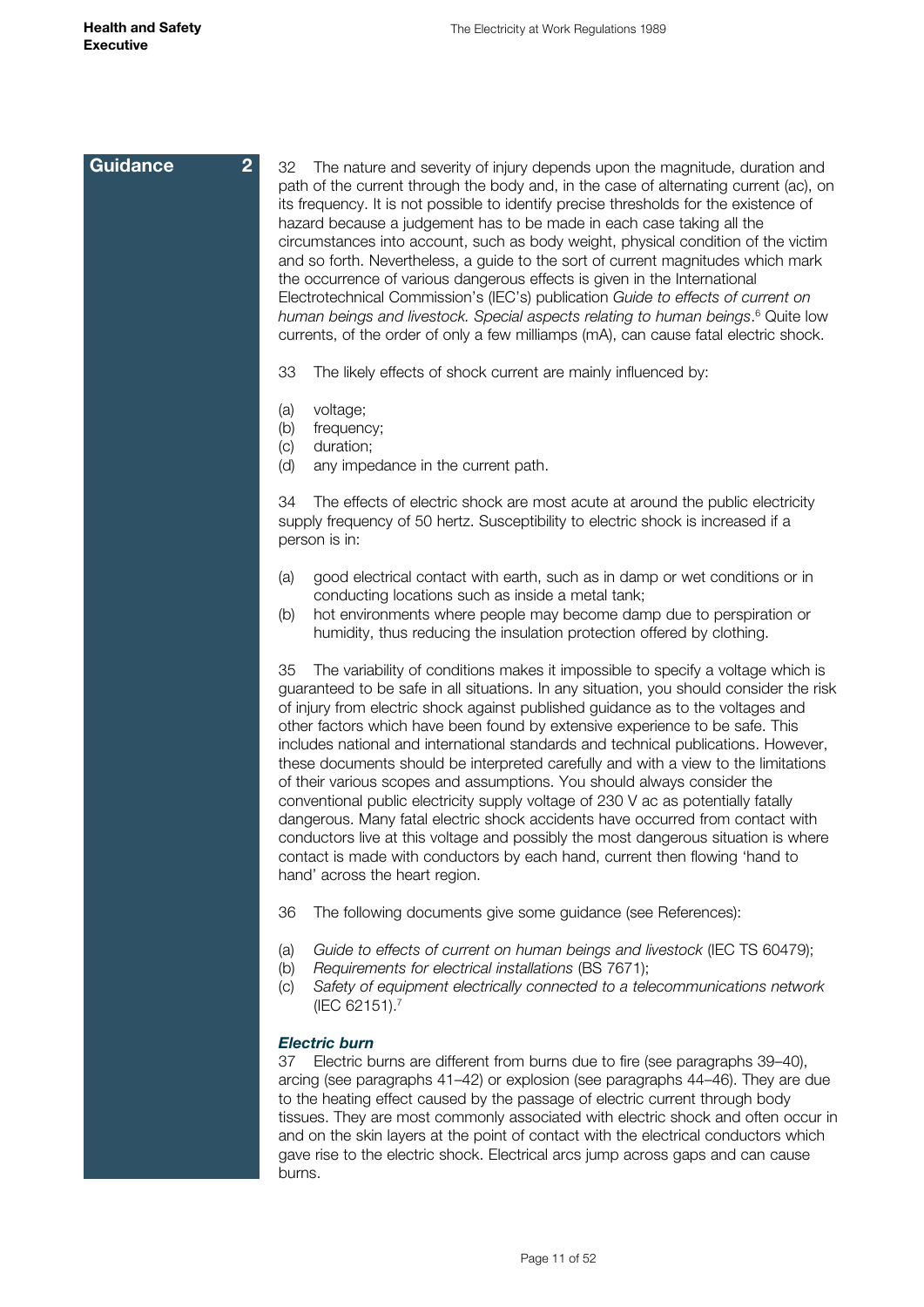| $\overline{2}$<br><b>Guidance</b> | At high frequencies, eg radio frequencies (RF), which include microwaves, it<br>38<br>may not even be necessary for contact to be made with live conductors for an<br>electric burn to be received. In the case of RF, the heating is by absorption of the<br>electromagnetic wave energy by a dielectric loss process in the body of the victim.<br>RF burns can thus be extremely deep within the body. RF burning can occur<br>without the sensation of shock, particularly if no contact is made with the RF<br>conductors, and can therefore cause severe injury before the victim is aware of<br>their occurrence. Electric burns are usually painful and very slow to heal.<br>Permanent scarring is common.                                                                                                                                                                                            |
|-----------------------------------|----------------------------------------------------------------------------------------------------------------------------------------------------------------------------------------------------------------------------------------------------------------------------------------------------------------------------------------------------------------------------------------------------------------------------------------------------------------------------------------------------------------------------------------------------------------------------------------------------------------------------------------------------------------------------------------------------------------------------------------------------------------------------------------------------------------------------------------------------------------------------------------------------------------|
|                                   | <b>Fires of an electrical origin</b><br>Fires may be started by electricity in a number of ways. The main causes are:<br>39                                                                                                                                                                                                                                                                                                                                                                                                                                                                                                                                                                                                                                                                                                                                                                                    |
|                                   | overheating of cables and electrical equipment due to overloading of<br>(a)<br>conductors;                                                                                                                                                                                                                                                                                                                                                                                                                                                                                                                                                                                                                                                                                                                                                                                                                     |
|                                   | leakage currents due to poor or inadequate insulation;<br>(b)<br>overheating of flammable materials placed too close to electrical equipment<br>(c)<br>which is otherwise operating normally;                                                                                                                                                                                                                                                                                                                                                                                                                                                                                                                                                                                                                                                                                                                  |
|                                   | the ignition of flammable materials by arcing or sparking of electrical<br>(d)<br>equipment, including the scattering of hot particles from electrical equipment.                                                                                                                                                                                                                                                                                                                                                                                                                                                                                                                                                                                                                                                                                                                                              |
|                                   | 40<br>The injuries associated with fire are usually burns but may include other<br>injuries such as smoke inhalation, each with the potential to kill.                                                                                                                                                                                                                                                                                                                                                                                                                                                                                                                                                                                                                                                                                                                                                         |
|                                   | <b>Arcing</b><br>Arcing causes a particular type of burn injury which is distinct from other<br>41<br>types. Arcing generates ultraviolet radiation which causes damage similar to severe<br>sunburn. Molten metal particles from the arc itself can penetrate burn and lodge in<br>the flesh. These effects are additional to any radiated heat damage caused by the arc.                                                                                                                                                                                                                                                                                                                                                                                                                                                                                                                                     |
|                                   | 42<br>On its own, ultraviolet radiation can cause damage; sensitive skin and eyes<br>are especially vulnerable to arc flash. ('Arc eye' is commonly encountered with<br>electric arc welding if the proper precautions are not adopted.)                                                                                                                                                                                                                                                                                                                                                                                                                                                                                                                                                                                                                                                                       |
|                                   | 43<br>Arcing faults can occur if the energy available at a piece of electrical<br>equipment is sufficient to maintain a conductive path through the air or insulation<br>between two conductors which are at different potentials. Under fault flashover<br>conditions, currents many times the nominal rating or setting of a protective device<br>may flow before those devices operate to clear the fault. Much energy is dissipated<br>in the arc and, depending on the electrical protection, may continue long enough to<br>inflict very serious arcing burns or to initiate a fire. These periods can be as short as<br>0.2 seconds. Arc flashovers caused during work on live circuit conductors are likely<br>to be particularly hazardous because the worker is likely to be very near to or even<br>enveloped by the arc. Such cases often lead to very serious, sometimes fatal, burn<br>injuries. |
|                                   | <b>Explosion</b><br>This category includes those injuries caused by explosions either of an<br>44<br>electrical nature or those ignited by an electrical source.                                                                                                                                                                                                                                                                                                                                                                                                                                                                                                                                                                                                                                                                                                                                               |

45 Electrical explosions include the violent and catastrophic rupture of any electrical equipment. Switchgear, motors and power cables are liable to explode if they are subjected to excessive currents, which release violent electromagnetic forces and dissipate heat energy, or if they suffer prolonged internal arcing faults.

46 Explosions caused by ignition from an electrical source include ignition of flammable vapours, gases, liquids and dusts by electrostatic discharge, electric sparks, arcs or the high surface temperature of electrical equipment.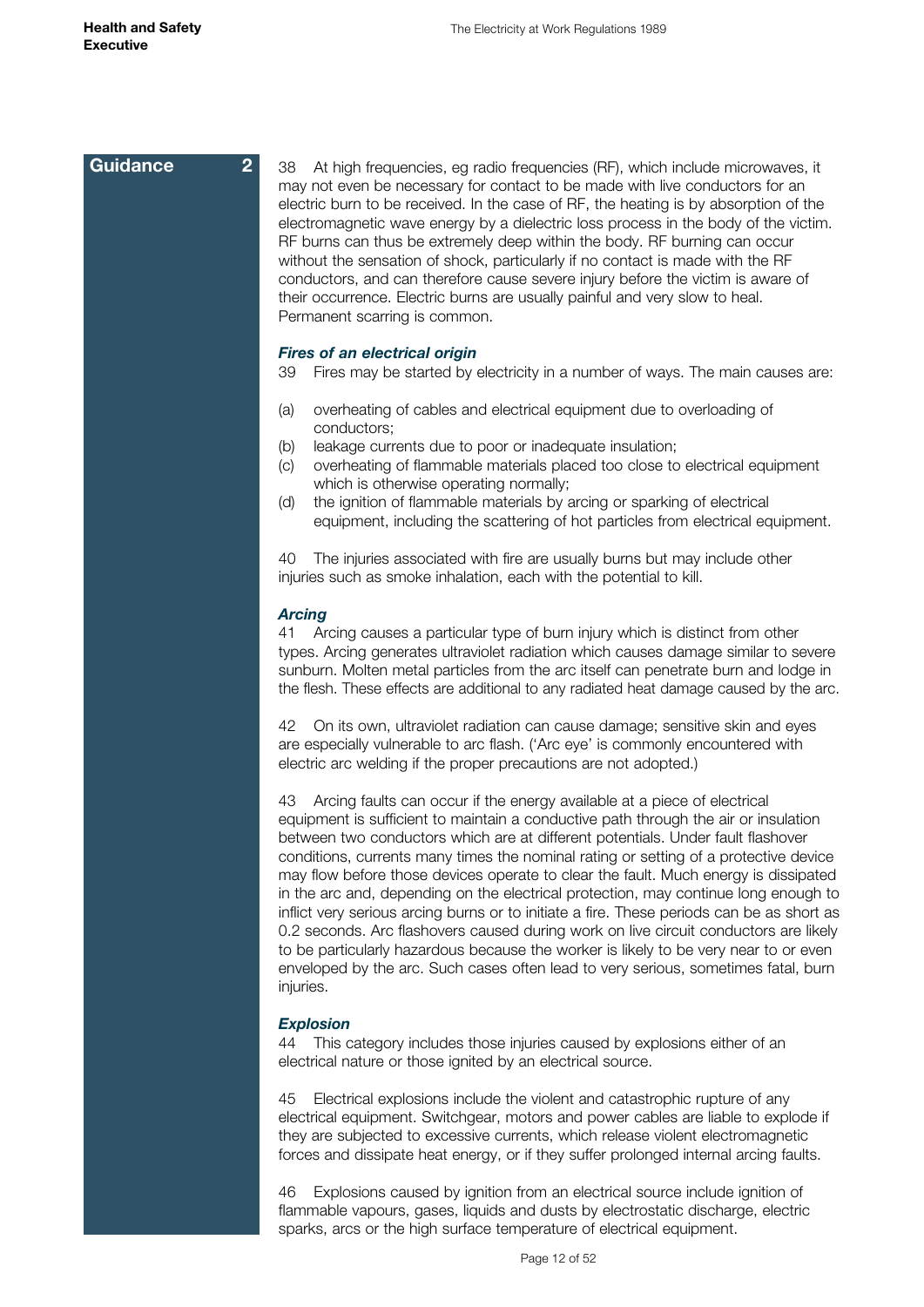<span id="page-12-0"></span>

| <b>Guidance</b><br>$\overline{2}$ | Other words used in the Regulations                                                                                                                                                                                                                                                                                                                                                                                                                                                                                                                                                                                |
|-----------------------------------|--------------------------------------------------------------------------------------------------------------------------------------------------------------------------------------------------------------------------------------------------------------------------------------------------------------------------------------------------------------------------------------------------------------------------------------------------------------------------------------------------------------------------------------------------------------------------------------------------------------------|
|                                   | Charged/live (as used in regulations 8, 13 and 14)<br>The terms 'charged' and 'live' have different meanings; they are not defined in<br>47<br>the Regulations so they take their ordinary meaning. 'Live' means equipment that is<br>at a voltage by being connected to a source of electricity. 'Charged' means that the<br>item has acquired a charge either because it is live or because it has become<br>charged by other means, such as static or induction charging, or has retained or<br>regained a charge due to capacitance effects even though it may be disconnected<br>from the rest of the system. |
|                                   | Dead (as used in regulations 13 and 14)<br>The term 'dead' is not defined in the Regulations so it takes its ordinary<br>48<br>meaning. Thus, in the context of the Regulations, for a conductor to be 'dead'<br>means that it is neither 'live' nor 'charged'.                                                                                                                                                                                                                                                                                                                                                    |
|                                   | Other words used in the guidance                                                                                                                                                                                                                                                                                                                                                                                                                                                                                                                                                                                   |
|                                   | <b>High voltage, low voltage</b><br>High voltage is a voltage in excess of 1000 V ac or 1500 V dc (direct<br>49<br>current). Low voltage is a voltage up to and including 1000 V ac or 1500 V dc.                                                                                                                                                                                                                                                                                                                                                                                                                  |
|                                   | <b>Live work</b><br>Live work is work on or near conductors that are accessible and 'live' or 'charged'.<br>50<br>Note that testing of live exposed conductors using a test instrument is live work.                                                                                                                                                                                                                                                                                                                                                                                                               |

# Regulation 3 Persons on whom duties are imposed by these Regulations

| 3<br><b>Regulation</b> | (1)          | Except where otherwise expressly provided in these Regulations, it shall                                                                                                                                                                                                     |
|------------------------|--------------|------------------------------------------------------------------------------------------------------------------------------------------------------------------------------------------------------------------------------------------------------------------------------|
|                        |              | be the duty of every -                                                                                                                                                                                                                                                       |
|                        | (a)<br>(b)   | employer and self-employed person to comply with the provisions of<br>these Regulations in so far as they relate to matters which are within his<br>control; and<br>$\alpha$ mine operator, in relation to a mine within the meaning of regulation 3                         |
|                        |              | of the Mines Regulations 2014, and]*<br>(ii) operator, in relation to a quarry within the meaning of regulation 3<br>of the Quarries Regulations 1999,                                                                                                                       |
|                        |              | to ensure that all requirements or prohibitions imposed by or under these<br>Regulations are complied with in so far as they relate to the mine of<br>which he is the [mine operator]* or quarry of which he is the operator and<br>to matters which are within his control. |
|                        | (2)          | It shall be the duty of every employee while at work -                                                                                                                                                                                                                       |
|                        | (a)          | to co-operate with his employer so far as is necessary to enable any duty<br>placed on that employer by the provisions of these Regulations to be<br>complied with; and                                                                                                      |
|                        | (b)          | to comply with the provisions of these Regulations in so far as they relate<br>to matters which are within his control.                                                                                                                                                      |
|                        | $\sqrt{(3)}$ | In this regulation, "mine operator" has the meaning given by regulation<br>$2(1)$ of the Mines Regulations 2014.]*                                                                                                                                                           |
|                        |              | * Amended by the Mines Regulations 2014, SI 2014/3248.                                                                                                                                                                                                                       |

Page 13 of 52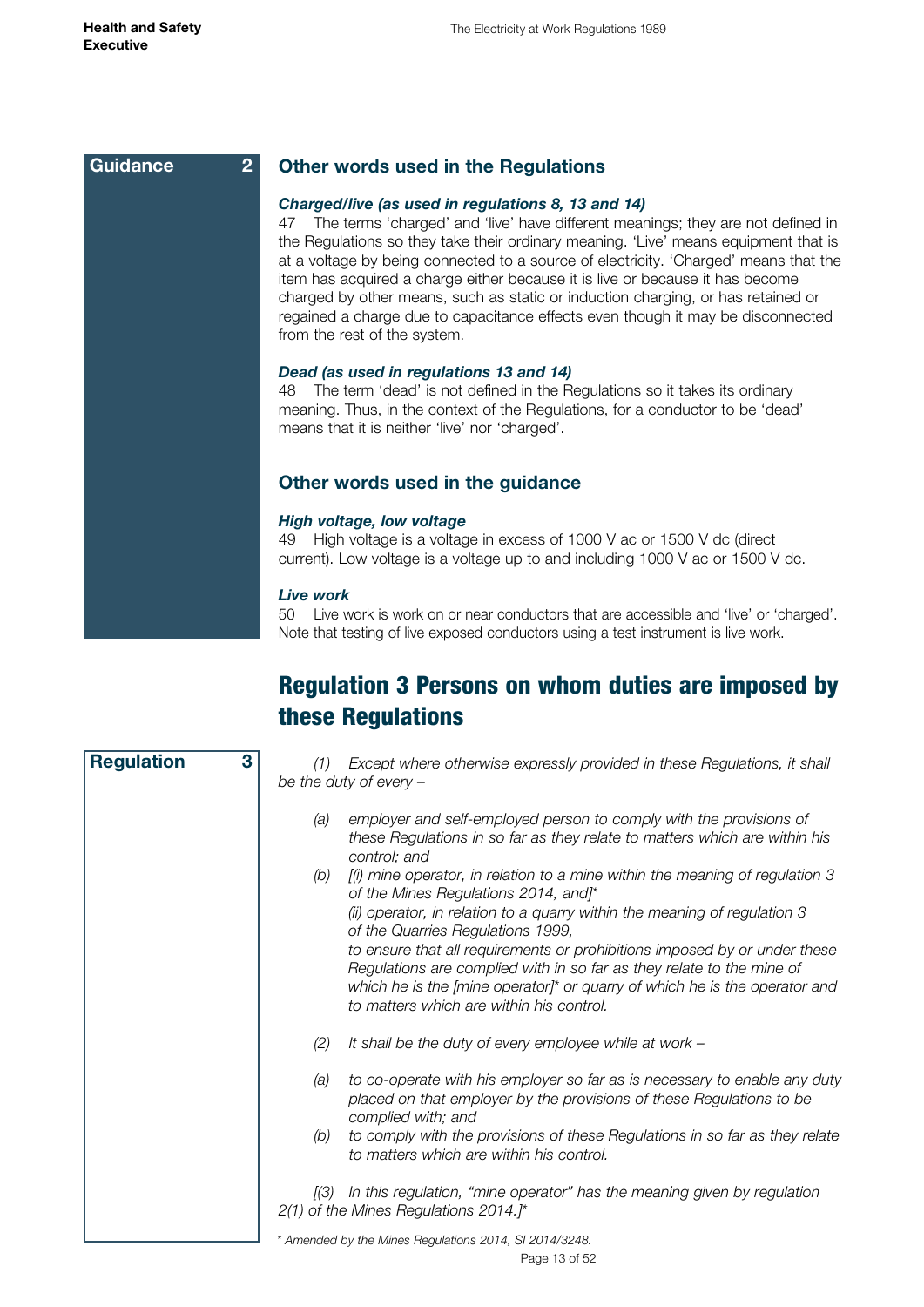| <b>Guidance</b><br>3 | <b>Employer</b>                                                                                                                                                                                                                                                                                                                                                                                                                                                                                                                                                                                                                                                   |
|----------------------|-------------------------------------------------------------------------------------------------------------------------------------------------------------------------------------------------------------------------------------------------------------------------------------------------------------------------------------------------------------------------------------------------------------------------------------------------------------------------------------------------------------------------------------------------------------------------------------------------------------------------------------------------------------------|
|                      | 51<br>For the purposes of the Regulations, an employer is any person or body who:                                                                                                                                                                                                                                                                                                                                                                                                                                                                                                                                                                                 |
|                      | employs one or more individuals under a contract of employment or<br>(a)                                                                                                                                                                                                                                                                                                                                                                                                                                                                                                                                                                                          |
|                      | apprenticeship; or<br>provides training under the schemes to which the HSW Act applies through<br>(b)<br>the Health and Safety (Training for Employment) Regulations 1990<br>(SI 1990/1380).                                                                                                                                                                                                                                                                                                                                                                                                                                                                      |
|                      | Self-employed                                                                                                                                                                                                                                                                                                                                                                                                                                                                                                                                                                                                                                                     |
|                      | A self-employed person is an individual who works for gain or reward other<br>52<br>than under a contract of employment, whether or not they employ others. They<br>encounter the same risks as employed people.                                                                                                                                                                                                                                                                                                                                                                                                                                                  |
|                      | <b>Employee</b>                                                                                                                                                                                                                                                                                                                                                                                                                                                                                                                                                                                                                                                   |
|                      | Regulation 3(2)(a) reiterates the duty placed on employees by section 7(b) of<br>53<br>the HSW Act.                                                                                                                                                                                                                                                                                                                                                                                                                                                                                                                                                               |
|                      | Regulation 3(2)(b) places duties on employees equivalent to those placed on<br>54<br>employers and self-employed people where these are matters within their control.<br>This will include those trainees who will be considered as employees under the<br>Regulations described in paragraph 51.                                                                                                                                                                                                                                                                                                                                                                 |
|                      | This arrangement recognises the level of responsibility which many employees<br>55<br>in the electrical trades and professions are expected to take on as part of their job.<br>The 'control' which they exercise over the electrical safety in any particular<br>circumstances will determine to what extent they hold responsibilities under the<br>Regulations to ensure that the Regulations are complied with.                                                                                                                                                                                                                                               |
|                      | A person may find themselves responsible for causing danger to arise<br>56<br>elsewhere in an electrical system, at a point beyond their own installation. This<br>situation may arise, for example, due to unauthorised or unscheduled back feeding<br>from their installation onto the system, or to raising the fault power level on the<br>system above rated and agreed maximum levels due to connecting extra<br>generation capacity etc. Because such circumstances are within their control, the<br>effect of regulation 3 is to bring responsibilities for compliance with the rest of the<br>Regulations to that person, thus making them a dutyholder. |
|                      | <b>Absolute/reasonably practicable</b>                                                                                                                                                                                                                                                                                                                                                                                                                                                                                                                                                                                                                            |
|                      | Duties in some of the Regulations are subject to the qualifying term<br>57<br>'reasonably practicable'. Where qualifying terms are absent the requirement in the<br>regulation is said to be absolute. The meaning of reasonably practicable has been<br>well established in law. The interpretations in paragraphs 59-60 are given only as a<br>guide to dutyholders.                                                                                                                                                                                                                                                                                            |
|                      | <b>Absolute</b><br>If the requirement in a regulation is 'absolute', for example if the requirement<br>58<br>is not qualified by the words 'so far as is reasonably practicable', the requirement                                                                                                                                                                                                                                                                                                                                                                                                                                                                 |

must be met regardless of cost or any other consideration. Regulations making such absolute requirements are subject to the defence provision of regulation 29.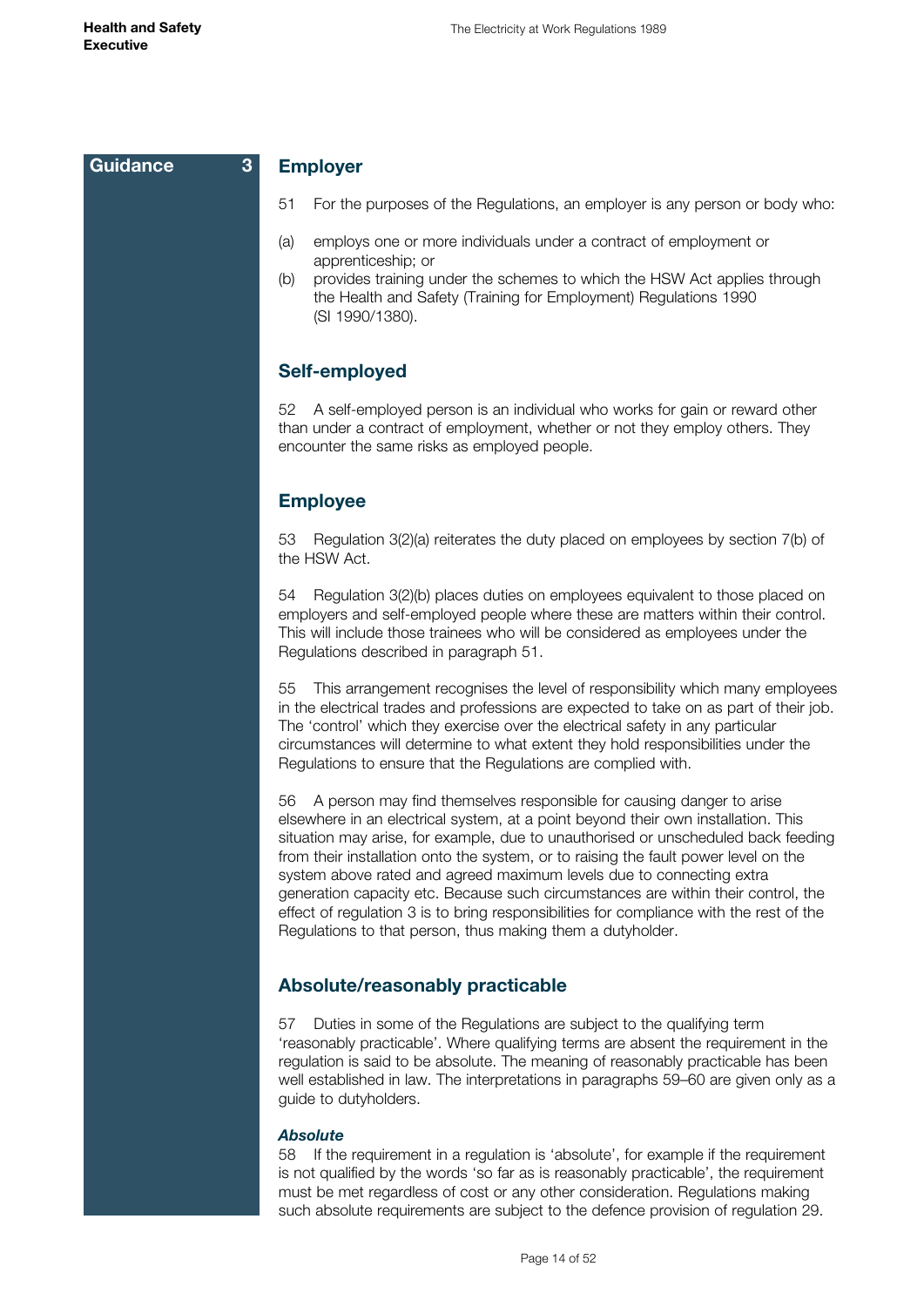<span id="page-14-0"></span>

#### *Reasonably practicable*

59 Generally, you should do everything 'reasonably practicable' to protect people from harm. This means balancing the level of risk against the measures needed to control the real risk in terms of money, time or trouble. However, you do not need to take action if it would be grossly disproportionate to the level of risk.

60 In the context of the Regulations, where the risk is very often that of death, eg from electrocution, and where the nature of the precautions which can be taken are so often very simple and cheap, eg insulation, the level of duty to prevent that danger approaches that of an absolute duty.

# Regulation 4 Systems, work activities and protective equipment



*(1) All systems shall at all times be of such construction as to prevent, so far as is reasonably practicable, danger.*

*(2) As may be necessary to prevent danger, all systems shall be maintained so as to prevent, so far as is reasonably practicable, such danger.* 

*(3) Every work activity, including operation, use and maintenance of a system and work near a system, shall be carried out in such a manner as not to give rise, so far as is reasonably practicable, to danger.*

*(4) Any equipment provided under these Regulations for the purpose of protecting persons at work on or near electrical equipment shall be suitable for the use for which it is provided, be maintained in a condition suitable for that use, and be properly used.*

#### **Guidance 4**

61 Regulation 4 covers, in a general way, those aspects of electrical systems and equipment, and work on or near these, which are fundamental to electrical safety.

#### **Regulation 4(1)**

62 The word 'construction' in the regulation has a wide application. It may be considered to cover the physical condition and arrangement of the components of a system at any time during its life. It will include aspects such as the design of the system and the equipment comprising that system.

63 In assessing the suitability of the construction of electrical systems, consideration should be given to all likely or reasonably foreseeable conditions of actual application or use of the electrical equipment in the system. This will include the testing, commissioning, operation and maintenance of the equipment throughout the life of the system.

- 64 In particular, you should consider:
- (a) the manufacturer's assigned or other certified rating of the equipment;
- (b) the likely load and fault conditions;
- (c) the need for suitable electrical protective devices;
- (d) the fault level at the point of supply and the ability of the equipment and the protective devices to handle likely fault conditions;
- (e) any contribution to the fault level from the connected loads such as from motors;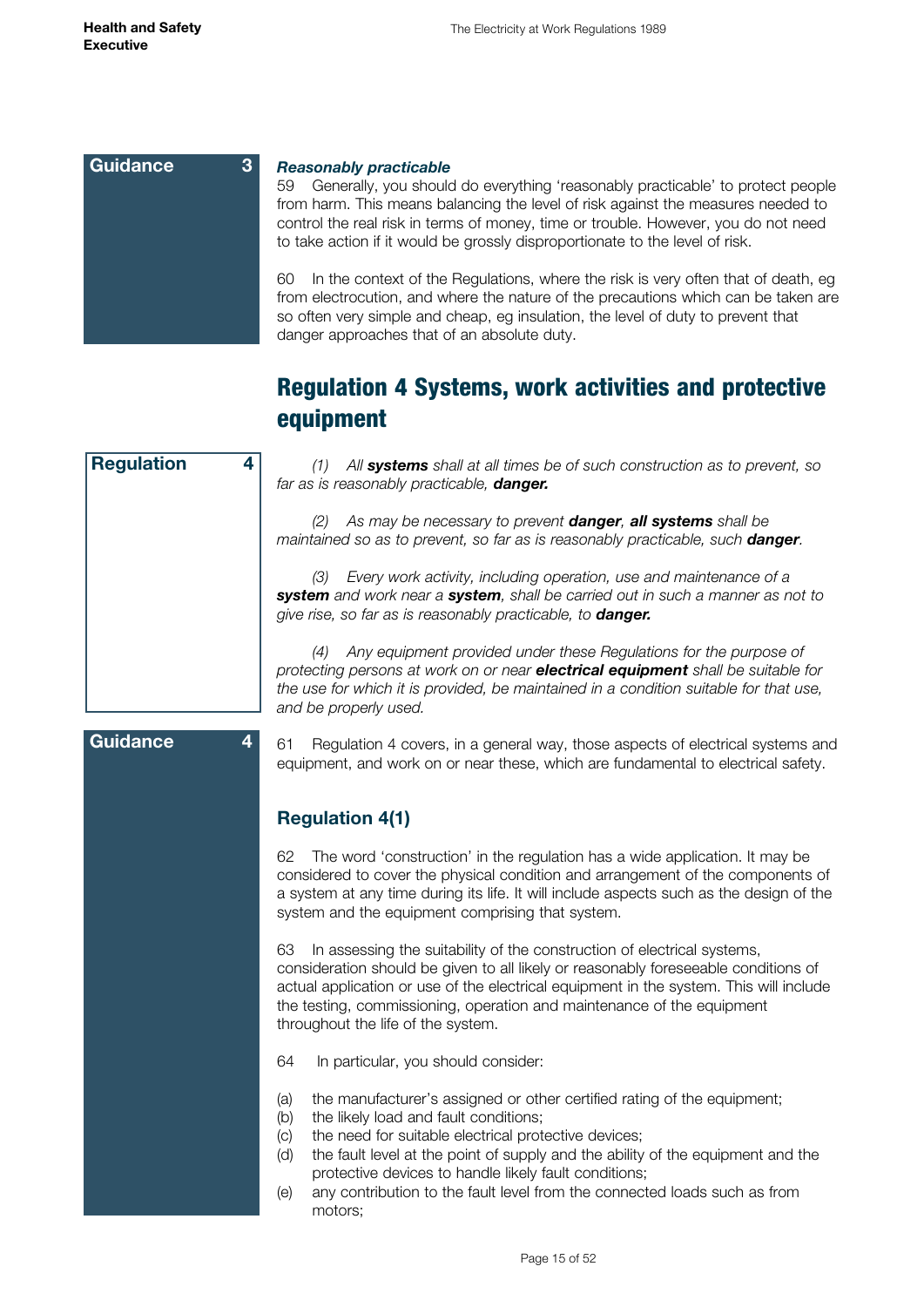| <b>Guidance</b><br>4 | (f)<br>the environmental conditions which will have a bearing on the mechanical<br>strength and protection required of the equipment;<br>the user's requirements of the installation;<br>(g)<br>the risks that a system may create to adjacent work activities and the public;<br>(h)<br>the manner in which commissioning, testing and subsequent maintenance or<br>(i)<br>other work may need to be carried out.                                                                                                                                                                                                                                 |
|----------------------|----------------------------------------------------------------------------------------------------------------------------------------------------------------------------------------------------------------------------------------------------------------------------------------------------------------------------------------------------------------------------------------------------------------------------------------------------------------------------------------------------------------------------------------------------------------------------------------------------------------------------------------------------|
|                      | 65<br>The safety of a system depends upon the proper selection of all the electrical<br>equipment in the system and the proper consideration of the inter-relationship<br>between the individual items of equipment. For example, electrical protection<br>against overloads and earth faults etc may need to be provided in one part of a<br>system to protect another, possibly remote, part of the system. Also, where<br>electrical energy is transformed or converted from one voltage to another, you<br>should take precautions to prevent danger arising from the lower-voltage<br>conductors becoming charged above their normal voltage. |
|                      | <b>Regulation 4(2)</b>                                                                                                                                                                                                                                                                                                                                                                                                                                                                                                                                                                                                                             |
|                      | Regulation 4(2) is concerned with the need for maintenance to be done to<br>66<br>ensure safety of the system, rather than with the activity of doing the maintenance<br>in a safe manner (which is required by regulation 4(3)).                                                                                                                                                                                                                                                                                                                                                                                                                  |
|                      | The obligation to maintain arises only if danger would otherwise result. The<br>67<br>maintenance should be sufficient to prevent danger so far as is reasonably<br>practicable.                                                                                                                                                                                                                                                                                                                                                                                                                                                                   |
|                      | 68<br>Inspection and, where necessary, testing of equipment is an essential part of<br>any preventive maintenance programme. Practical experience of use may indicate<br>an adjustment to the frequency at which preventive maintenance needs to be<br>carried out. This is a matter for the judgement of the dutyholder, who should seek<br>all the information they need to make this judgement including reference to the<br>equipment manufacturer's guidance.                                                                                                                                                                                 |
|                      | 69<br>Records can aid demonstration of compliance and allow useful analysis of<br>equipment condition, although keeping records is not a legal requirement.<br>Maintenance records (including test results), preferably kept throughout the working<br>life of an electrical system, will allow the condition of the equipment and the<br>effectiveness of maintenance policies to be monitored. Without effective monitoring,<br>dutyholders cannot be certain that the requirement for maintenance has been<br>complied with.                                                                                                                    |
|                      | British Standard Codes of Practice offering guidance on maintenance are<br>70<br>referred to in Further reading. Advice on inspection and testing of some fixed<br>installations is given in BS 7671.                                                                                                                                                                                                                                                                                                                                                                                                                                              |
|                      | <b>Regulation 4(3)</b>                                                                                                                                                                                                                                                                                                                                                                                                                                                                                                                                                                                                                             |
|                      | Regulation 4(3) requires that work activities of any sort, whether directly or<br>71<br>indirectly associated with an electrical system, must be carried out in a way which,<br>as far as is reasonably practicable, does not give rise to danger. Regulations 12 to<br>16 provide more specific requirements in connection with work of an electrical<br>nature on or near electrical systems. See Electricity at work: Safe working<br>practices <sup>8</sup> for more information                                                                                                                                                               |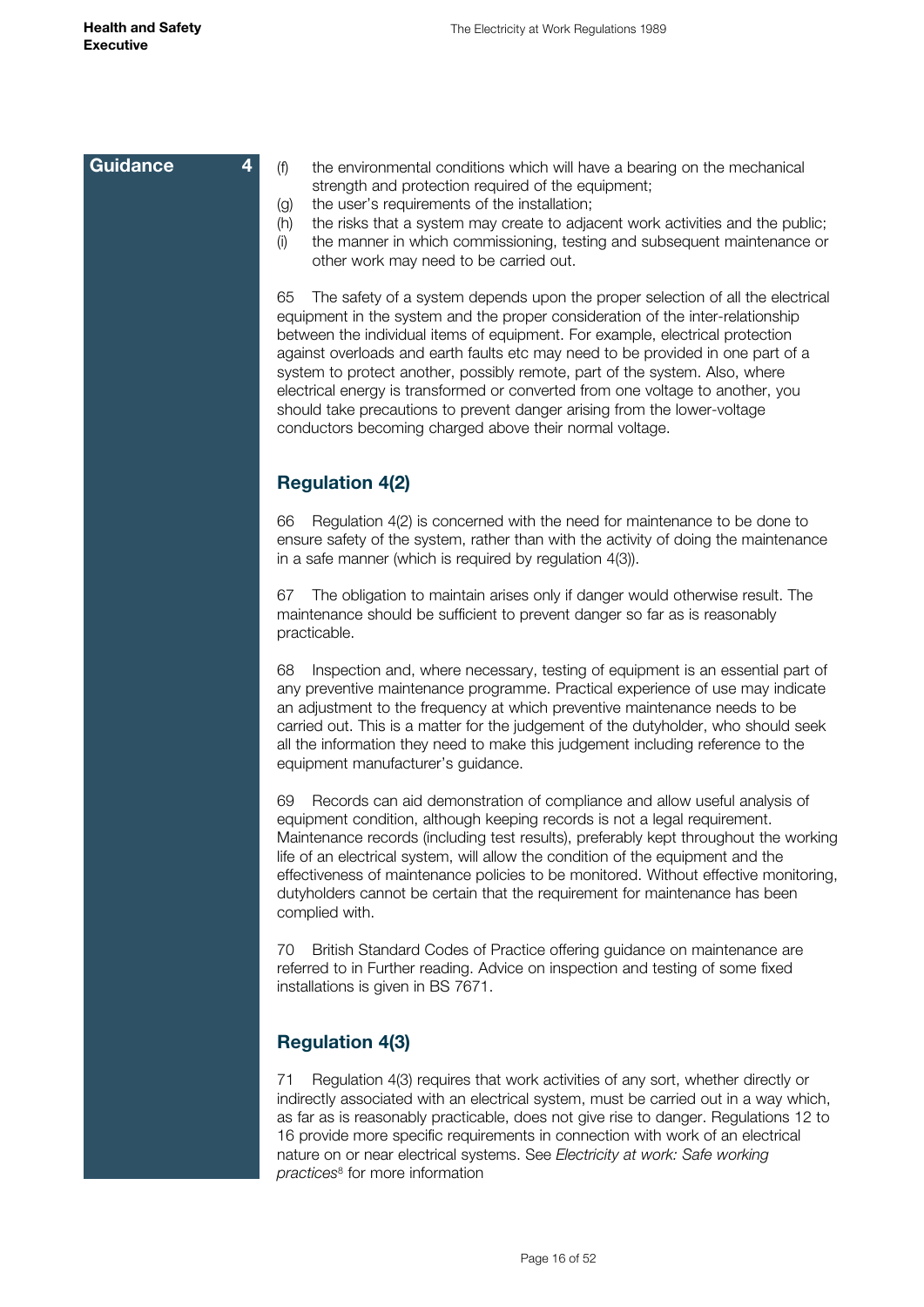| <b>Guidance</b><br>4 | Work activities associated with electrical systems                                                                                                                                                                                                                                                                                                                                                                                                                                                                                                                                                                                                                                                                                                                                        |
|----------------------|-------------------------------------------------------------------------------------------------------------------------------------------------------------------------------------------------------------------------------------------------------------------------------------------------------------------------------------------------------------------------------------------------------------------------------------------------------------------------------------------------------------------------------------------------------------------------------------------------------------------------------------------------------------------------------------------------------------------------------------------------------------------------------------------|
|                      | In the case of electrical work, it is preferable that the conductors are made<br>72<br>dead before work starts (see regulations 12, 13 and 14). In such cases, it is<br>essential that the equipment is isolated (note that 'isolation' is defined in regulation<br>12(2), which will include securing by locking off etc; see also paragraph 75) and the<br>conductors proved dead at the point of work before the work starts. Where a test<br>instrument or voltage indicator is used for this purpose, this device should itself be<br>proved immediately before and immediately after testing the conductors.                                                                                                                                                                        |
|                      | Safe systems of work incorporating safety isolation procedures are important<br>73<br>for work on equipment which is to be made dead before work starts. Particular<br>consideration is needed where multiple sources of supply can exist, eg connection<br>of alternative generation. These are also discussed under regulations 12 and 13.<br>Some work, such as fault finding and testing or live jointing by the electricity supply<br>industry, may require electrical equipment to remain energised during the work. In<br>these cases, regulation 14 makes particular requirements and regulation 4(4) is also<br>likely to be relevant in terms of the protective equipment which may need to be<br>provided. Electricity at work: Safe working practices gives further guidance. |
|                      | The operation, maintenance and testing of electrical systems and equipment<br>74<br>must only be carried out by those people who are competent for that work (see<br>also regulation 16).                                                                                                                                                                                                                                                                                                                                                                                                                                                                                                                                                                                                 |
|                      | <b>Disused electrical equipment and systems</b>                                                                                                                                                                                                                                                                                                                                                                                                                                                                                                                                                                                                                                                                                                                                           |
|                      | Before electrical equipment or systems are decommissioned they must be<br>75<br>disconnected from all sources of supply and isolated. Similarly, electrical equipment<br>or systems which are disused, or no longer required or abandoned for any reason,<br>should be disconnected from all sources of supply and isolated. Isolation (as<br>defined in regulation 12(2)) requires taking effective steps to ensure that it is dead<br>and cannot become inadvertently re-energised or charged by induction or<br>capacitance effects. (Regulations 12, 13 and 14 are also likely to be relevant.)<br>Suitable labels or notices to bring people's attention to the state of the equipment<br>are likely to be necessary in preventing inadvertent re-energisation.                      |
|                      | Other work near electrical systems                                                                                                                                                                                                                                                                                                                                                                                                                                                                                                                                                                                                                                                                                                                                                        |
|                      | Regulation 4(3) is wide in its application and includes work of a non-electrical<br>76<br>nature where there is a risk of electrical injury. A common example is excavation<br>near to live electric power cables and work near live overhead power lines, where<br>the risks can be severe. Advice on these matters is given in HSE publications listed<br>in References and further reading. You must also consider the requirements of<br>regulation 14.                                                                                                                                                                                                                                                                                                                               |
|                      | <b>Regulation 4(4)</b>                                                                                                                                                                                                                                                                                                                                                                                                                                                                                                                                                                                                                                                                                                                                                                    |
|                      | The defence (regulation 29) is available in any proceedings for an offence<br>77<br>under this part of regulation 4.                                                                                                                                                                                                                                                                                                                                                                                                                                                                                                                                                                                                                                                                      |
|                      |                                                                                                                                                                                                                                                                                                                                                                                                                                                                                                                                                                                                                                                                                                                                                                                           |

78 The term 'protective equipment' can be of wide application but typically includes those special tools, protective clothing and insulating screening materials etc necessary to do work safely on live electrical equipment. The requirement for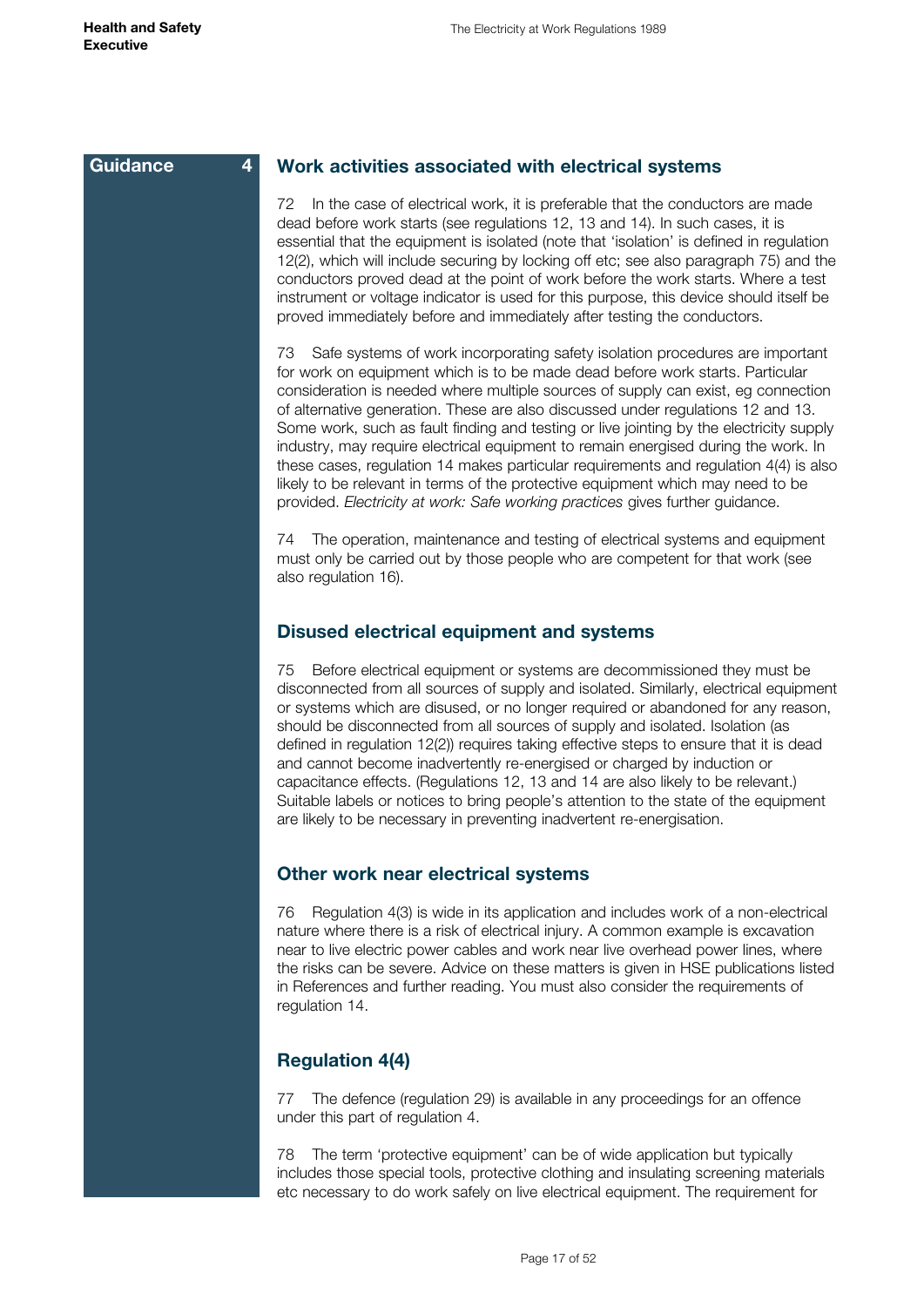**Guidance 5**

**Regulation 5**

<span id="page-17-0"></span>

| <b>Guidance</b><br>4 | suitable precautions to prevent injury may arise under regulation 14. The regulation<br>requires the protective equipment to be:                                                                                                                                                                                                                                                                                                                                                                                                                                                                                                         |
|----------------------|------------------------------------------------------------------------------------------------------------------------------------------------------------------------------------------------------------------------------------------------------------------------------------------------------------------------------------------------------------------------------------------------------------------------------------------------------------------------------------------------------------------------------------------------------------------------------------------------------------------------------------------|
|                      | suitable for use;<br>(a)<br>maintained in that condition;<br>(b)<br>properly used.<br>(C)                                                                                                                                                                                                                                                                                                                                                                                                                                                                                                                                                |
|                      | Regulation 4(4) is not qualified by 'so far as is reasonably practicable', nor<br>79<br>does the regulation refer either to injury or the risk of injury, ie electrical danger. The<br>impact of the regulation is that, where protective equipment is provided in order to<br>comply with any of the other regulations, the equipment must conform to the<br>requirements of regulation 4(4). Advice on safe working practices is given in HSE<br>guidance. Specifications for certain types of protective equipment such as<br>insulating gloves and floor mats are listed in relevant standards in References and<br>further reading. |

# Regulation 5 Strength and capability of electrical equipment

*No electrical equipment shall be put into use where its strength and capability may be exceeded in such a way as may give rise to danger.*

80 The defence (regulation 29) is available in any proceedings for an offence under this regulation.

81 Before equipment is energised, the characteristics of the system to which the equipment is connected must be taken into account. This should include those existing under normal conditions, possible transient conditions and prospective fault conditions, so that the equipment is not subjected to stress which it is not capable of handling without giving rise to danger. The effects to be considered include voltage stress and the heating and electromagnetic effects of current.

#### **Strength and capability**

82 The term 'strength and capability' of electrical equipment refers to the ability of the equipment to withstand the thermal, electromagnetic, electrochemical or other effects of the electrical currents which might be expected to flow when the equipment is part of a system. These currents include, for example, load currents, transient overloads, fault currents, pulses of current and, for alternating current circuits, currents at various power factors and frequencies. Insulation must be effective to enable the equipment to withstand the applied voltage and any likely transient over-voltages.

83 A knowledge of the electrical specification and the tests, usually based on the requirements of national or international standards, will assist the user in identifying the withstand properties of the equipment so that it may be selected and installed to comply with this regulation. Such tests are normally carried out either by the manufacturer or by an accredited testing organisation.

#### **Rating**

84 The strength and capability of electrical equipment is not necessarily the same as its rating. Usually the rating is that which has been assigned by the manufacturer following a number of agreed tests.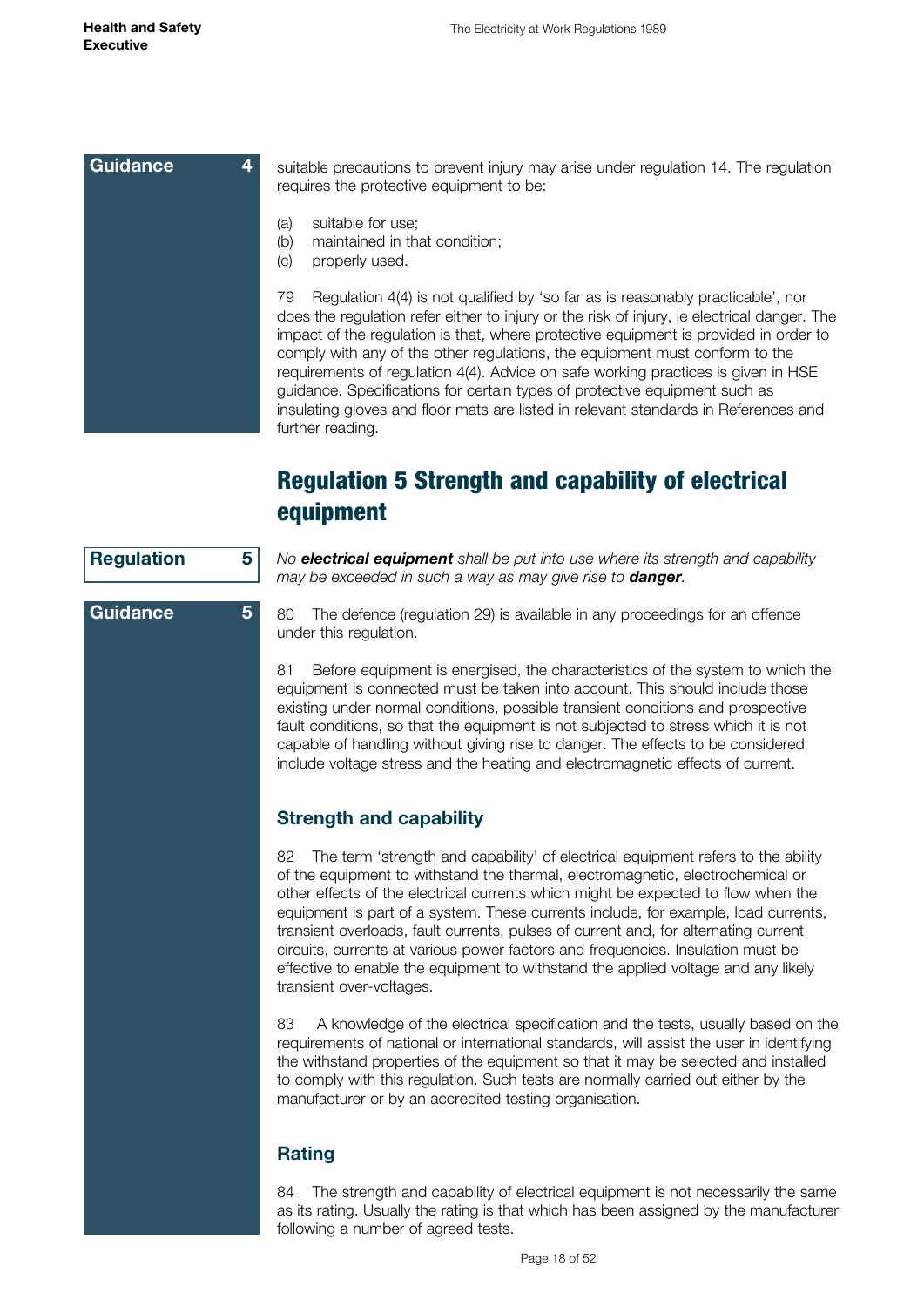<span id="page-18-0"></span>

# Regulation 6 Adverse or hazardous environments

| Regulation | 6 |
|------------|---|
|            |   |
|            |   |
|            |   |
|            |   |
|            |   |
|            |   |

*Electrical equipment which may reasonably foreseeably be exposed to –*

- *(a) mechanical damage;*
- *(b) the effects of the weather, natural hazards, temperature or pressure;*
- *(c) the effects of wet, dirty, dusty or corrosive conditions; or*
- *(d) any flammable or explosive substance, including dusts, vapours or gases,*

*shall be of such construction or as necessary protected as to prevent, so far as is reasonably practicable, danger arising from such exposure.*

# **Guidance 6**

87 The regulation draws attention to the kinds of adverse conditions where danger could arise if equipment is not constructed and protected to withstand such exposure. Electrical equipment must be suitable for the environment and conditions of use to which it may reasonably foreseeably be exposed so that danger which may arise from such exposure will be prevented so far as is reasonably practicable. The following paragraphs detail some of the conditions to which electrical equipment may be subjected. Guidance is given in these paragraphs and additional guidance may be found in the documents listed in References and further reading. Particular attention should be paid to the IP rating (Index of Protection) of equipment (see paragraph 108). Guidance is also given under regulation 8 on the use of reduced voltage systems on construction sites and elsewhere where particularly arduous or conducting locations may exist (see paragraphs 142–144).

#### **Effects**

88 The conditions at which the regulation is directed are those occurring naturally as well as those resulting from human activities, including the following:

- (a) mechanical damage including impact, stress, strain, abrasion, wear, vibration and hydraulic and pneumatic pressure;
- (b) effects of the weather, which include both short-term (eg wind, ice and snow, lightning) and long-term (eg temperature cycling) effects;
- (c) natural hazards, which are those resulting from other than man's activities and include animals, trees and plants, tides and solar radiation etc;
- (d) temperature and pressure;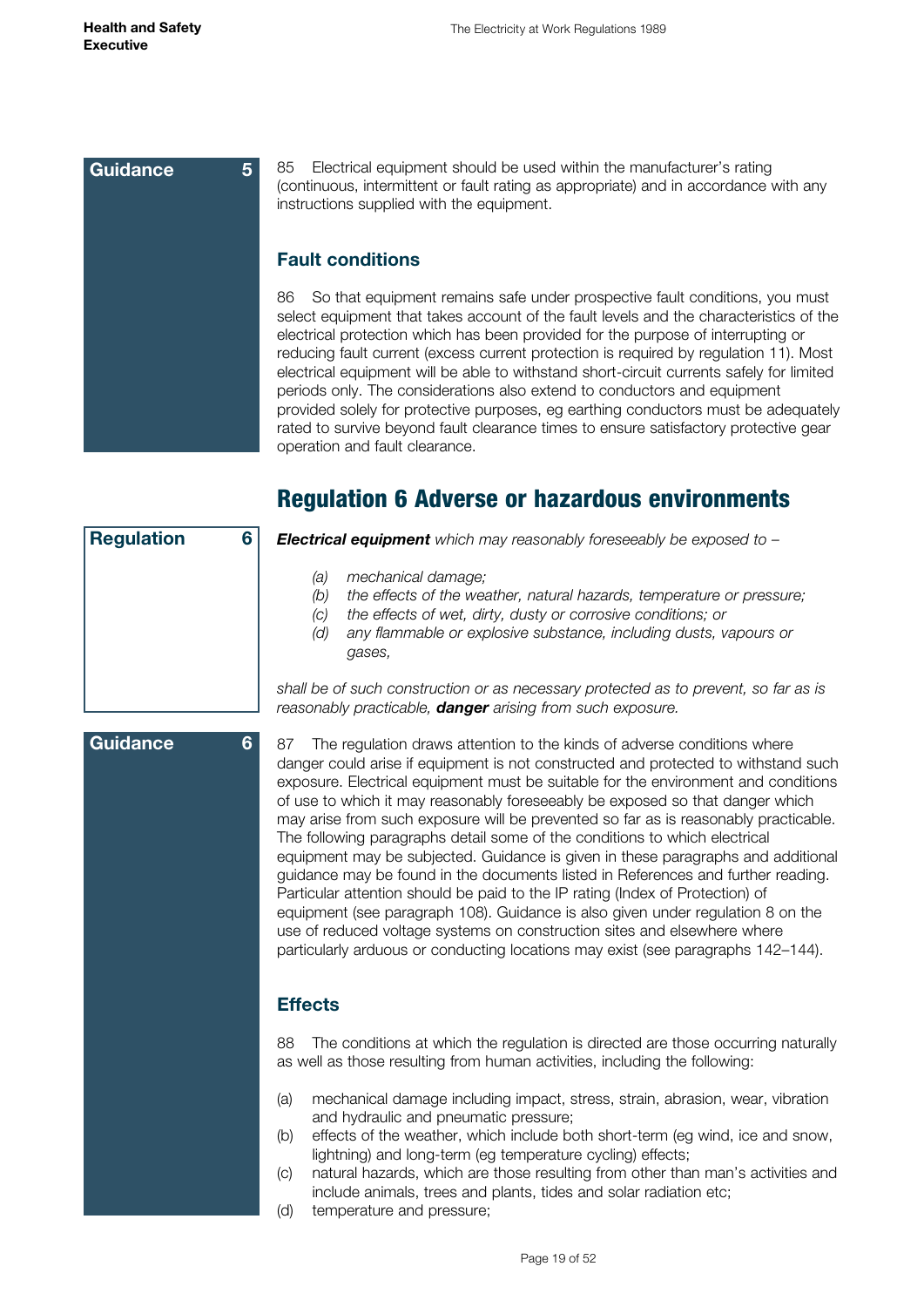| <b>Guidance</b><br>6 | liquids which include water and other liquids and their effects, including<br>(e)<br>humidity, condensation, flooding, splashing, or immersion in these, cleaning<br>with liquids, hosing down and solvent and solvent vapour action (electrically<br>conducting and non-conducting liquids may present different aspects of<br>electrical danger);<br>(f)<br>dirty conditions which include all contamination as a result of liquids or solids<br>(electrically conducting and non-conducting dusts may present different<br>aspects of electrical danger);<br>corrosive conditions which include all chemical actions and reactions and<br>(g)<br>electrochemical effects;<br>flammable substances, including flammable dusts and flammable vapours;<br>(h)<br>explosive substances which include both any mixture of solids, liquids or<br>(i)<br>gases which is capable of exploding and substances intended to be explosive<br>(ie explosives).<br>When determining the suitability of equipment for particular environments or<br>89<br>conditions of use, you only need to consider exposure or effects which are<br>reasonably foreseeable. |
|----------------------|-----------------------------------------------------------------------------------------------------------------------------------------------------------------------------------------------------------------------------------------------------------------------------------------------------------------------------------------------------------------------------------------------------------------------------------------------------------------------------------------------------------------------------------------------------------------------------------------------------------------------------------------------------------------------------------------------------------------------------------------------------------------------------------------------------------------------------------------------------------------------------------------------------------------------------------------------------------------------------------------------------------------------------------------------------------------------------------------------------------------------------------------------------|
|                      | <b>Mechanical damage</b>                                                                                                                                                                                                                                                                                                                                                                                                                                                                                                                                                                                                                                                                                                                                                                                                                                                                                                                                                                                                                                                                                                                            |
|                      | The mechanical damage to which electrical equipment may be subjected<br>90<br>varies considerably from one environment to another. For example, equipment<br>designed for use in an office is unlikely to be suitable, without further protection or<br>careful siting, in a workshop or farm environment.                                                                                                                                                                                                                                                                                                                                                                                                                                                                                                                                                                                                                                                                                                                                                                                                                                          |
|                      | 91<br>The effects covered by regulation $6(b)$ , (c) and (d) may also impose mechanical<br>stresses on electrical equipment. For example, ice and wind loading, or loss of<br>mechanical strength due to expansion and contraction resulting from temperature<br>changes, can give rise to mechanical damage.                                                                                                                                                                                                                                                                                                                                                                                                                                                                                                                                                                                                                                                                                                                                                                                                                                       |
|                      | 92<br>This regulation requires the mechanical protection, if necessary, of the<br>insulation which is required under regulation 7(a). For example, to protect against<br>impact damage, steel wire armouring of a cable may be necessary. Further suitable<br>protection in addition to basic insulation may be required to form the physical<br>protection necessary to ensure the continuing integrity of basic insulation, eg<br>conduits or a trunking for single-insulated conductors or the armouring or tough<br>external sheathing of composite or multi-core electric cable.                                                                                                                                                                                                                                                                                                                                                                                                                                                                                                                                                               |
|                      | Weather, natural hazards and extreme conditions                                                                                                                                                                                                                                                                                                                                                                                                                                                                                                                                                                                                                                                                                                                                                                                                                                                                                                                                                                                                                                                                                                     |
|                      | Precautions taken to protect a site, structure or building from natural hazards<br>93<br>and extreme weather conditions may give some protection to the associated<br>electrical installation, but additional protection or precautions may also be<br>necessary.                                                                                                                                                                                                                                                                                                                                                                                                                                                                                                                                                                                                                                                                                                                                                                                                                                                                                   |
|                      | Extremes of temperature, pressure or humidity may result either from climatic<br>94<br>conditions or from adjacent plant or from the use of the electrical equipment itself.<br>Standards frequently quote the range of service conditions for electrical equipment,<br>including temperature limits, and users should consider these when selecting<br>equipment.                                                                                                                                                                                                                                                                                                                                                                                                                                                                                                                                                                                                                                                                                                                                                                                  |
|                      | 95<br>Guidance on assessing the need for lightning protection of structures and                                                                                                                                                                                                                                                                                                                                                                                                                                                                                                                                                                                                                                                                                                                                                                                                                                                                                                                                                                                                                                                                     |

buildings etc, the design and provision of systems and their inspection, testing and maintenance is given in publications listed in References and further reading.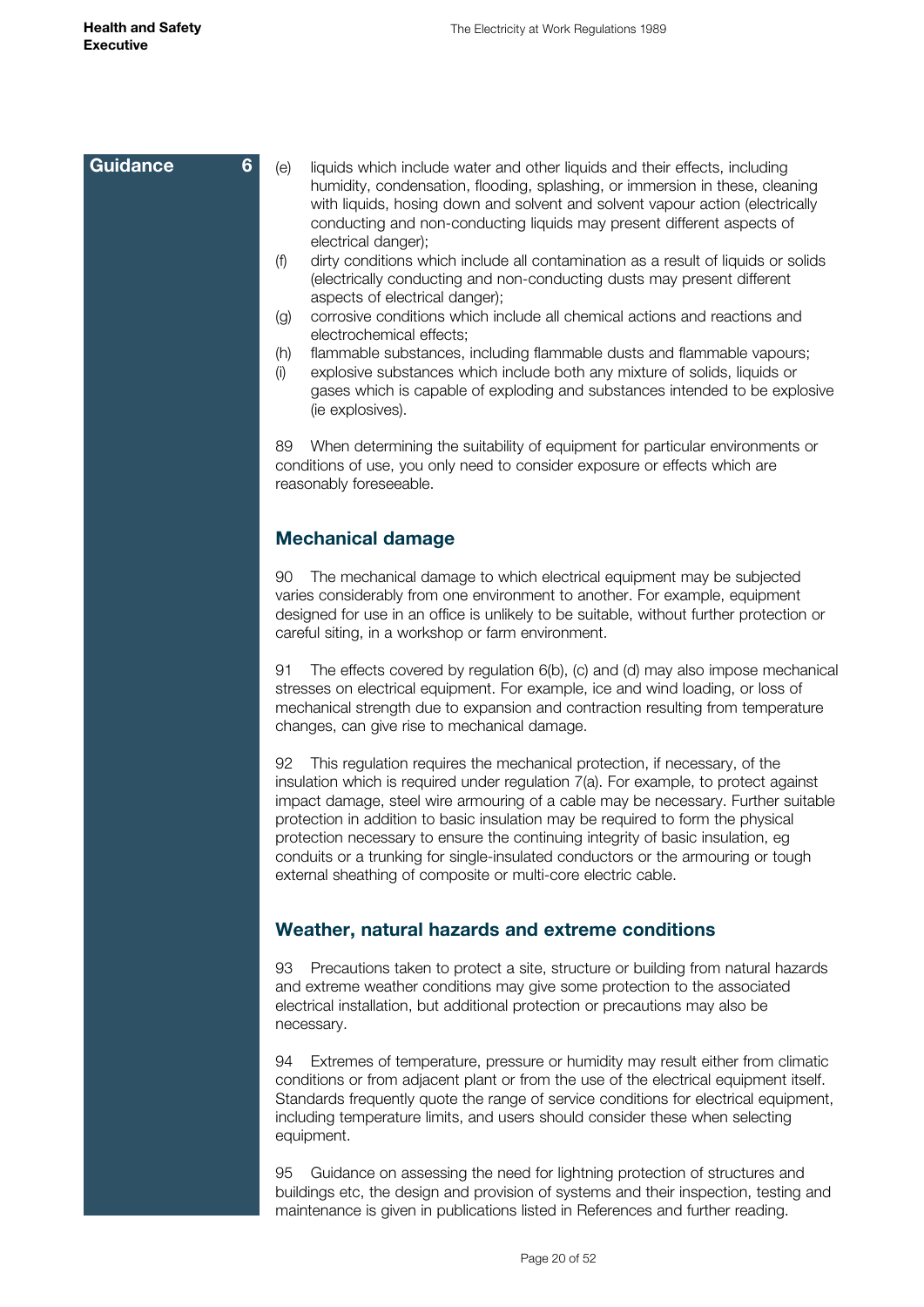#### **Guidance 6**

#### **Corrosive effects**

96 If substances are present in the environment that accelerate corrosion of metallic enclosures or fittings, special materials or surface treatments may be necessary. In these cases, the electrical equipment must be protected, eg motors, and be of a type which is totally enclosed by an appropriate corrosion-resistant housing, ie not ventilated to the atmosphere.

97 Insulating materials and other materials used in electrical equipment may be affected by chemical agents or solvents. Cubicles housing electrical control equipment in hostile environments may need to be kept purged or pressurised with clean air or, in special cases, inert gas. See Further reading for details of relevant standards.

#### **Dirt and dusts**

98 Most industrial enclosures for electrical equipment do not resist the entry of fine dusts. Equipment must be constructed to resist the entry of dust and dirt where this may give rise to electrical and mechanical failures. Appropriate regular inspection and cleaning are recommended where dirt and dusts are likely to accumulate, eg portable motor-driven equipment incorporating ventilation slots which can cause the accumulation of potentially hazardous layers of dirt and dust.

#### **Combustible dusts**

99 In cloud form, some dusts create an explosion hazard, while layers of combustible dust on electrical equipment can give rise to fire hazards. The selection, construction or installation of equipment exposed to combustible dust must guard against the possibility of ignition. The maximum temperature attainable on the surface of any electrical equipment where these dusts may be deposited should always be below the temperature at which any ignition, charring or smoking of dust takes place. However, appropriate dust control measures and general cleanliness which minimise the problem at source are recommended. See References and further reading for details of relevant standards.

#### **Potentially explosive atmospheres**

100 If electrical equipment is used where a flammable or explosive atmosphere is likely to occur, the equipment must be constructed so that it is not liable to ignite that atmosphere. Further information is available in the Dangerous Substances and Explosive Atmospheres Regulations.<sup>9</sup>

101 The selection and installation of equipment for use in potentially explosive atmospheres should be guided by the recommendations contained in the HSE guidance and British Standards on the subject. Existing installations complying with the recommendations of earlier standards should be acceptable for continuing service, subject to proper maintenance.

102 Such electrical equipment must be chosen from that which has been certified as conforming to an appropriate standard.

103 Uncertified electrical equipment must not be used unless it will provide at least an equivalent level of safety to that provided by appropriately certified equipment.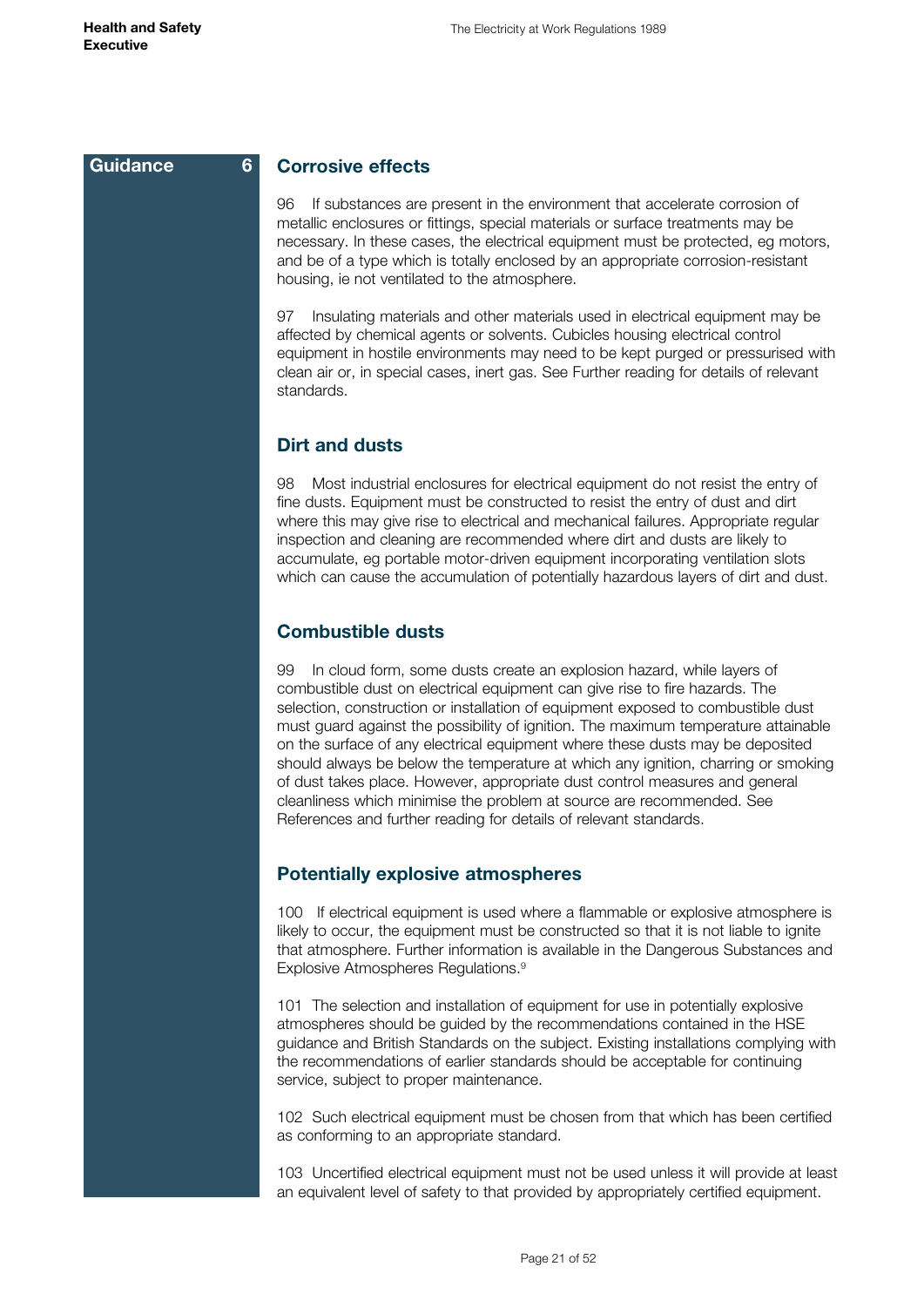<span id="page-21-0"></span>

| <b>Guidance</b><br>$6\phantom{1}$ | 104 Some manufacturing processes, eg electrostatic paint spraying, make use of<br>the characteristics of static electricity and the design of electrical equipment should<br>be such that the ignition of solvents, vapours or particulate substances is<br>prevented. See References and further reading for details of relevant standards.<br>105 The maintenance and repair of explosion-protected equipment is a specialised                  |
|-----------------------------------|---------------------------------------------------------------------------------------------------------------------------------------------------------------------------------------------------------------------------------------------------------------------------------------------------------------------------------------------------------------------------------------------------------------------------------------------------|
|                                   | field of work and must only be carried out by those who have the necessary training<br>and experience.                                                                                                                                                                                                                                                                                                                                            |
|                                   | <b>Other flammable substances</b>                                                                                                                                                                                                                                                                                                                                                                                                                 |
|                                   | 106 Electrical equipment that generates heat or produces sparks must not be<br>placed where either the heat emitted or sparking could lead to the uncontrolled<br>ignition of any substance.                                                                                                                                                                                                                                                      |
|                                   | 107 The construction of the equipment should either exclude the substances from<br>any part of the equipment which may be a source of ignition (eg by suitable<br>enclosure) or should ensure that the equipment operates at sufficiently low<br>temperature and energy levels as not to be a source of ignition under likely<br>conditions of use and fault.                                                                                     |
|                                   | <b>Classification system of ingress protection (IP rating)</b>                                                                                                                                                                                                                                                                                                                                                                                    |
|                                   | 108 There is an internationally recognised system of classifying the degree of<br>protection provided by enclosures against the ingress of solid objects and moisture,<br>and the protection afforded against contact with any live parts within the enclosure<br>for all types of electrical equipment. The system is commonly known as the IP<br>rating system and is detailed in a number of standards which are listed in Further<br>reading. |

# Regulation 7 Insulation, protection and placing of conductors

| <b>Regulation</b> | All conductors in a system which may give rise to danger shall either -                                                                                                                                                                                                                                                                                                                                  |
|-------------------|----------------------------------------------------------------------------------------------------------------------------------------------------------------------------------------------------------------------------------------------------------------------------------------------------------------------------------------------------------------------------------------------------------|
|                   | be suitably covered with insulating material and as necessary protected<br>(a)<br>so as to prevent, so far as is reasonably practicable, <b>danger</b> ; or<br>have such precautions taken in respect of them (including, where<br>(b)<br>appropriate, their being suitably placed) as will prevent, so far as is<br>reasonably practicable, danger.                                                     |
| Guidance          | 109 The danger to be protected against generally arises from differences in<br>electrical potential (voltage) between circuit conductors or between such<br>conductors and other conductors in a system - usually conductors at earth<br>potential. The conventional approach is either to insulate the conductors or place<br>them so people are unable to receive an electric shock or burn from them. |
|                   | 110 Some form of basic insulation, or physical separation, of conductors in a<br>system is necessary for the system to function. That functional minimum, however,<br>may not be sufficient to comply with the requirements of regulation 7. Factors<br>which must be taken into account are:                                                                                                            |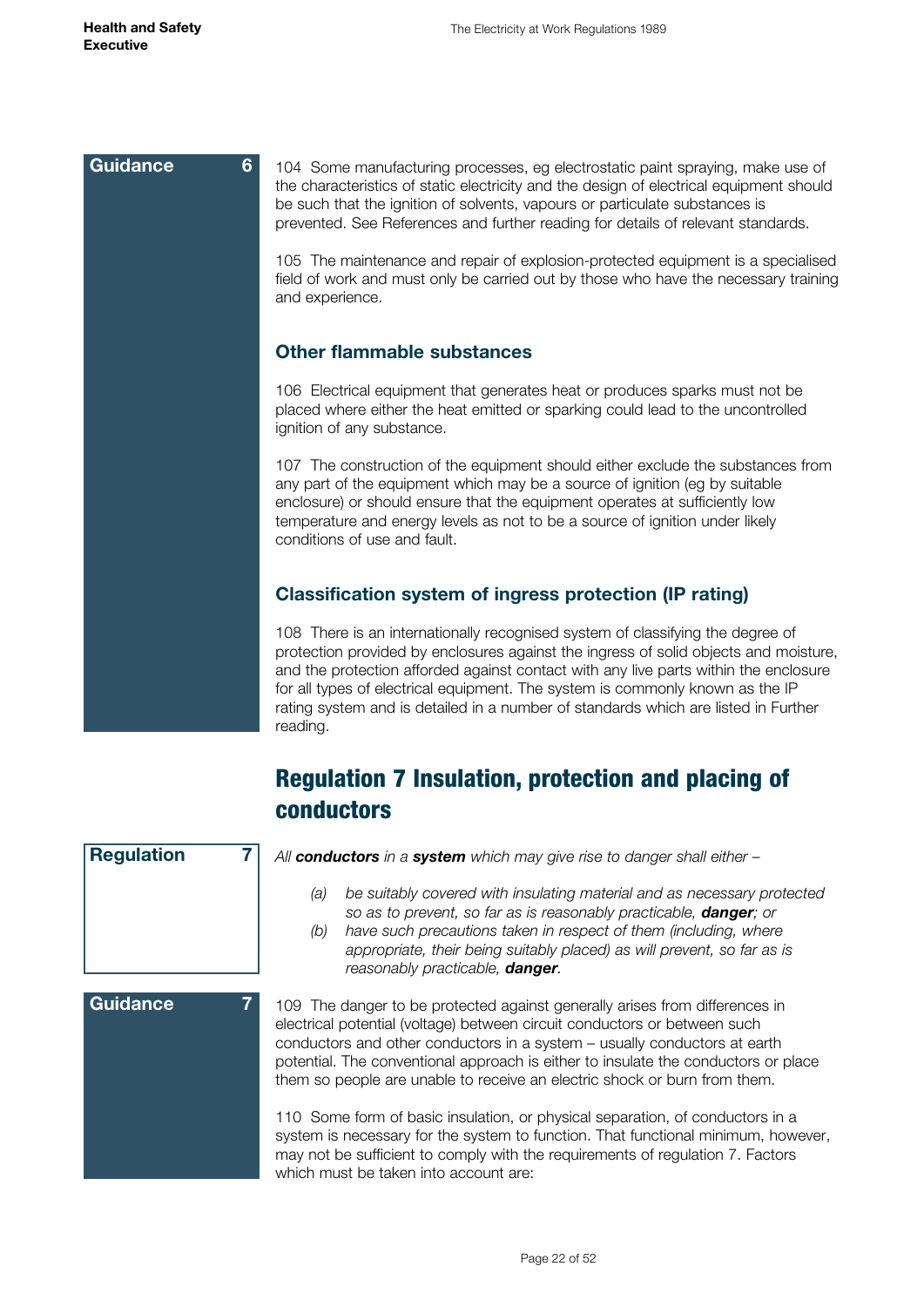| $\overline{7}$<br><b>Guidance</b> | the nature and severity of the probable danger;<br>(a)<br>the functions to be performed by the equipment;<br>(b)<br>the location of the equipment, its environment and the conditions to which it<br>(C)<br>will be subjected;<br>any work which is likely to be done on, with or near the equipment.<br>(d)                                                                                                                                                                                                                                                                                                                                                                                                                                                                                                                        |
|-----------------------------------|-------------------------------------------------------------------------------------------------------------------------------------------------------------------------------------------------------------------------------------------------------------------------------------------------------------------------------------------------------------------------------------------------------------------------------------------------------------------------------------------------------------------------------------------------------------------------------------------------------------------------------------------------------------------------------------------------------------------------------------------------------------------------------------------------------------------------------------|
|                                   | <b>Insulation</b>                                                                                                                                                                                                                                                                                                                                                                                                                                                                                                                                                                                                                                                                                                                                                                                                                   |
|                                   | 111 Regulation 7(a) states that conductors must be insulated. Suitable insulation of<br>the conductors in an electrical system is, in the majority of cases, the primary and<br>necessary safeguard to prevent danger from electric shock, either between live<br>conductors or between a live conductor and earth. It will also prevent danger from<br>fire and explosion arising from contact of conductors either with each other or with<br>earth. Energy from quite low levels of voltage (and levels insufficient to create a<br>shock risk) can ignite a flammable atmosphere. The quality and effectiveness of<br>insulation therefore needs to be commensurate with the voltages applied to the<br>conductors and the conditions of use.                                                                                   |
|                                   | 112 BS 7671 gives some advice on these matters for fixed electrical installations<br>up to 1000 V ac or 1500 V dc.                                                                                                                                                                                                                                                                                                                                                                                                                                                                                                                                                                                                                                                                                                                  |
|                                   | 113 The regulation requires that the insulation be protected as necessary, so that<br>danger may be prevented so far as is reasonably practicable. Often, the protection<br>required is to prevent mechanical damage to the insulation but may include any of<br>the effects detailed under regulation 6. Examples of such protection would be the<br>use of steel trunking and conduits or the use of steel armoured cables.                                                                                                                                                                                                                                                                                                                                                                                                       |
|                                   | Other precautions including placing                                                                                                                                                                                                                                                                                                                                                                                                                                                                                                                                                                                                                                                                                                                                                                                                 |
|                                   | 114 Regulation 7(b) permits the alternative of having such precautions taken in<br>respect of the conductors. These precautions may include the suitable placing of<br>conductors. They may comprise strictly controlled working practices reinforced by<br>measures such as written instructions, training and warning notices etc. The<br>precautions must prevent danger so far as is reasonably practicable. Examples<br>where bare conductors are used in conjunction with suitable precautions are to be<br>found in many applications including overhead electric power lines, down-shop<br>conductors for overhead travelling cranes in factories etc, railway electrification<br>using either separate conductor and running rails or overhead pick-up wires, and<br>certain large electrolytic and electrothermal plants. |
|                                   | 115 The placing of overhead electric power lines is specified in ESQCR (see<br>Introduction for more information).                                                                                                                                                                                                                                                                                                                                                                                                                                                                                                                                                                                                                                                                                                                  |
|                                   | 116 Electric railway and tramway operators, in conjunction with the Office of Rail<br>and Road, have developed standards and safety specifications for the construction<br>of those parts of their systems which use bare conductors at overhead and at track<br>level, together with safe systems of work.                                                                                                                                                                                                                                                                                                                                                                                                                                                                                                                         |
|                                   | 117 Safety is ensured in electrochemical plants which use high current by such<br>means as the separation of conductors which are at different potentials, the use of<br>insulating working platforms and unearthed or isolated electrical supplies (see<br>paragraphs 121-123).                                                                                                                                                                                                                                                                                                                                                                                                                                                                                                                                                    |
|                                   | 118 Suitable placing of the conductors may, on its own, go a considerable way<br>towards preventing danger, for example where the conductors are within a secure<br>enclosure or where they are placed overhead at such a height that contact with                                                                                                                                                                                                                                                                                                                                                                                                                                                                                                                                                                                  |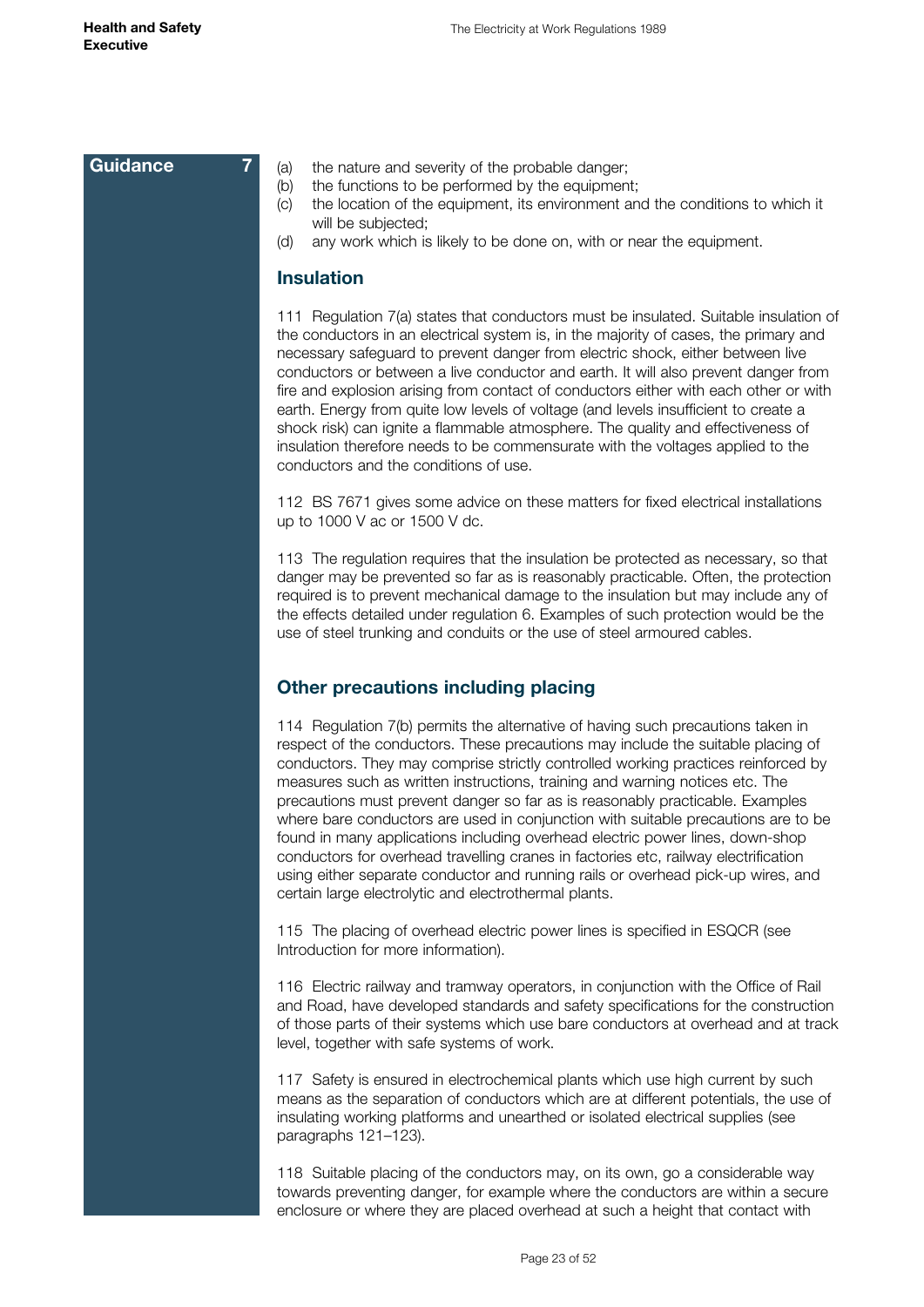#### these conductors is not reasonably foreseeable. Guidance on the security and protection of enclosures and the measure of their accessibility as determined by standard (finger) tests is given in standards listed in Further reading. 119 However, if the placing of the conductors cannot alone be relied upon to prevent danger, then additional precautions must be taken and rigorously applied. For example, in the case of live railway conductor rails the precautions may include warning notices, barriers and special training for railway staff. Electrolytic and electrothermal processes are further examples and are covered in paragraphs 121–123. 120 Dutyholders should carefully consider the inherent risks that may still exist if bare conductors are placed where they cannot normally be touched, eg maintenance activities around the conductors of an electric overhead crane system. Firstly, the protection of the equipment is required under regulation 6 for a range of reasonably foreseeable effects and, secondly, there may be occasions when people will require access to the area or enclosure where such conductors are located, eq. substations and test areas. Where work is to be done with the conductors live, regulation 14 is relevant and the guidance under that regulation also applies. **Electrolytic and electrothermal processes** 121 It is often necessary for industrial electrolytic and electrothermal processes, including large secondary battery installations, to adopt a range of precautions. As the work activity is likely to be near the live and uninsulated conductors, the precautions adopted will go towards satisfying both part (b) of regulation 7 and regulation 14. 122 Precautions may include: (a) segregating the process area and limiting access to those people who are trained and experienced in the process and to people who are supervised so that injuries are prevented; (b) ensuring a separation of conductors appropriate to the difference in potentials; (c) use of insulating work platforms; (d) use of electrical supplies which are isolated from earth together with protective devices to ensure this isolation; (e) exclusion of unnecessary conducting materials and implements from the process area; (f) use of protective clothing, eg in electric arc welding processes; such clothing offers protection against both the hot welding process and against the electric shock risk. 123 Details of advice on the safe use of electric induction furnaces and electric arc welding are given in Further reading. **Guidance 7**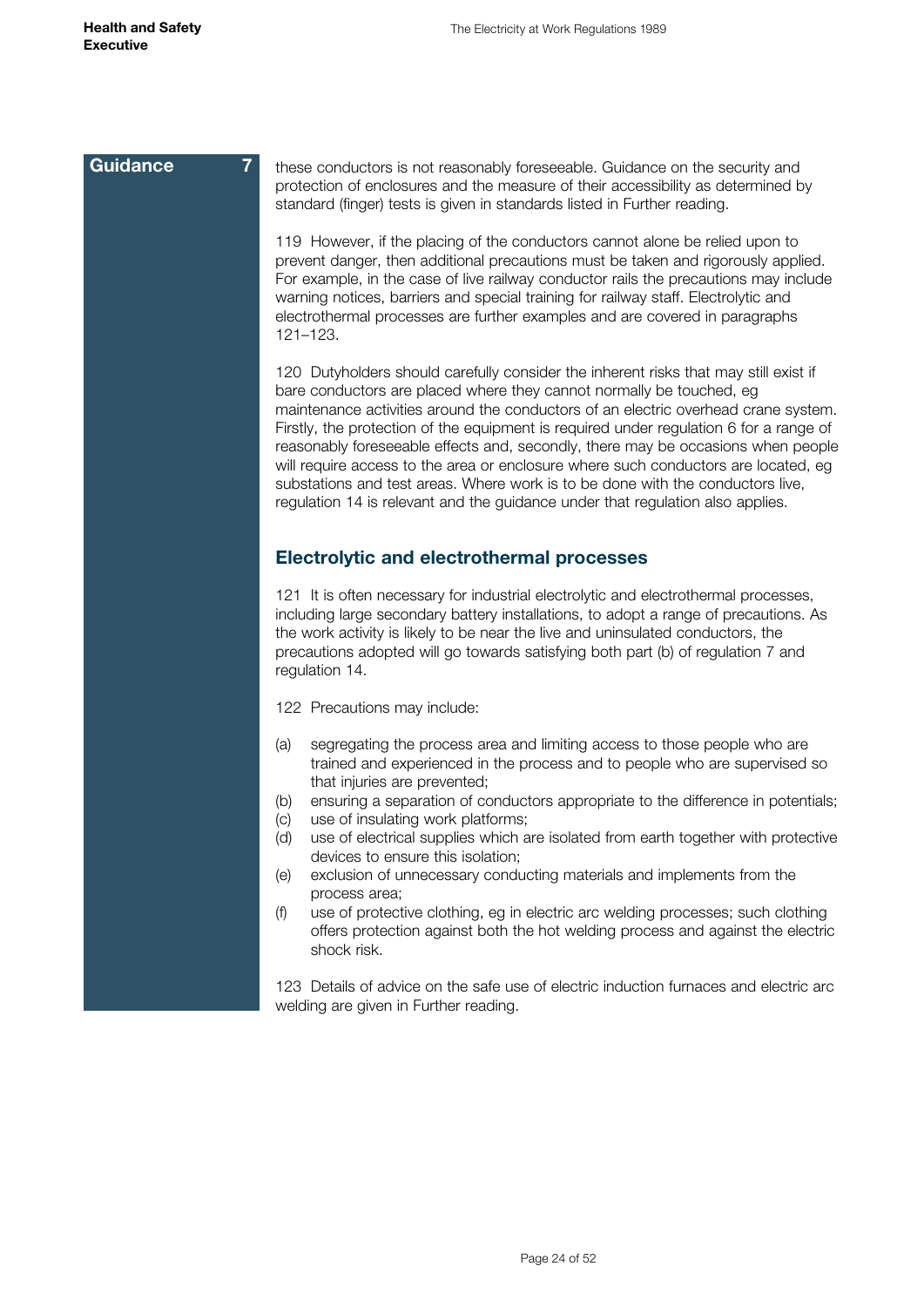<span id="page-24-0"></span>

| <b>Regulation</b> |  |
|-------------------|--|
|                   |  |
|                   |  |
|                   |  |
|                   |  |

**Guidance 8**

### Regulation 8 Earthing or other suitable precautions

*Precautions shall be taken, either by earthing or by other suitable means, to prevent danger arising when any conductor (other than a circuit conductor) which may reasonably foreseeably become charged as a result of either the use of a system, or a fault in a system, becomes so charged; and, for the purposes of ensuring compliance with this regulation, a conductor shall be regarded as earthed when it is connected to the general mass of earth by conductors of sufficient strength and current-carrying capability to discharge electrical energy to earth.*

124 The defence (regulation 29) is available in any proceedings for an offence under this regulation.

125 The regulation applies to any conductor (other than circuit conductors), including the conductive parts of equipment, such as outer metallic casings, which can be touched and, though not live, may become live under fault conditions.

126 Conductors which, although not part of a system, are within electrostatic or electromagnetic fields created by a system may be subject to this regulation. Appropriate precautions are necessary if the induced voltages or currents are large enough to give rise to danger.

#### **Dangers**

127 Dangers which may arise as a result of failure to take the necessary precautions include:

- (a) risk of shock from conductors which are or may be exposed so that they may be touched and which become charged at dangerous voltage relative to earth or to other exposed conductors;
- (b) risk of burns, fire, arcing or explosion due to currents of excessive magnitude and/or duration in such conductors.

128 The requirements of the regulation may be met in several different ways, depending on the circumstances, including:

- (a) ensuring that such conductors do not become charged. This has the effect of excluding the conductors from the scope of this regulation;
- (b) ensuring that if such conductors do become charged the values of voltage and current and the duration are such that danger will not arise;
- (c) ensuring that if such conductors do become charged the environment is such that danger will not arise.
- 129 Techniques employed for achieving the above include:
- (a) double insulation;
- (b) earthing;
- (c) connection to a common voltage reference point on the system;
- (d) equipotential bonding;
- (e) use of safe voltages;
- (f) earth-free, non-conducting environments;
- (g) current/energy limitation;
- (h) separated or isolated systems.

130 You may employ the above techniques singly or in combination.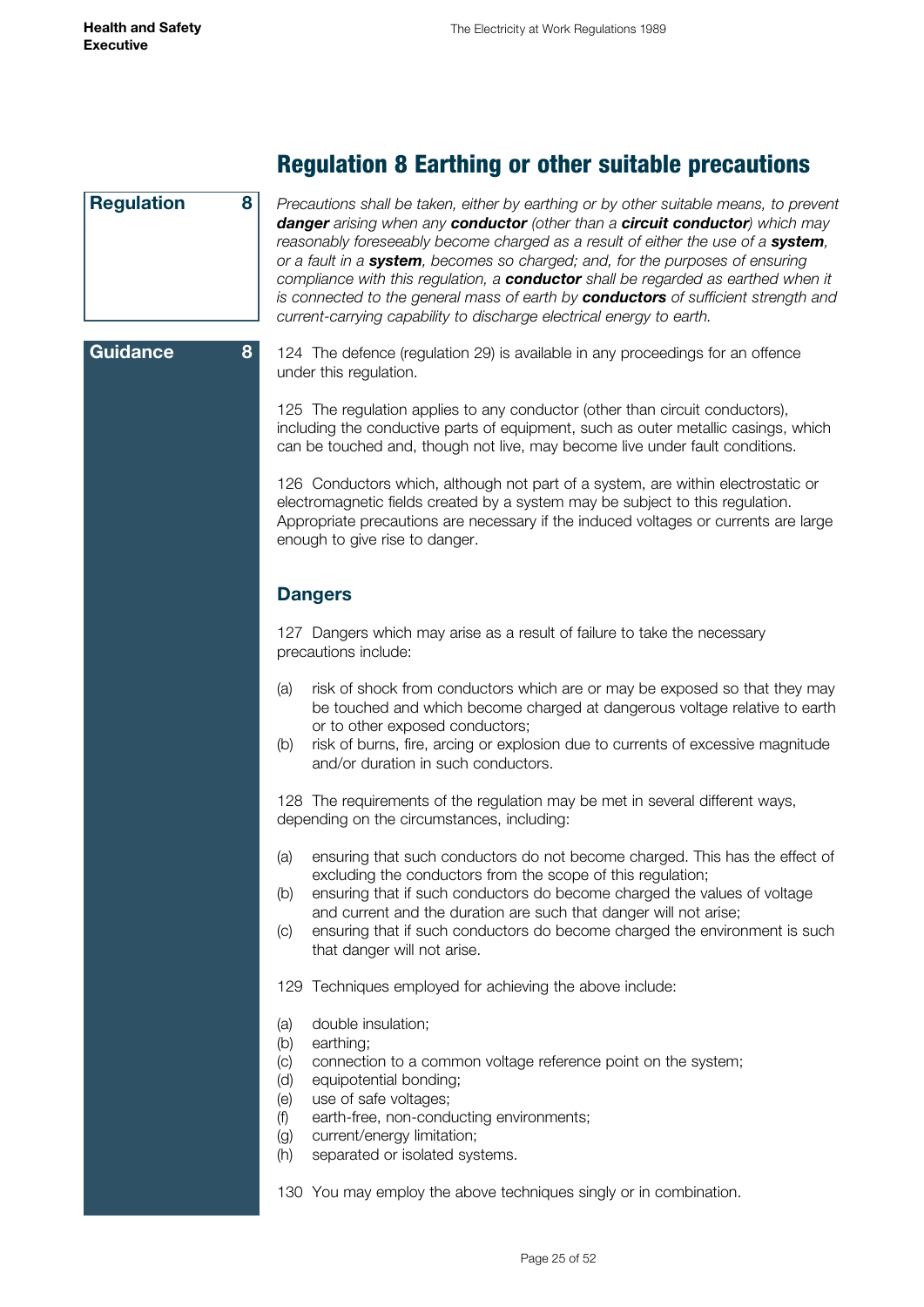| <b>Guidance</b> | 8 |
|-----------------|---|
|-----------------|---|

#### *Double insulation*

131 The principle of 'double insulation' is that the live conductors of the electrical equipment are covered by two discrete layers or components of insulation, each of which would adequately insulate the conductor but which together ensure an improbability of danger arising from insulation failure. This arrangement avoids the need for any external metalwork of the equipment to be connected to a protective conductor or to earth. Double insulation has been found to be particularly suitable for certain types of portable equipment, eg electric motor-driven tools etc. See Further reading for details of relevant standards. However, the integrity of this safety protection depends upon the layers of insulation remaining in sound condition and this in turn requires the equipment to be properly constructed, used and maintained.

#### *Earthing*

132 It is the practice in the UK for the public electricity supply system at the usual distribution voltages of 230 V single-phase, 400 V three-phase, to be referenced to earth by a deliberate electrical connection made at the distribution substations or power transformers. It is the existence of this system earthing which enables earth faults on electrical equipment to be detected and the electrical supply to faulty equipment to be cut off automatically.

133 Many 230/400 V power installations are designed so that the automatic interruption of the supply in the event of an earth fault is achieved by the operation of fuses or automatic circuit breakers (MCBs etc). In most cases, these devices will have been selected to provide the additional protective function of interrupting excess current required under regulation 11. In these circumstances the earth fault current must be large enough to rupture the fuse quickly. The magnitude of the fault current under full earth fault conditions is governed mainly by the combined impedance of the fault loop, which will include the impedance of the fault itself, that of the earthing or protective conductors, the circuit conductors and that of the source.

134 Tests must therefore be carried out on new installations and at appropriate intervals thereafter to ascertain that the earth fault (loop) impedances are low enough to ensure the electrical protective devices such as fuses, circuit breakers etc will operate in the event of a breakdown of insulation leading to an 'earth fault'. This includes the temporary electrical system used at a construction site in the process of carrying out construction activities.

135 Acceptable values of earth loop impedance and interruption times etc, for final installations up to 1000 V, can be found in BS 7671. It is rarely sufficient to rely on an earth rod or rods to provide sufficient conductance for return fault currents. Separate protective earth cables or conductors connected to the neutral point of the supply are usually necessary unless other measures, such as the use of sensitive residual current protection equipment, are used to detect earth fault currents.

136 For the duration of the fault, the electrical bonding of exposed conductive parts and their connection to earth serves to limit the shock risk from the transient voltages appearing between metallic enclosures of equipment in the system or between a metallic enclosure and earth. Equipment earthing therefore includes the bonding of metallic enclosures, cable armouring, conduits and trunking etc, so that these conductors are electrically continuous and securely connected to the general mass of earth at one or more points.

137 Earthing and bonding conductors must be suitable for the maximum current which they may carry under fault conditions and be capable of surviving the worst-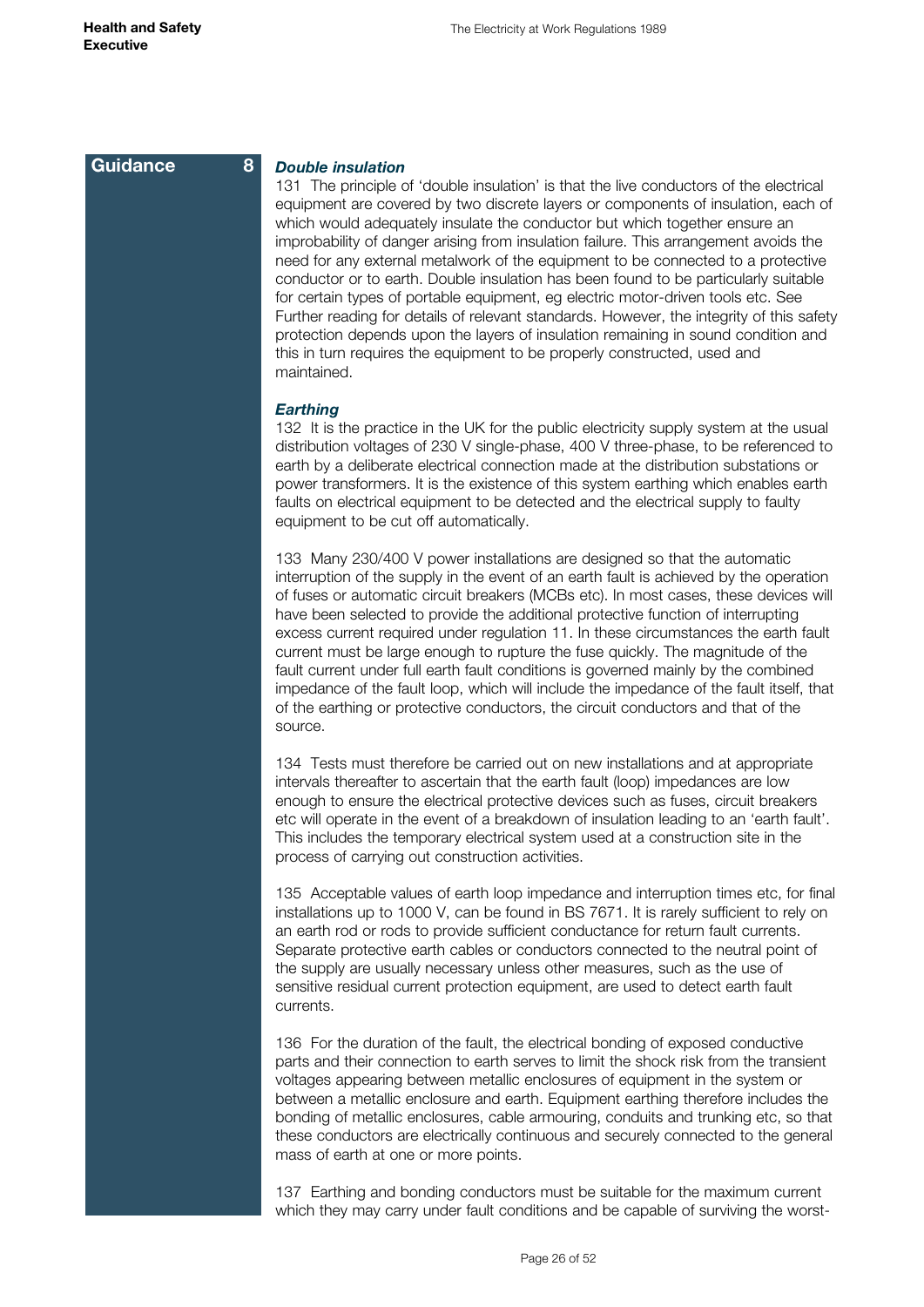| <b>Guidance</b><br>8 | case fault (see paragraph 82). Their construction and strength must be adequate to<br>withstand likely wear and tear. Where it might otherwise be difficult to ensure the<br>continued effectiveness of earthing and bonding arrangements, it may be necessary<br>to provide supplementary protection such as protective earth conductor monitoring.                                                                                                                                                                                                                                                                                                                                                                                    |
|----------------------|-----------------------------------------------------------------------------------------------------------------------------------------------------------------------------------------------------------------------------------------------------------------------------------------------------------------------------------------------------------------------------------------------------------------------------------------------------------------------------------------------------------------------------------------------------------------------------------------------------------------------------------------------------------------------------------------------------------------------------------------|
|                      | 138 Accidents have been caused by the metalwork of portable or transportable<br>equipment becoming live as a result of the combined effects of a fault and high-<br>impedance, protective conductor connections. The danger may be reduced by the<br>use of a residual current device (RCD) designed to operate rapidly at small leakage<br>currents (typically not exceeding 30 mA), although these devices do not eliminate<br>the risk of electric shock. RCDs should not be considered as the sole means of<br>protection but as an additional protective measure. They should be operated<br>regularly using the test trip button. This test trip procedure is important in<br>maintaining the effectiveness of most types of RCD. |
|                      | 139 Electric arc welding brings special problems associated with earthing<br>practices. Stray currents from electrical arc welding can damage the protective<br>earthing conductors of electrical installations. Information on earthing practice is<br>available in a number of publications, some of which are listed in References and<br>further reading.                                                                                                                                                                                                                                                                                                                                                                           |
|                      | Connection to a common voltage reference point on the system<br>140 In UK public electricity supply systems where transformer neutral points are<br>connected to earth, the voltage reference point is the general mass of earth. Other<br>reference points, to which systems may be referenced and to which bonding<br>conductors are connected, may be chosen to suit particular circumstances.                                                                                                                                                                                                                                                                                                                                       |
|                      | <b>Equipotential bonding</b><br>141 Equipotential bonding is the electrical interconnection of all exposed and<br>extraneous conductors, which may become electrically charged, in such a way that<br>dangerous voltages between any of the conductors that may be simultaneously<br>touched are limited.                                                                                                                                                                                                                                                                                                                                                                                                                               |
|                      | Use of reduced voltages<br>142 Reduced voltage systems are particularly appropriate for portable and<br>transportable equipment, and in highly conducting locations such as boilers and<br>tunnels where the risk of mechanical damage to equipment and trailing cables is<br>high, and/or the body may be damp and have large areas of contact with the<br>conducting location and on construction sites.                                                                                                                                                                                                                                                                                                                              |
|                      | 143 One example is a building or construction site supply system operating at<br>55-0-55 V ac single-phase, or at 110 V three-phase with a phase-earth voltage of<br>64 V ac. Another example is an extra-low-voltage system operating at or below<br>50 V ac or 120 V dc. Supply systems like these are referenced to earth and are<br>therefore a special case of systems operating at reduced voltage for which bonding<br>and earthing of all metallic enclosures are still recommended.                                                                                                                                                                                                                                            |
|                      | 144 Further advice on reduced voltage systems is in Further reading.                                                                                                                                                                                                                                                                                                                                                                                                                                                                                                                                                                                                                                                                    |
|                      | <b>Earth-free, non-conducting environments</b><br>145 If a system is supplied from a source which is earth-referenced, the path for<br>fault current and the existence of dangerous potentials to earth can be eliminated in<br>a defined area by ensuring that the area is 'earth-free'. This does not necessarily<br>mean that metallic components or fittings need to be prohibited but rather that no<br>part of the defined area is earthed. It is easier to ensure the integrity of an 'earth-<br>free' area by constructing it from non-metallic components, in which case it is more                                                                                                                                            |

appropriately known as a non-conducting location or area. 'Earth-free' and 'non-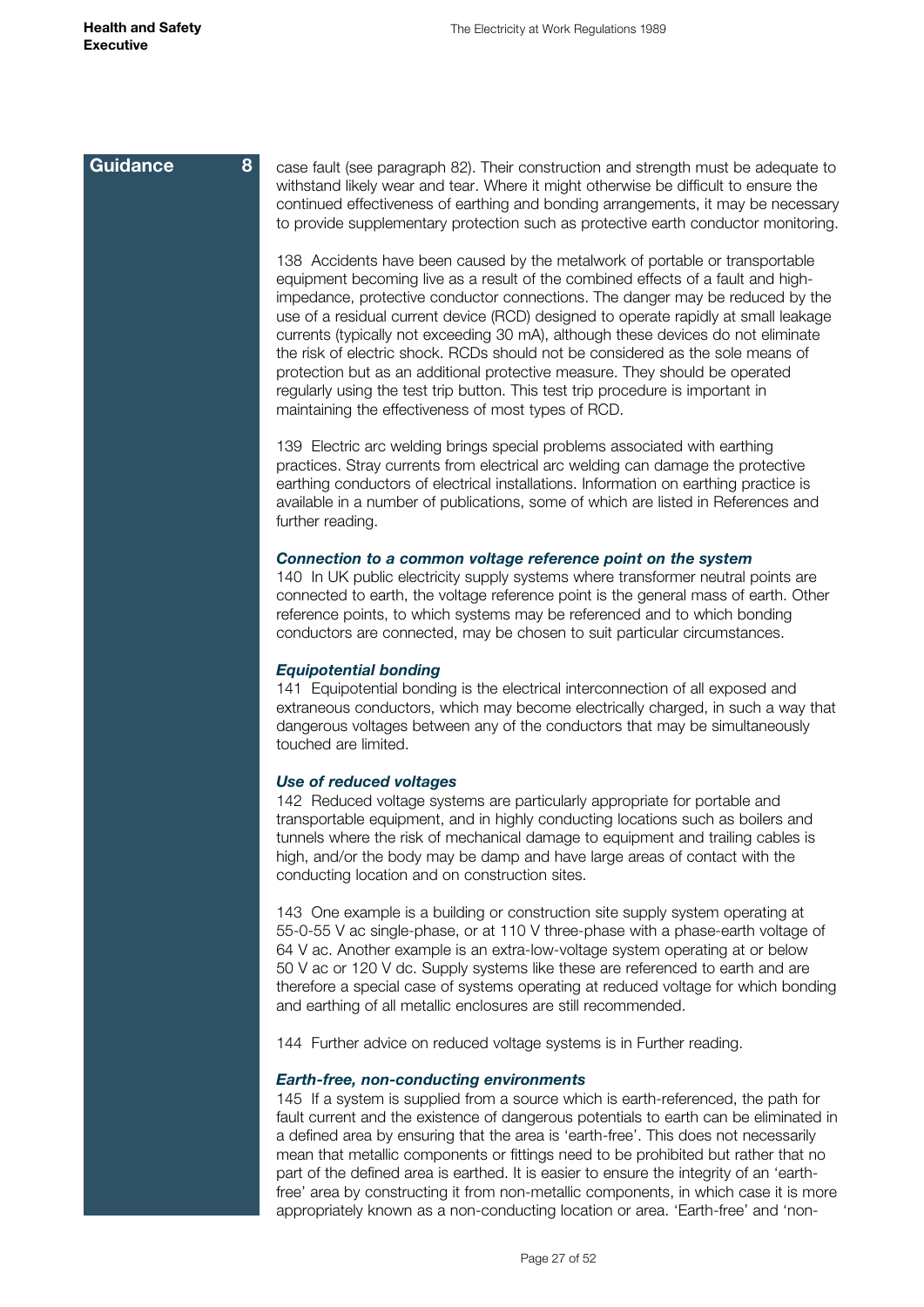#### **Guidance 8**

conducting' areas are specialised applications and are used mainly in certain testing of electrical equipment. Advice is available in the publications on electrical testing listed in References and further reading.

#### *Current limitation*

146 If fault currents which could cause electric shock are inherently limited by appropriate passive devices, eg high-integrity resistors, then protection by earthing or other means may not be required. In a conventional, dry working environment, for example, if the current is limited preferably to 1 mA but certainly to no more than 3 mA, this will not usually present a risk of injury from electric shock to people in good health who may be subjected to it only occasionally and for a short time. However, even this low level of current may give perceptible shock which, although by itself is unlikely to be physiologically dangerous, may give rise to a consequential injury such as from a fall induced by the shock. See paragraphs 29–30 on 'injury' under regulation 2, and especially IEC publication *Guide to effects of current on human beings and livestock*.

#### *Separated or isolated systems*

147 If safety depends on the supply system not being referenced to its immediate environment, whether true earth or surrounding metalwork, no potential should normally exist between live conductors and earth or exposed metallic parts. However, all systems are to some extent referenced to their environment by capacitive or inductive coupling or by leakage. That is why you cannot necessarily rely on the circuit conductors of separated or isolated\* systems being at zero potential relative to their environment. Unless the isolated system is a very small and localised one, the leakage current may be large enough to provide a path for a fatal electric shock. Any difference in potential is likely to be greatest on extensive systems but, in all cases when the voltages or currents could be dangerous, precautions are needed. Examples of isolated systems are those supplied from the secondary winding of an isolating transformer or the winding of an alternator where there is no connection between them and any other source of electrical energy.

148 The isolation of a power system from earth may reduce the risks associated with a single fault. However, if this first fault has the effect of referencing the system to earth or other exposed conductor, subsequent faults may lead to very destructive and hazardous short circuits so extra precautions will be necessary to prevent this danger. These may include the bonding of metallic enclosures, earth fault detection, insulation monitoring or the use of an earth-free non-conducting environment. Regular inspection and testing to ensure that system isolation integrity is maintained will also be necessary.

\* 'Isolated' in this context means separate from all other systems and does not imply 'isolation' as defined specifically for the purpose of regulation 12.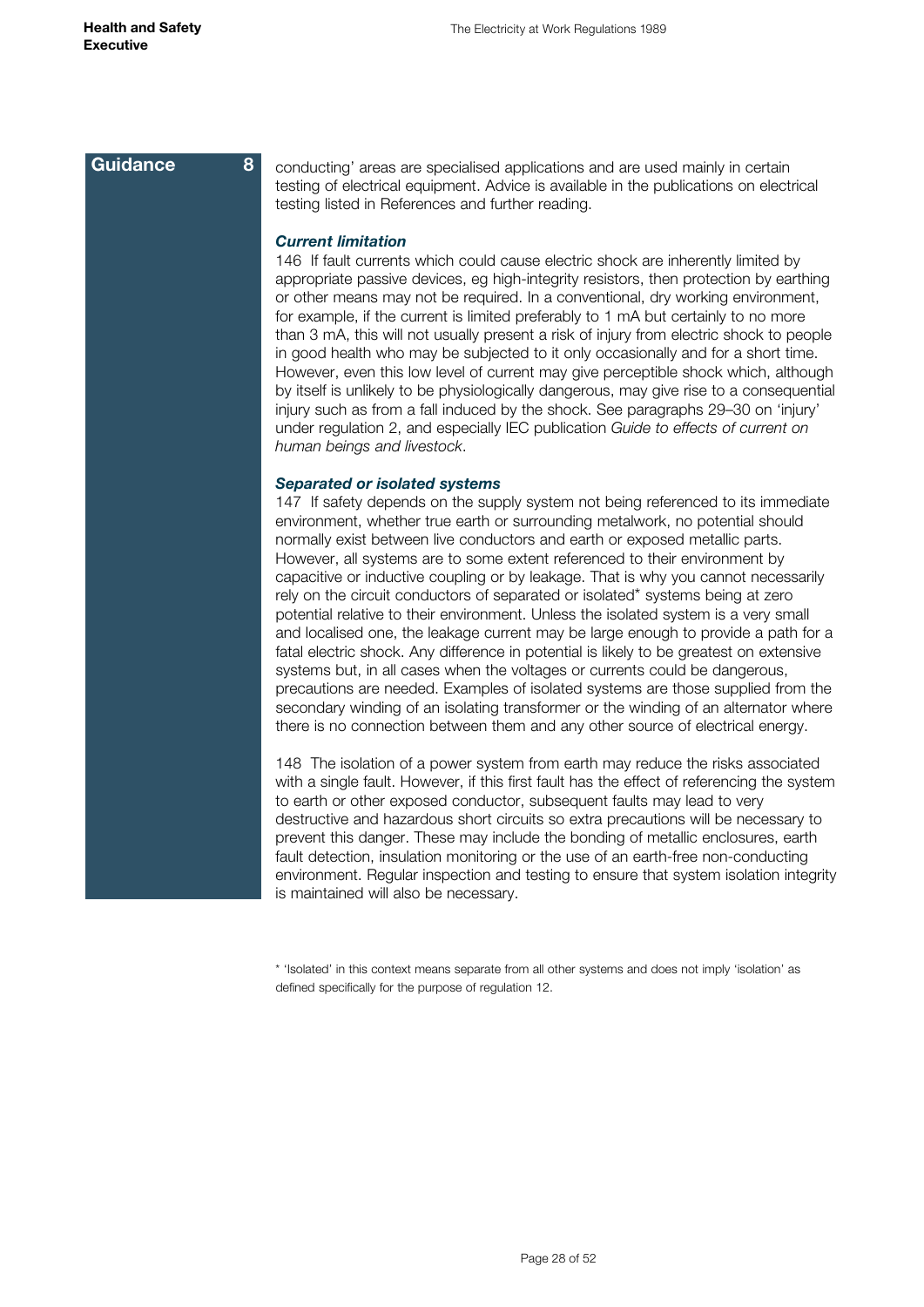<span id="page-28-0"></span>

|                   | <b>Regulation 9 Integrity of referenced conductors</b>                                                                                                                                                                                                                                                                                                                                                                                                                                                                                                                |
|-------------------|-----------------------------------------------------------------------------------------------------------------------------------------------------------------------------------------------------------------------------------------------------------------------------------------------------------------------------------------------------------------------------------------------------------------------------------------------------------------------------------------------------------------------------------------------------------------------|
| <b>Regulation</b> | 9<br>If a circuit conductor is connected to earth or to any other reference point,<br>nothing which might reasonably be expected to give rise to <b>danger</b> by breaking<br>the electrical continuity or introducing high impedance shall be placed in that<br>conductor unless suitable precautions are taken to prevent that danger.                                                                                                                                                                                                                              |
| <b>Guidance</b>   | $\boldsymbol{9}$<br>149 The defence (regulation 29) is available in any proceedings for an offence<br>under this regulation.                                                                                                                                                                                                                                                                                                                                                                                                                                          |
|                   | 150 In many circumstances the reference point is earthed because the majority of<br>power distribution installations are so referenced by a deliberate connection to<br>earth at the generators or distribution transformers.                                                                                                                                                                                                                                                                                                                                         |
|                   | 151 The object of the regulation is to prevent referenced circuit conductors which<br>should be at or about the same potential as the reference point from reaching<br>significantly different potentials, thereby giving rise to possible danger.                                                                                                                                                                                                                                                                                                                    |
|                   | 152 The most common situation in which this regulation is relevant is in systems<br>having a neutral point which is earthed. Such systems can be subdivided:                                                                                                                                                                                                                                                                                                                                                                                                          |
|                   | systems or parts of systems in which the neutral and protective conductor are<br>(a)<br>combined (eg TN-C and the combined parts of TN-C-S systems);*<br>systems or parts of systems in which the neutral and protective conductors<br>(b)<br>are separate (eg TN-S and the separate parts of TN-C-S systems).                                                                                                                                                                                                                                                        |
|                   | Devices placed in the conductor                                                                                                                                                                                                                                                                                                                                                                                                                                                                                                                                       |
|                   | 153 The regulation does not prohibit all electrical devices from being placed in<br>referenced conductors. For example, a proper joint or a bolted link or a bar primary<br>current transformer can be arranged to ensure the integrity of the conductor.                                                                                                                                                                                                                                                                                                             |
|                   | 154 The regulation would also permit the inclusion of other devices such as a<br>removable link, or even a manually-operated knife switch, provided that suitable<br>precautions are adopted to ensure that these devices are not removed or operated<br>in such a way as to give rise to danger. However, a number of other devices, such<br>as fuses, thyristors, transistors etc, generally have the potential to give rise to<br>danger by becoming open circuit or introducing high impedance into the<br>conductor. The regulation prohibits such applications. |
|                   | <b>Combined neutral and protective conductors</b>                                                                                                                                                                                                                                                                                                                                                                                                                                                                                                                     |
|                   | 155 Open circuit of, or high impedance in, combined neutral and protective<br>conductors will almost certainly result in the exposed and extraneous conductors<br>connected to the protective conductors, eg metal enclosures of switchgear, being<br>at a significant potential (up to phase-neutral volts) relative to earth. This could lead<br>to a risk of electric shock or burn, so the integrity of the combined neutral and<br>earth conductor is very important.                                                                                            |
|                   | 156 However, where the protective conductor is combined with the neutral<br>conductor over some part of their length, you should take precautions to prevent<br>people coming into simultaneous contact with the protective conductors and earth<br>(or conductors at earth potential). Equipotential bonding of all metalwork within a<br>building and the connection of this to the protective conductor or neutral is a                                                                                                                                            |
|                   | * This terminology is explained in BS 7671.                                                                                                                                                                                                                                                                                                                                                                                                                                                                                                                           |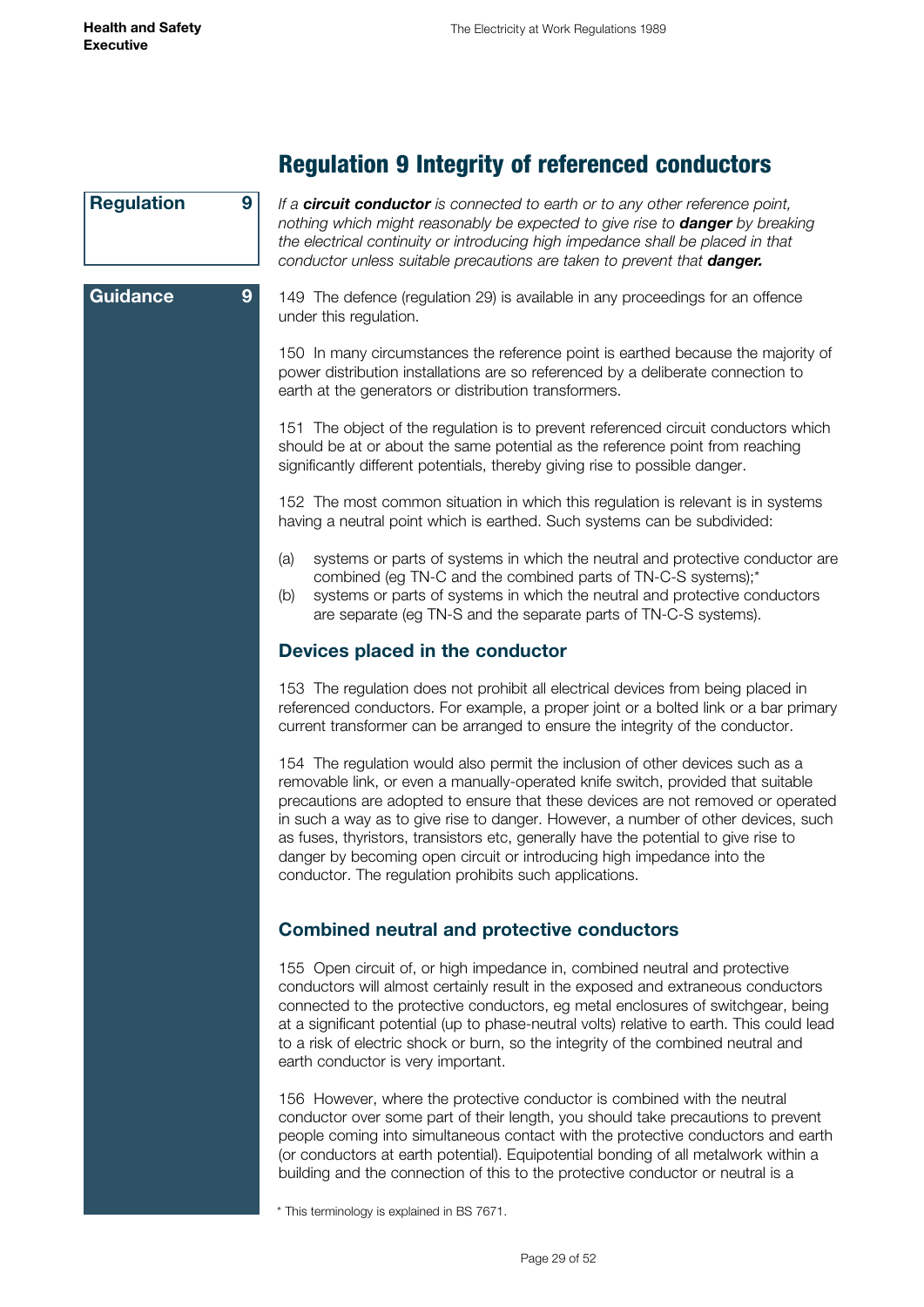<span id="page-29-0"></span>commonly used approach. Generally, however, combined neutral earth (CNE) systems should be confined to the public electricity supply network up to the point of supply to consumers. **Separate neutral and protective conductors** 157 In deciding whether danger may result where there are separate neutral and protective conductors, consider not only the normal operation of the system but also the situations that may arise when work is being carried out on or near the system. If voltage rises on the neutral conductor could result in danger during the work then observe the above restrictions on devices in the neutral. For example, a fuse should not be placed in a neutral of a fixed power distribution installation (typically 230 V) as this places people working on the installation at risk of electric shock and burn if that fuse operates or otherwise becomes open circuit. Double pole fusing (fuses in both the phase and neutral) is acceptable, if these are fitted within self-contained electrical equipment which itself is not part of the fixed electrical installation, and is connected to the fixed installation by a plug and socket. This arrangement allows the equipment to be readily isolated from the system before work is done on that equipment. 158 In general, if a neutral conductor is to be switched, a multipole switch or circuit breaker should be used which also switches all of the related phase conductors, the neutral breaking last and making first. Such switching should not interrupt the protective conductor. **Guidance 9**

# Regulation 10 Connections



**Regulation 10**

*Where necessary to prevent danger, every joint and connection in a system shall be mechanically and electrically suitable for use.*

159 The defence (regulation 29) is available in any proceedings for an offence under this regulation.

#### **Suitability of connections**

160 The regulation requires that all connections in circuit and protective conductors, including connections to terminals, plugs and sockets, and any other means of joining or connecting conductors, should be suitable for the purposes for which they are used. This requirement applies equally to temporary and permanent connections. The insulation and conductance of the connections must be suitable, having regard to the conditions of use including likely fault conditions.

161 The mechanical protection and strength must be such as to ensure the integrity of the insulation and conductance under all conditions of use including likely fault conditions, subject to the need for any maintenance which may be required by regulation 4(2).

162 Joints and connections in protective conductors must be made at least as carefully as those in circuit conductors and they should be of sufficient strength and conductance to allow for the passage of fault currents. Such connections may need to be treated so they prevent corrosion. It is recommended that combinations of metals liable to produce damaging electrolytic action be avoided.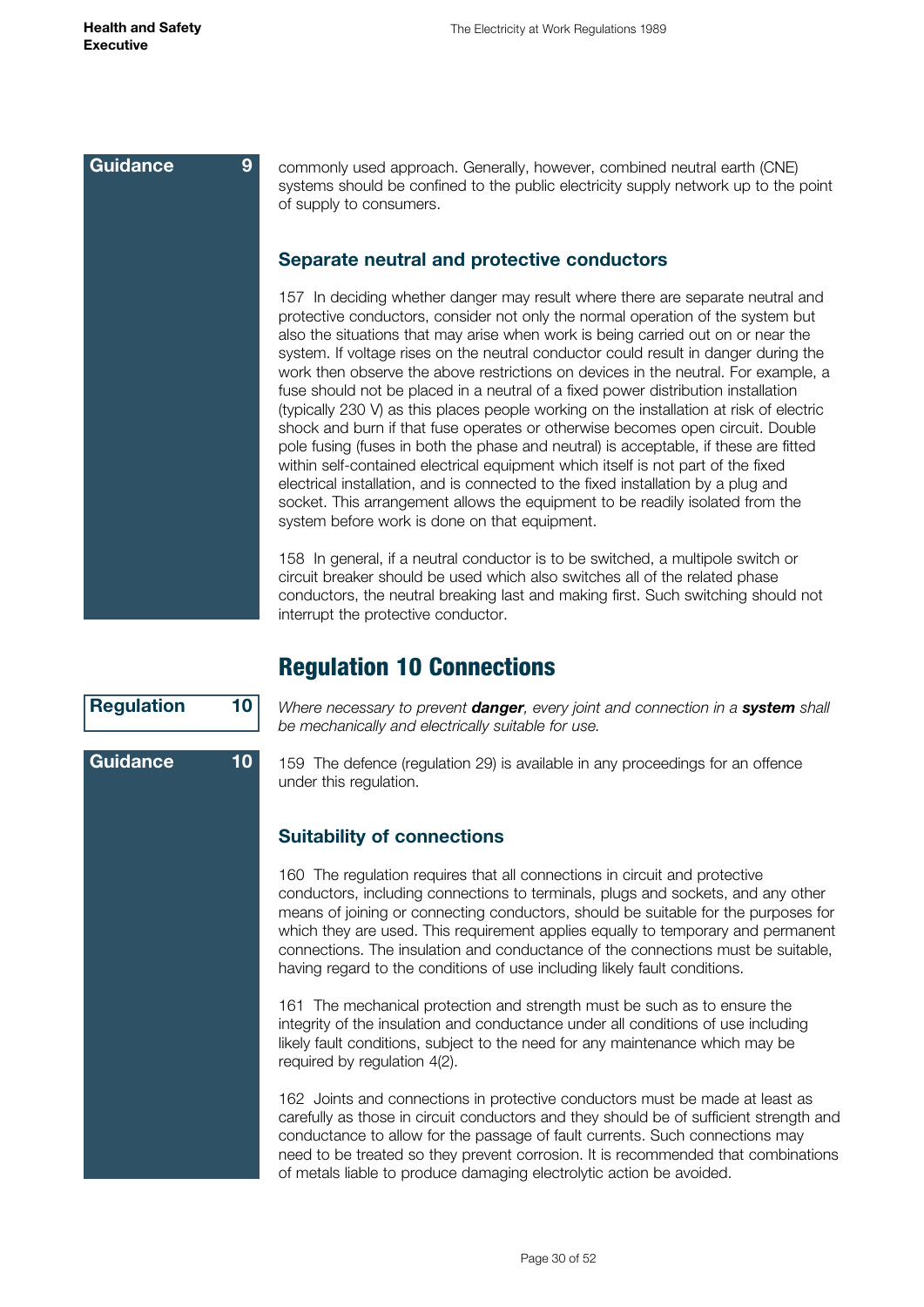<span id="page-30-0"></span>

| 10<br><b>Guidance</b> | <b>Plugs and sockets</b>                                                                                                                                                                                                                                                                                                                                                                                                                                                                                                                                                                             |
|-----------------------|------------------------------------------------------------------------------------------------------------------------------------------------------------------------------------------------------------------------------------------------------------------------------------------------------------------------------------------------------------------------------------------------------------------------------------------------------------------------------------------------------------------------------------------------------------------------------------------------------|
|                       | 163 Plug and socket connections and their use must be arranged so that<br>accidental contact with conductors live at dangerous voltages is prevented. This<br>should be achieved by selection of appropriate equipment but may involve some<br>degree of operator skill and/or training, depending on the circumstances.                                                                                                                                                                                                                                                                             |
|                       | 164 In most applications, where a plug and socket type connector conveys a<br>protective conductor as well as the circuit conductors, the protective conductor<br>should be the first to be made and the last to be separated. The use of equipment<br>made to appropriate standards should ensure this principle is adhered to.                                                                                                                                                                                                                                                                     |
|                       | 165 Where plug and socket connections are not rated for making or breaking the<br>maximum load current, effective arrangements should be made, eg by mechanical<br>interlocking with the switch that controls the power, to ensure that the connections<br>are made or broken only under no-load conditions.                                                                                                                                                                                                                                                                                         |
|                       | <b>Portable equipment</b>                                                                                                                                                                                                                                                                                                                                                                                                                                                                                                                                                                            |
|                       | 166 Special attention should be given to joints and connections in cables and<br>equipment which will be handled, eg flexible cables for portable equipment. Plugs<br>and sockets for portable equipment must be constructed in accordance with<br>appropriate standards and arranged so that, where necessary, earthing of any<br>metal casing of the equipment is automatically effected by the insertion of the plug.<br>HSE guidance (see Maintaining portable electric equipment in low-risk<br>environments <sup>10</sup> ) and British Standards give further guidance on portable equipment. |

# Regulation 11 Means for protecting from excess of current

| <b>Regulation</b> | 11 | Efficient means, suitably located, shall be provided for protecting from excess of<br>current every part of a system as may be necessary to prevent danger.                                                                                                                                                                                                                                                                                                                                                          |
|-------------------|----|----------------------------------------------------------------------------------------------------------------------------------------------------------------------------------------------------------------------------------------------------------------------------------------------------------------------------------------------------------------------------------------------------------------------------------------------------------------------------------------------------------------------|
| Guidance          | 11 | 167 The defence (regulation 29) is available in any proceedings for an offence<br>under this regulation (see paragraphs 177–179).                                                                                                                                                                                                                                                                                                                                                                                    |
|                   |    | 168 It is recognised that faults and overloads may occur on electrical systems. The<br>regulation requires that systems and parts of systems be protected against the<br>effects of short circuits and overloads if these would result in currents which would<br>otherwise result in danger.                                                                                                                                                                                                                        |
|                   |    | 169 The means of protection is likely to be in the form of fuses or circuit breakers<br>controlled by relays etc, or it may be provided by some other means capable of<br>interrupting the current or reducing it to a safe value.                                                                                                                                                                                                                                                                                   |
|                   |    | The need to anticipate abnormal conditions                                                                                                                                                                                                                                                                                                                                                                                                                                                                           |
|                   |    | 170 The regulation requires the means of preventing danger to be provided in<br>anticipation of excess current; a fault or overload need not have occurred. Fault<br>currents arise as a result of short circuits between conductors caused either by<br>inherent failure of the electrical equipment or some outside influence, eg mechanical<br>damage to a cable. Overload currents can arise as a result of the inadequacy of a<br>system to supply the load and may be caused by an increased demand created by |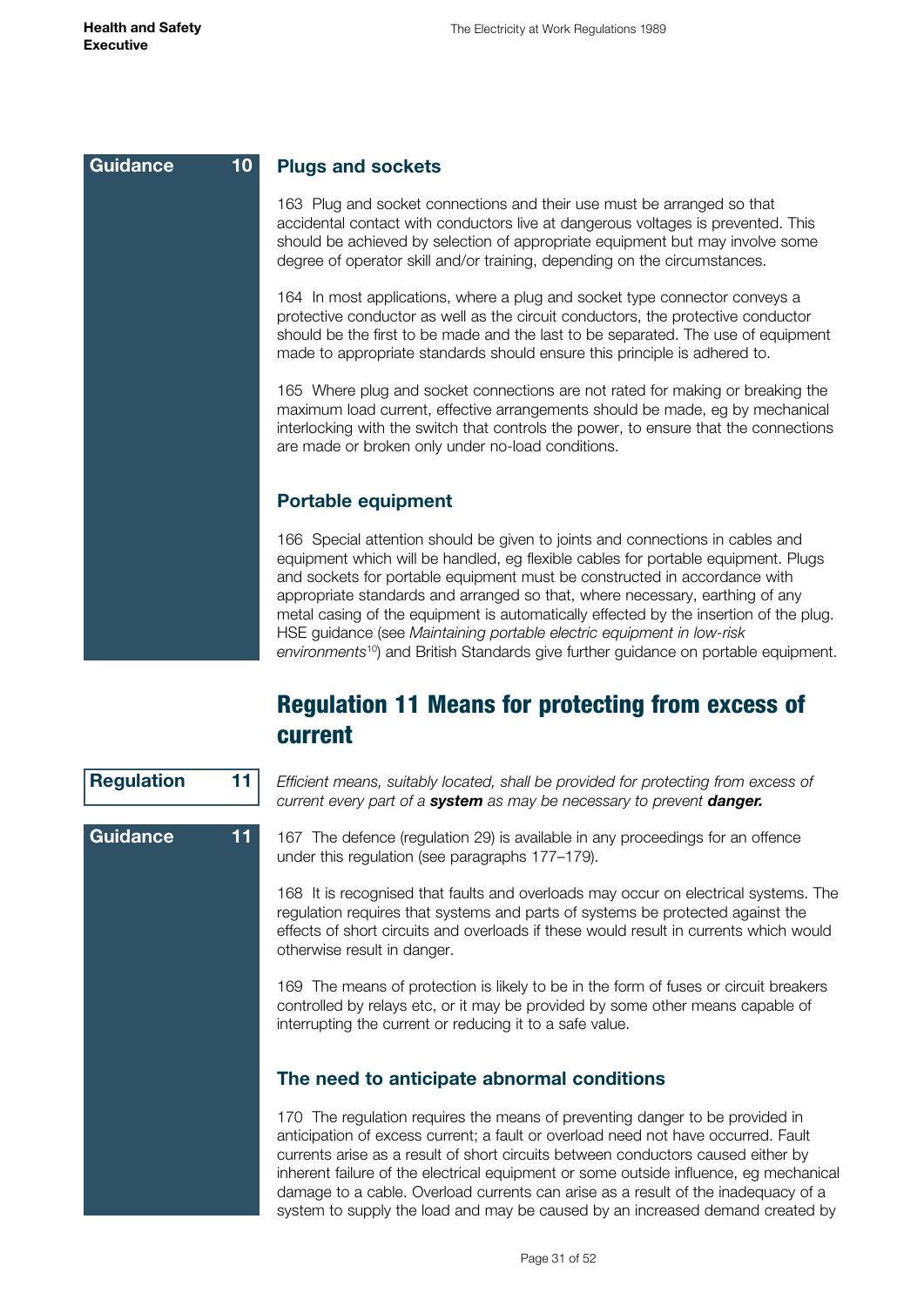| <b>Guidance</b><br>11 | outside influence on the electrical equipment, eg mechanical overloading of an<br>electric motor.                                                                                                                                                                                                                                                                                                                                                                                                                                                                                                                                                                                                                         |
|-----------------------|---------------------------------------------------------------------------------------------------------------------------------------------------------------------------------------------------------------------------------------------------------------------------------------------------------------------------------------------------------------------------------------------------------------------------------------------------------------------------------------------------------------------------------------------------------------------------------------------------------------------------------------------------------------------------------------------------------------------------|
|                       | The selection of excess current protection                                                                                                                                                                                                                                                                                                                                                                                                                                                                                                                                                                                                                                                                                |
|                       | 171 In principle, every main circuit should be protected at its origin, ie at the<br>source end of the circuit. Where the rating of the conductors forming a branch<br>circuit is less than that of the conductors from which it is drawing power, it is<br>conventional for protection to be placed at this point. In practice, however, there<br>are exceptions to this principle and, depending on the nature of the system, a<br>technical judgement must be made as to where the protection should be placed.<br>Guidance on some aspects of this subject is given in BS 7671.                                                                                                                                       |
|                       | 172 When selecting the means of protection, you must consider a number of<br>factors – the more important of these include:                                                                                                                                                                                                                                                                                                                                                                                                                                                                                                                                                                                               |
|                       | the nature of the circuits and type of equipment to be protected;<br>(a)<br>the short-circuit energy available in the supply (the fault level);<br>(b)<br>the nature of the environment;<br>(C)<br>(d)<br>whether the system is earthed or not.                                                                                                                                                                                                                                                                                                                                                                                                                                                                           |
|                       | The nature of the circuits and type of equipment to be protected<br>173 The circuits to be dealt with may vary from high-power, high-voltage circuits,<br>eg for the inter-connection of substations or for the supply to large motors, down to<br>the smallest final circuit supplying a few low-power lamps at, say, 6 V. Over this<br>range lies a great diversity of equipment, each item of which will possess<br>characteristics which must be carefully considered in the selection of appropriate<br>devices to protect against excess current.                                                                                                                                                                   |
|                       | <b>Fault level</b><br>174 The maximum short-circuit current in the protected circuit must be<br>considered. (The ability of circuit breakers and fuses to operate successfully and<br>without dangerous effects, serious arcing or, in the case of oil-filled equipment, the<br>liberation of oil, is implicit in the requirements of regulations 4 and 5.) The design of<br>the protective arrangement must also provide for sufficient current to be available to<br>operate the protective devices correctly in respect of all likely faults.                                                                                                                                                                          |
|                       | The nature of the environment<br>175 The nature of the environment may have a bearing on the choice of protective<br>devices and their settings, eg where the possibility of a fire being started may be<br>considerable. However, in all cases, the protection against excess current must be<br>effective so that short circuits and earth faults are cleared promptly to minimise<br>destructive arcing and heating. Protective devices, whether they are circuit breakers<br>or fuses, should therefore be set or selected for the minimum tripping currents and<br>times consistent with ensuring the reliable operation of the device and with the<br>need to discriminate between successive stages of protection. |
|                       | <b>Earthed system</b><br>176 Where a system is earthed, the nature and efficiency of the earthing system is<br>important in relation to the design and reliability of the protective devices. In earthed<br>systems, operation in the event of an earth fault of the protective device is<br>dependent on sufficient current passing to operate the excess current or earth<br>leakage tripping device or to blow the fuse. In many systems, the device provided<br>to comply with the requirements of this regulation in respect of excess of current                                                                                                                                                                    |

(very often a fuse) may also provide protection against earth faults – and thus be in

compliance with the requirements of regulation 8.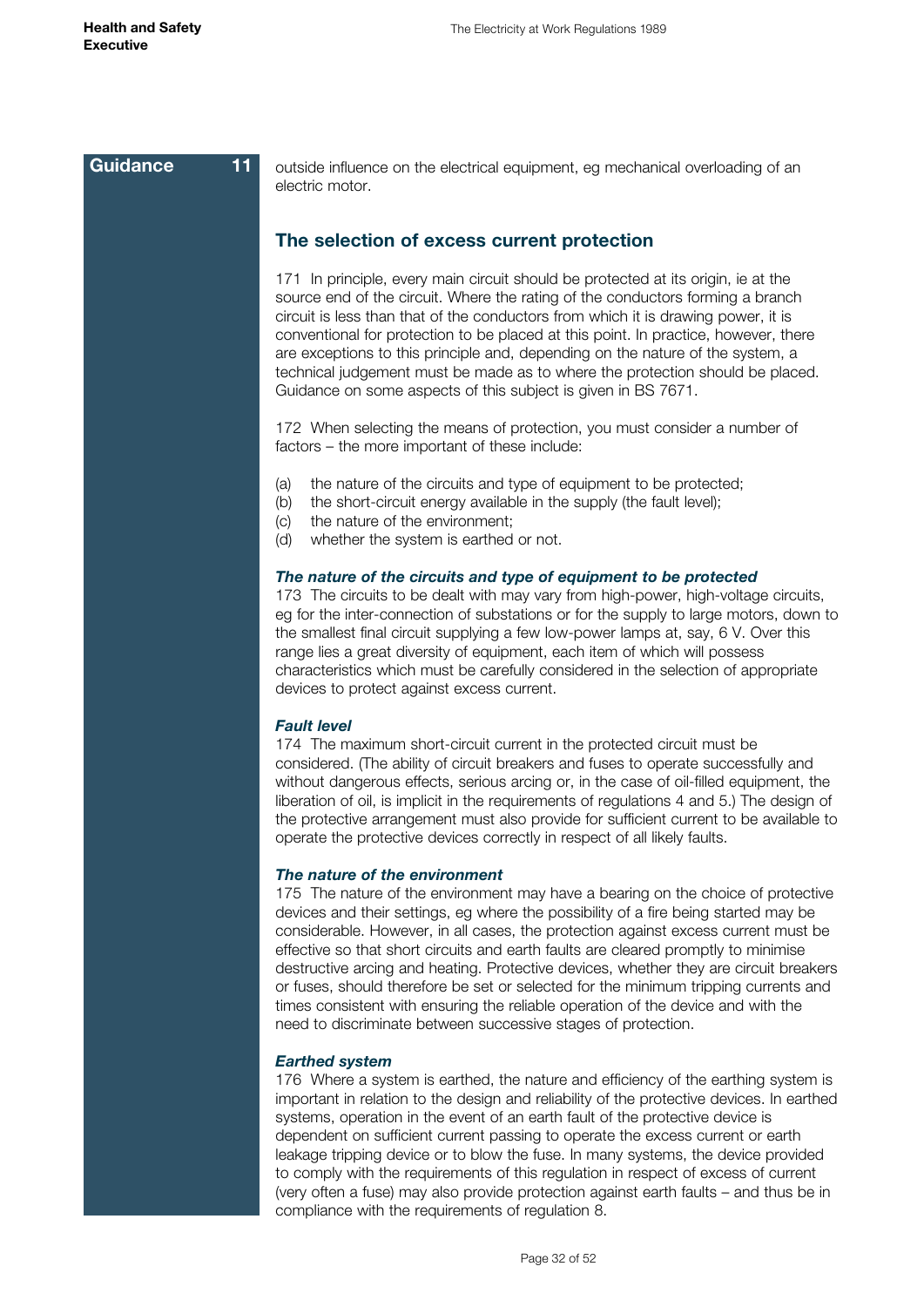<span id="page-32-0"></span>

| Guidance<br>11 | Defence in criminal proceedings                                                                                                                                                                                                                                                                                                                                                                                                                                                                                                                                                                                                                                                                     |  |  |  |
|----------------|-----------------------------------------------------------------------------------------------------------------------------------------------------------------------------------------------------------------------------------------------------------------------------------------------------------------------------------------------------------------------------------------------------------------------------------------------------------------------------------------------------------------------------------------------------------------------------------------------------------------------------------------------------------------------------------------------------|--|--|--|
|                | 177 The defence (regulation 29) is available in any proceedings for an offence<br>under this regulation.                                                                                                                                                                                                                                                                                                                                                                                                                                                                                                                                                                                            |  |  |  |
|                | 178 In some circumstances it will be technically impossible to achieve total<br>compliance with the absolute requirement to prevent danger. If an excess of current<br>is drawn due to a fault or overload, eg due to an arcing fault, then whatever form of<br>electrical protection is provided, there will be some danger at the point of the fault<br>during the finite time taken for the detection and interruption of the fault current.<br>Nevertheless, electrical protection – whether by means of a simple fuse or another<br>method – must be properly chosen and installed in accordance with good electrical<br>engineering practice. The protection must be efficient and effective. |  |  |  |
|                | 179 In some circumstances it is undesirable to interrupt the current in a circuit<br>because this may itself lead to a hazard. Examples include the excitation field<br>current of direct current motors, trip coil circuits, lifting electromagnets and the<br>secondary circuits of current transformers. In such cases, however, the circuit<br>should be rated or arranged so as not to give rise to danger from excess of current.                                                                                                                                                                                                                                                             |  |  |  |

# Regulation 12 Means for cutting off the supply and for isolation

| <b>Regulation</b> | 12              | Subject to paragraph (3), where necessary to prevent <b>danger,</b> suitable<br>(1)<br>means (including, where appropriate, methods of identifying circuits) shall be<br>available for $-$                                                                                                                                                                                                                                                                                                                                              |
|-------------------|-----------------|-----------------------------------------------------------------------------------------------------------------------------------------------------------------------------------------------------------------------------------------------------------------------------------------------------------------------------------------------------------------------------------------------------------------------------------------------------------------------------------------------------------------------------------------|
|                   |                 | cutting off the supply of electrical energy to any <b>electrical equipment</b> ;<br>(a)<br>and<br>the isolation of any electrical equipment.<br>(b)                                                                                                                                                                                                                                                                                                                                                                                     |
|                   |                 | In paragraph (1), "isolation" means the disconnection and separation of<br>(2)<br>the <b>electrical equipment</b> from every source of electrical energy in such a way that<br>this disconnection and separation is secure.                                                                                                                                                                                                                                                                                                             |
|                   |                 | Paragraph (1) shall not apply to <b>electrical equipment</b> which is itself a<br>(3)<br>source of electrical energy but, in such a case as is necessary, precautions shall be<br>taken to prevent, so far as is reasonably practicable, <b>danger.</b>                                                                                                                                                                                                                                                                                 |
| <b>Guidance</b>   | 12 <sub>2</sub> | 180 The defence (regulation 29) is available in any proceedings for an offence<br>under this regulation.                                                                                                                                                                                                                                                                                                                                                                                                                                |
|                   |                 | <b>Regulation 12(1)(a)</b>                                                                                                                                                                                                                                                                                                                                                                                                                                                                                                              |
|                   |                 | 181 The objective of this part of the regulation is to ensure that, where necessary<br>to prevent danger, suitable means are available to switch off the electricity supply to<br>any piece of equipment. Switching can be, for example, by direct manual operation<br>or by indirect operation via 'stop' buttons in the control circuits of contactors or<br>circuit breakers. There may be a need to switch off electrical equipment for reasons<br>other than preventing electrical danger but these considerations are outside the |

scope of the Regulations.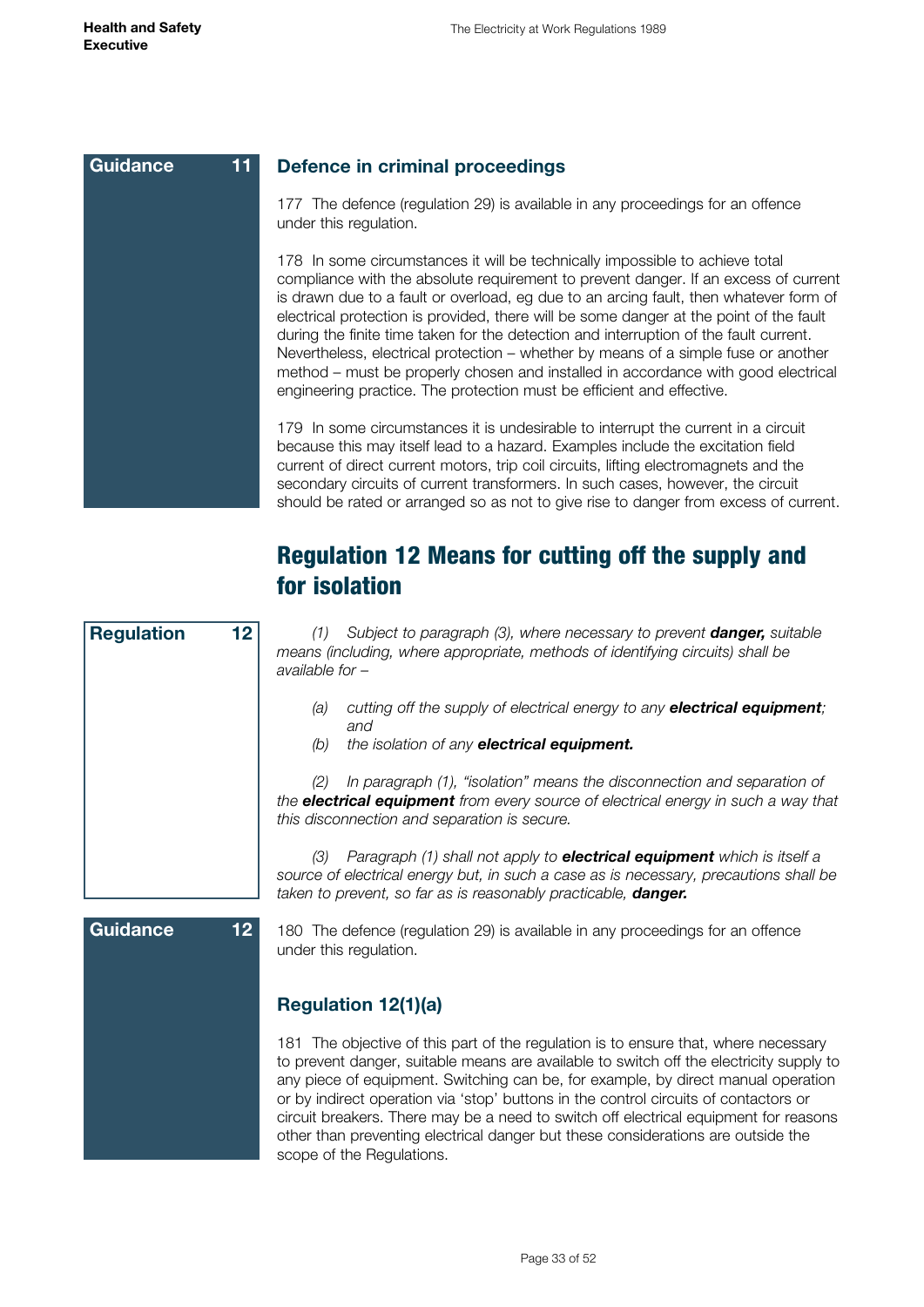#### **Regulation 12(1)(b) Guidance 12**

182 Whereas regulation 12(1)(a) requires means to be provided whereby the supply of electrical energy can be switched off, 12(1)(b) requires that there will be available suitable means of ensuring that the supply will remain switched off and inadvertent reconnection prevented. This is isolation. This provision, in conjunction with safe working practices, will enable work to be carried out on electrical equipment without risk of it becoming live during the course of that work, eg if the work is to be done under the terms of regulation 13.

183 In some cases, the equipment used to perform the requirement under regulation 12(1)(a) may also serve to perform the requirement under 12(1)(b). The two functions of *switching off* and *isolation* are not the same, even though in some circumstances they are performed by the same action or by the same equipment.

#### **Regulation 12(3)**

184 Regulation 12(3) recognises the impracticability in some cases of switching off or isolating that equipment which is itself an integral part of a source of electrical energy, eg the terminals of batteries, battery cells, photovoltaic systems, large capacitors and the windings of generators. The regulation requires precautions to be taken in these circumstances so that danger is prevented so far as is reasonably practicable. See References and further reading for details of guidance on working practices.

#### **'Where necessary to prevent danger'**

185 The need for means to cut off the supply and effect isolation depends on factors such as likely danger in normal and abnormal conditions. This assessment may be influenced by environmental conditions and provisions to be made in case of emergencies, such as a fire in premises. It includes consideration of which electrical equipment could be a source of danger if such means were not provided and of the installation, commissioning, operational and maintenance requirements over the life of the equipment.

#### **Suitable means for cutting off the supply**

186 The suitable means for cutting off the supply (regulation 12(1)(a)) should:

- (a) be capable of cutting off the supply under all likely conditions having regard to the equipment, its normal operation conditions, any abnormal operating or fault conditions, and the characteristics of the source(s) of electrical energy;
- (b) be in a suitable location regarding the nature of the risks, the availability of people to operate the means and the speed at which operation may be necessary. Access to switches etc should be kept clear and unobstructed, free of tripping and slipping hazards etc:
- (c) be clearly marked to show its relationship to the equipment which it controls, unless there could be no doubt that this would be obvious to any person who may need to operate it;
- (d) only be common to several items of electrical equipment where it is appropriate for these to be energised and de-energised as a group.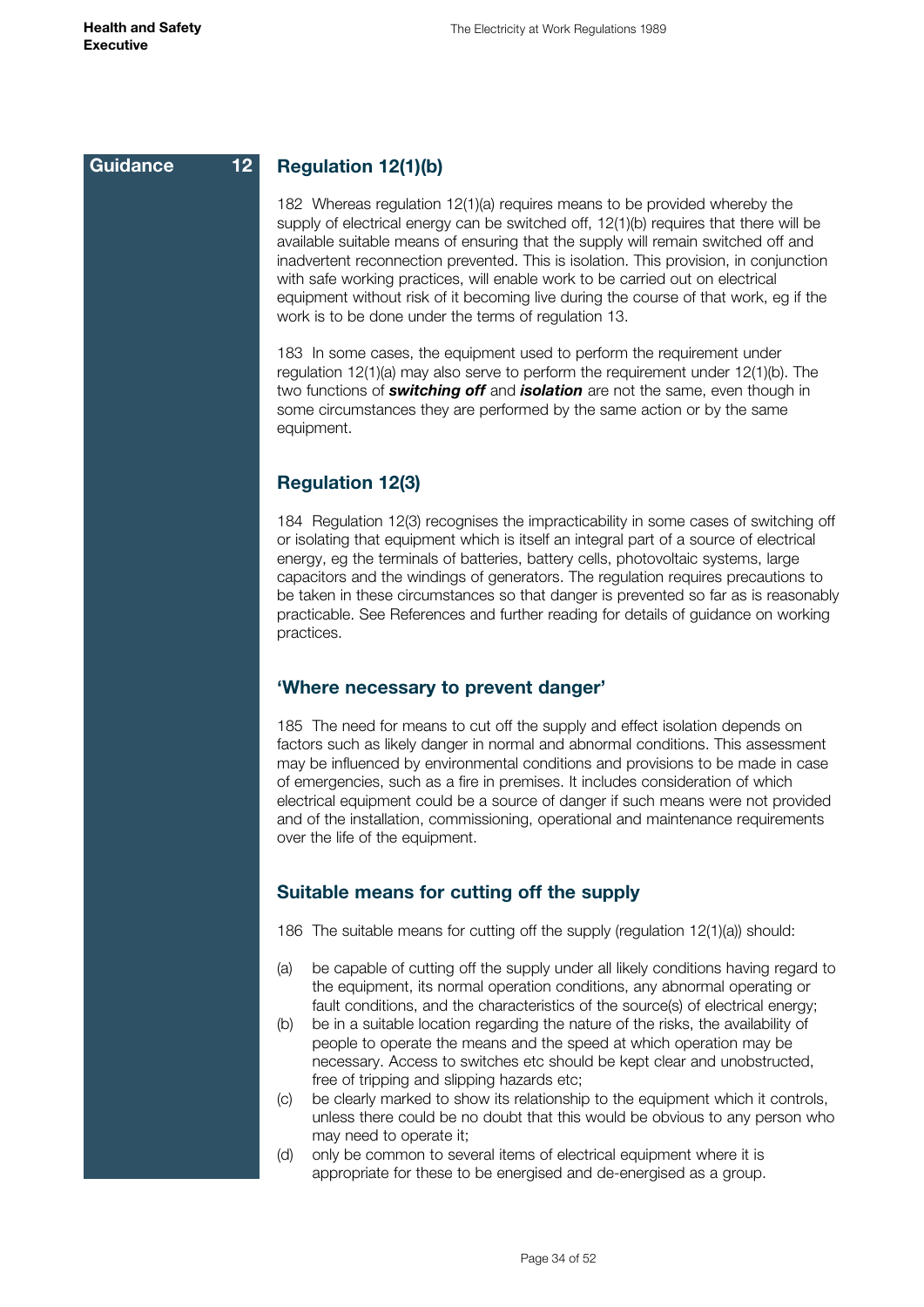| <b>Guidance</b><br>12 <sub>2</sub> | <b>Suitable means of isolation</b>                                                                                                                                                                                                                                                                                                                                                                                                                                                                                                                                                              |
|------------------------------------|-------------------------------------------------------------------------------------------------------------------------------------------------------------------------------------------------------------------------------------------------------------------------------------------------------------------------------------------------------------------------------------------------------------------------------------------------------------------------------------------------------------------------------------------------------------------------------------------------|
|                                    | 187 The suitable means of isolation of equipment (regulation 12(1)(b)) should:                                                                                                                                                                                                                                                                                                                                                                                                                                                                                                                  |
|                                    | have the capability to positively establish an air gap or other effective dielectric<br>(a)<br>which, together with adequate creepage and clearance distances, will ensure<br>that there is no likely way in which the isolation gap can fail electrically;                                                                                                                                                                                                                                                                                                                                     |
|                                    | include, where necessary, means directed at preventing unauthorised<br>(b)<br>interference with or improper operation of the equipment, eg means of locking<br>off;                                                                                                                                                                                                                                                                                                                                                                                                                             |
|                                    | be located so the accessibility and ease with which it may be employed is<br>(c)<br>appropriate for the application. The time and effort that must be expended to<br>effect isolation should be reasonable, depending on the nature of the<br>equipment and the circumstances under which isolation may be required. For<br>example, a very remote means of isolation may be acceptable if isolation is<br>only needed infrequently and any additional time taken to effect isolation does<br>not result in danger;                                                                             |
|                                    | be clearly marked to show which equipment it relates to, unless there could<br>(d)<br>be no doubt that this would be obvious to any person who may need to<br>operate it;                                                                                                                                                                                                                                                                                                                                                                                                                       |
|                                    | (e)<br>only be common to several items of electrical equipment where it is<br>appropriate for these to be isolated as a group.                                                                                                                                                                                                                                                                                                                                                                                                                                                                  |
|                                    | <b>Selection of isolator switches</b>                                                                                                                                                                                                                                                                                                                                                                                                                                                                                                                                                           |
|                                    | 188 Isolator switches (or disconnectors) will often be used as the means of<br>disconnection and securing separation from the supply. When selecting appropriate<br>equipment, consider:                                                                                                                                                                                                                                                                                                                                                                                                        |
|                                    | the isolating distances between contacts or other means of isolation which<br>(a)<br>should meet an appropriate standard or be otherwise equally effective;<br>the position of the contacts or other means of isolation, which should either be<br>(b)<br>externally visible or clearly and reliably indicated. An indication of the isolated<br>position, other than by direct observation of the isolating gap, should occur<br>when the specified isolating distance has been achieved in each pole;<br>provision to enable the prevention of unauthorised, improper or unintentional<br>(c) |
|                                    | energisation, eg locking-off facilities.                                                                                                                                                                                                                                                                                                                                                                                                                                                                                                                                                        |
|                                    | 189 For further information on the selection of isolators/disconnectors, refer to<br>appropriate standards (see Further reading).                                                                                                                                                                                                                                                                                                                                                                                                                                                               |

# Regulation 13 Precautions for work on equipment made dead

*Adequate precautions shall be taken to prevent electrical equipment, which has been made dead in order to prevent danger while work is carried out on or near that equipment, from becoming electrically charged during that work if danger may thereby arise.* 190 The defence (regulation 29) is available in any proceedings for an offence under this regulation. 191 The regulation may apply during any work, be it electrical or non-electrical. Guidance 13 **Regulation 13**

Page 35 of 52

The regulation requires adequate precautions to be taken to prevent the electrical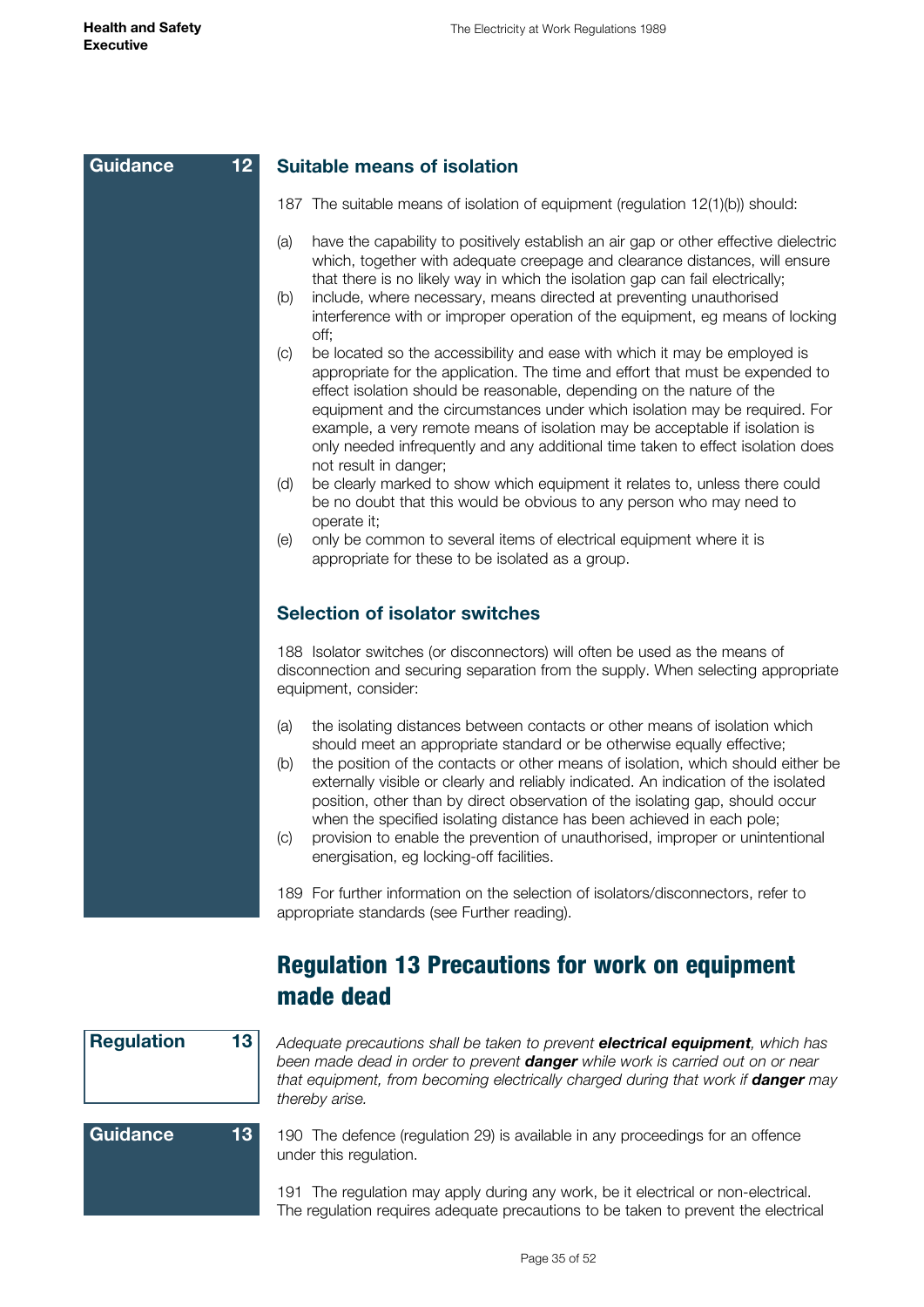<span id="page-35-0"></span>

| 13<br>Guidance | equipment that has been made dead from becoming electrically charged, from<br>whatever source, if this charging would give rise to danger. 'Charged' is discussed<br>under regulation 2.                                                                                                                                                                                                                                                                                                                                                                                                                                                                                                                                                                                                                                                                                                                                                                              |
|----------------|-----------------------------------------------------------------------------------------------------------------------------------------------------------------------------------------------------------------------------------------------------------------------------------------------------------------------------------------------------------------------------------------------------------------------------------------------------------------------------------------------------------------------------------------------------------------------------------------------------------------------------------------------------------------------------------------------------------------------------------------------------------------------------------------------------------------------------------------------------------------------------------------------------------------------------------------------------------------------|
|                | 192 The regulation uses the term 'electrical equipment', which is defined by<br>regulation 2 and explained in paragraphs 20-21.                                                                                                                                                                                                                                                                                                                                                                                                                                                                                                                                                                                                                                                                                                                                                                                                                                       |
|                | The precautions                                                                                                                                                                                                                                                                                                                                                                                                                                                                                                                                                                                                                                                                                                                                                                                                                                                                                                                                                       |
|                | 193 The precautions must be effective in preventing the electrical equipment from<br>becoming charged in any way which would give rise to danger.                                                                                                                                                                                                                                                                                                                                                                                                                                                                                                                                                                                                                                                                                                                                                                                                                     |
|                | 194 In the first place, the procedures for making the equipment dead will probably<br>involve use of the means required by regulation 12(1)(a) for cutting off the supply of<br>electrical energy. Isolation of the electrical equipment will be necessary and the<br>means required by regulation 12(1)(b) will facilitate this. Ideally, a means of locking<br>off an isolator can be used. Where such facilities are not available, the removal of<br>fuses or links and their being held in safe keeping can provide a secure<br>arrangement if proper control procedures are used.                                                                                                                                                                                                                                                                                                                                                                               |
|                | 195 These precautions will prevent the equipment from becoming charged by<br>connection to its own or normal sources of electrical energy but may not, alone, be<br>sufficient to prevent charging. The presence of electrical energy as a result of<br>electromagnetic induction, mutual capacitance or stored electrical energy may have<br>to be guarded against, eg by applying earthing connections for the duration of the<br>work (temporary earths). The precautions may need to include means of preventing<br>further accumulation of electrical charge, following initial discharge, because latent<br>energy may be stored in the system, eg in the dielectric of high-voltage cables or<br>capacitors within equipment. For work on high-voltage power distribution circuits,<br>isolation procedures should include the application of circuit main earths (primary<br>earths) at points of isolation and additional earthing around the point of work. |
|                | 196 Where work is to be done on or near conductors that have been isolated, the<br>conductors must be proved dead at the point of work before the task starts. Where<br>a test instrument or voltage indicator is used for this purpose, this should itself be<br>proved, preferably immediately before and immediately after testing the conductor<br>(see also regulation 4(3)).                                                                                                                                                                                                                                                                                                                                                                                                                                                                                                                                                                                    |
|                | 197 The regulation does not prevent the application of a test voltage to equipment,<br>provided that this does not give rise to danger.                                                                                                                                                                                                                                                                                                                                                                                                                                                                                                                                                                                                                                                                                                                                                                                                                               |
|                | <b>Written procedures</b>                                                                                                                                                                                                                                                                                                                                                                                                                                                                                                                                                                                                                                                                                                                                                                                                                                                                                                                                             |
|                | 198 The safety isolation procedures should be formalised in written instructions or<br>house rules. Safety documentation, including 'permits-to-work', may form part of<br>the written procedures and their use is considered essential to ensuring a safe<br>system of work where this involves work on the conductors or equipment of high-<br>voltage power distribution systems (typically where the working voltage exceeds<br>1000 V) or where the system is very complex. Properly formulated and regulated                                                                                                                                                                                                                                                                                                                                                                                                                                                    |

Page 36 of 52

'permit-to-work' procedures focus the minds of those issuing and of those receiving the permits, both on the manner in which the work is to be done and on how the equipment has been made safe. Further advice on these procedures and

precautions is in the guidance listed in References and further reading.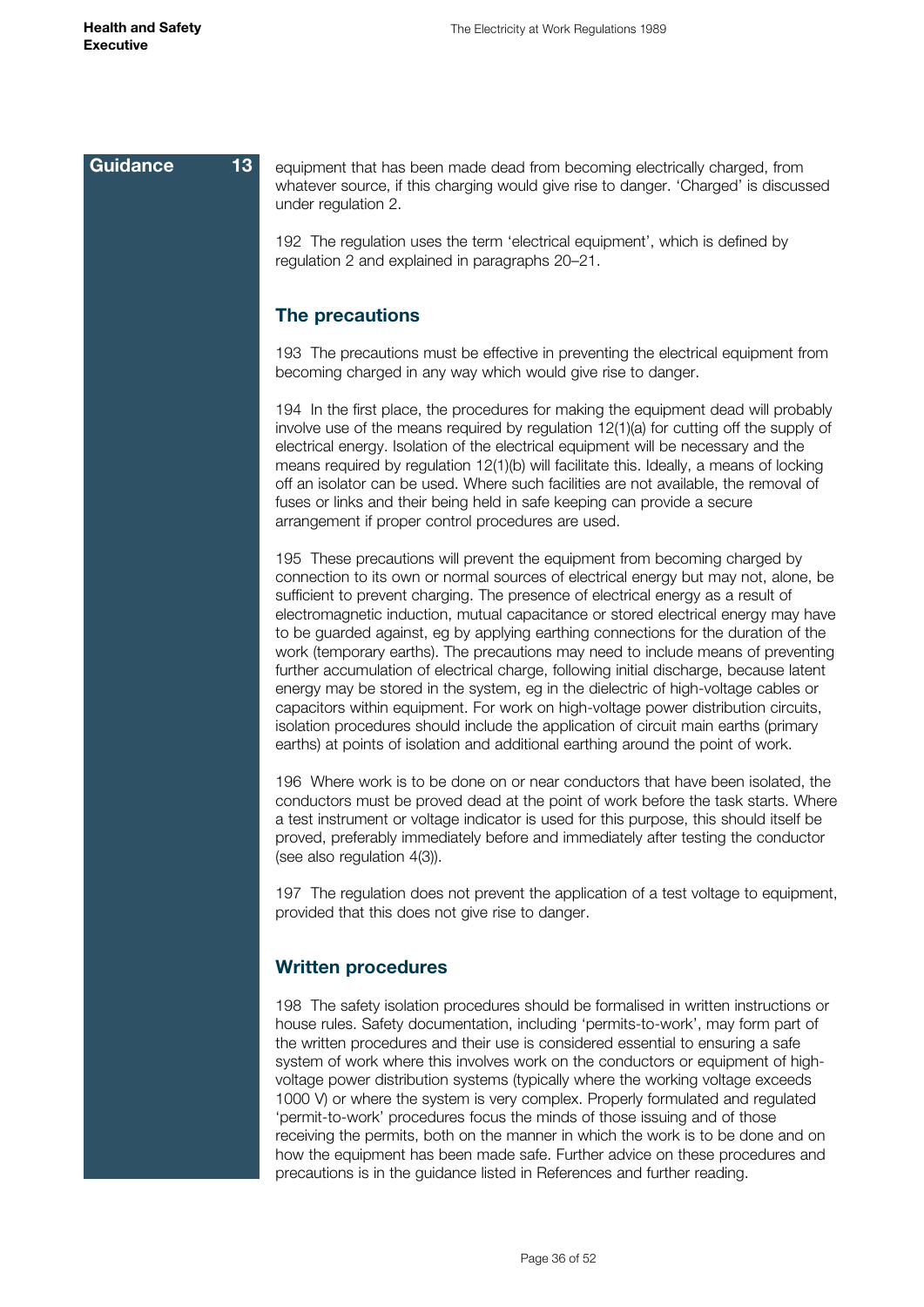<span id="page-36-0"></span>

# Regulation 14 Work on or near live conductors

| <b>Regulation</b><br>14 | No person shall be engaged in any work activity on or so near any live <b>conductor</b><br>(other than one suitably covered with insulating material so as to prevent <b>danger</b> )<br>that <b>danger</b> may arise unless $-$                                                                                                                    |  |
|-------------------------|-----------------------------------------------------------------------------------------------------------------------------------------------------------------------------------------------------------------------------------------------------------------------------------------------------------------------------------------------------|--|
|                         | it is unreasonable in <b>all</b> the circumstances for it to be dead; and<br>(a)<br>it is reasonable in all the circumstances for him to be at work on or near<br>(b)<br>it while it is live; and<br>suitable precautions (including where necessary the provision of suitable<br>(C)<br>protective equipment) are taken to prevent <i>injury</i> . |  |
| <b>Guidance</b><br>14   | 200 The defence (regulation 29) is available in any proceedings for an offence<br>under this regulation.                                                                                                                                                                                                                                            |  |

201 Regulation 14 addresses the situation where, either permanently or temporarily, danger from conductors is not prevented by the precautions specified in regulation 7(a).

202 The regulation is concerned only with those situations where people are at work on or near live electrical conductors which may foreseeably give rise to danger. Such work is permitted only if conditions (a), (b) and (c) are satisfied. 'Work' is not confined to electrical work but includes any work activity, eg electrical testing.

#### **The need for the conductor to be live**

203 If danger may otherwise arise it is always preferable that work on or near electrical equipment should be carried out when that equipment is dead (see regulation 13 and guidance). Regulation 14 recognises that there are circumstances, however, in which it is unreasonable, having regard to all relevant factors, for the equipment to be dead while work proceeds. An example of this might be undertaking maintenance, checks or repairs on a busy section of electric railway track where it would be disproportionately disruptive and costly for the live conductors to be isolated for the period of the work. Other examples are in the electrical supply industry, particularly live cable jointing, and in much of the work done on telephone network connections.

204 When ordering, purchasing and installing plant, consider the manner of operation, maintenance and repair of the electrical equipment which will be necessary during its life.

205 The design of electrical equipment and of the installation should eliminate the need for live work which puts people at risk of injury. This can often be done by careful thought at the design stage of installations, for example by the provision of alternative power infeeds; properly laid out distribution systems to allow parts to be isolated for work to proceed; and by designing equipment housings etc which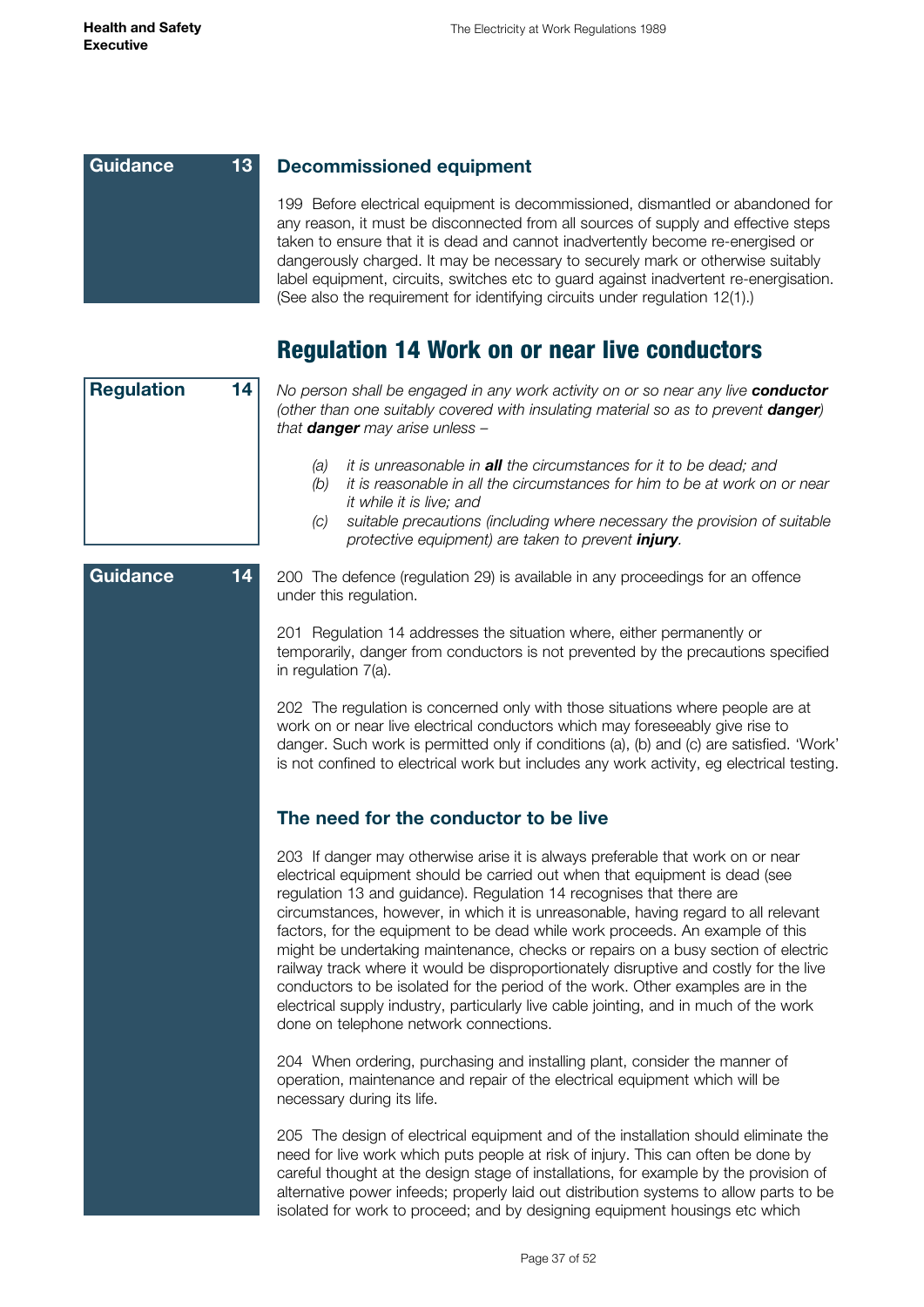| 14<br>Guidance | result in segregation of parts to be worked on and protect people from other parts<br>which may be live.                                                                                                                                                                                                                                                                                                                                                                                                                                                                                                    |
|----------------|-------------------------------------------------------------------------------------------------------------------------------------------------------------------------------------------------------------------------------------------------------------------------------------------------------------------------------------------------------------------------------------------------------------------------------------------------------------------------------------------------------------------------------------------------------------------------------------------------------------|
|                | 206 Equipment which combines power and control circuitry should be arranged so<br>that the power circuits are physically separate and segregated from logic and<br>control circuits, or so placed, recessed or otherwise arranged that the risk of<br>accidental contact is eliminated. Diagnostic work on the low-power/voltage circuits<br>may then proceed with less risk to personnel. Where regular measurements of, say,<br>voltage, current etc are to be made, consider appropriate test and measuring<br>equipment, eg voltmeters, ammeters etc, or test points being built into the<br>equipment. |
|                | 207 Live work includes live testing, for example the use of a potential indicator on<br>mains power and control logic circuits (but see paragraph 218).                                                                                                                                                                                                                                                                                                                                                                                                                                                     |
|                | 208 The factors which should be considered in deciding whether it was justifiable<br>for work to proceed with the conductors live should include the following:                                                                                                                                                                                                                                                                                                                                                                                                                                             |
|                | It is not practicable to carry out the work with the conductors dead, eg where<br>(a)<br>for the purposes of testing it is necessary for the conductors to be live.<br>To make the conductors dead will create other hazards, such as to other<br>(b)<br>users of the system, or for continuously operating process plants etc.<br>The need to comply with other statutory requirements.<br>(C)<br>The level of risk involved in working live and the effectiveness of the<br>(d)<br>precautions available set against the economic need to perform that work.                                              |
|                | The need to be near uninsulated live conductors                                                                                                                                                                                                                                                                                                                                                                                                                                                                                                                                                             |
|                | 209 People at work are permitted to be near live conductors only if this is<br>reasonable in all the circumstances. If, for example, it would be reasonable for the<br>work to be carried out at a safe distance from the conductors then it would be<br>prohibited for that work to be done near the conductors.                                                                                                                                                                                                                                                                                           |
|                | 210 People whose presence near the live conductors is not necessary should not<br>be so near the conductors that they are at risk of injury. However, there may be<br>occasions when people who do not normally need to be in the vicinity of live<br>conductors are required to be present, eg those assisting or recovering a casualty<br>after an incident. Appropriate measures must be put in place to protect them.                                                                                                                                                                                   |
|                | The need to take precautions to prevent injury                                                                                                                                                                                                                                                                                                                                                                                                                                                                                                                                                              |
|                | 211 The precautions necessary to comply with regulation 14(c) should be<br>commensurate with the risk.                                                                                                                                                                                                                                                                                                                                                                                                                                                                                                      |
|                | 212 The system of work must:                                                                                                                                                                                                                                                                                                                                                                                                                                                                                                                                                                                |
|                | (a)<br>allow only people who are competent to do so to work on or near exposed,<br>live conductors (competence for these and other purposes is further dealt with<br>at regulation 16); and                                                                                                                                                                                                                                                                                                                                                                                                                 |
|                | indicate within what limits the work is to be attempted; and<br>(b)<br>indicate what levels of competence apply to each category of such work; and<br>(C)<br>incorporate procedures under which the person attempting the work will<br>(d)<br>report back if the limits specified in the system are likely to be exceeded.                                                                                                                                                                                                                                                                                  |
|                |                                                                                                                                                                                                                                                                                                                                                                                                                                                                                                                                                                                                             |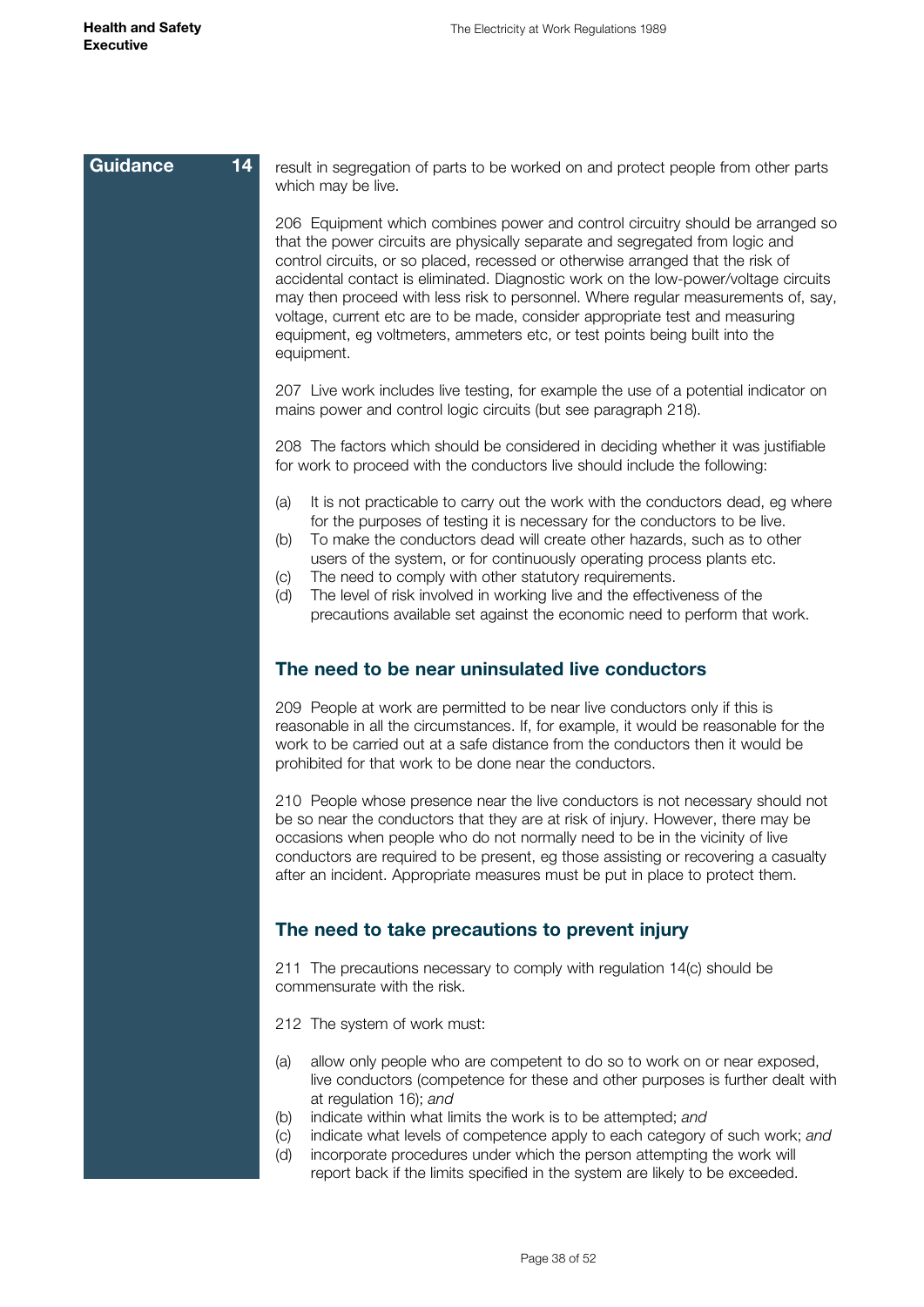| 14<br>Guidance | 213 This usually requires detailed planning before the work is started.                                                                                                                                                                                                                                                                                                                                                                                                                                                                                                                                                                                                                                                                                                                                                                                                                                                                                                                                                                                                                                                                                                                     |
|----------------|---------------------------------------------------------------------------------------------------------------------------------------------------------------------------------------------------------------------------------------------------------------------------------------------------------------------------------------------------------------------------------------------------------------------------------------------------------------------------------------------------------------------------------------------------------------------------------------------------------------------------------------------------------------------------------------------------------------------------------------------------------------------------------------------------------------------------------------------------------------------------------------------------------------------------------------------------------------------------------------------------------------------------------------------------------------------------------------------------------------------------------------------------------------------------------------------|
|                | 214 Suitable precautions should include, as appropriate:                                                                                                                                                                                                                                                                                                                                                                                                                                                                                                                                                                                                                                                                                                                                                                                                                                                                                                                                                                                                                                                                                                                                    |
|                | the use of people who are properly trained and competent to work on live<br>(a)<br>equipment safely (see also regulation 16);<br>the provision of adequate information to the person carrying out the work<br>(b)<br>about the live conductors involved, the associated electrical system and the<br>foreseeable risks (NB: when excavation work is ongoing the insulation of a<br>cable is not an effective measure against damage to the cable or penetration<br>of it by a mechanical tool);<br>the use of suitable tools, including insulated tools, equipment and protective<br>$\left( $<br>clothing (see also regulation $4(4)$ );<br>the use of suitable insulated barriers or screens (see also regulation $4(4)$ );<br>(d)<br>(e)<br>the use of suitable instruments and test probes;<br>(f)<br>accompaniment by another person or people if the presence of such person<br>or people could contribute significantly to ensuring that injury is prevented;<br>the restriction of routine live test work (eg product testing) to specific areas<br>(g)<br>and the use of special precautions within those areas, such as isolated power<br>supplies, non-conducting locations etc; |
|                | effective control of any area where there is danger from live conductors.<br>(h)<br><b>Accompaniment</b><br>215 A dutyholder's judgement as to whether someone carrying out work subject<br>to regulation 14 should be accompanied, should be based on considerations of<br>how injury is to be prevented. If an accompanying person can substantially<br>contribute towards the implementation of safe working practice, then they should<br>be present. They should be trained to recognise danger and, if necessary, to render<br>assistance in the event of an emergency.                                                                                                                                                                                                                                                                                                                                                                                                                                                                                                                                                                                                               |
|                | 216 Some examples of electrical work where it is likely that the person carrying out<br>the work should be accompanied are:                                                                                                                                                                                                                                                                                                                                                                                                                                                                                                                                                                                                                                                                                                                                                                                                                                                                                                                                                                                                                                                                 |
|                | electrical work involving manipulation of live, uninsulated power conductors at,<br>(a)<br>say, 230 V using insulated tools;<br>other work on or near bare live conductors where someone working on their<br>(b)<br>own would not be capable of undertaking the work safely without assistance<br>in, for example, keeping other people from the work area.                                                                                                                                                                                                                                                                                                                                                                                                                                                                                                                                                                                                                                                                                                                                                                                                                                 |
|                | <b>Control of the area</b><br>217 Where there is danger from live conductors ensure that those who are not<br>competent to prevent the occurrence of injury, and those whose presence is<br>unnecessary, are not permitted into the area. If the person undertaking the work is<br>continuously present while danger exists from the live conductors, and the area is<br>small enough to be under their constant supervision and control, then further<br>precautions to control access may not be necessary. If, however, the area is too<br>large or they are not continuously present, then effective control should be secured<br>by other means, such as the provision of lockable enclosures or barriers and<br>warning notices indicating the presence of live conductors. (The above examples<br>are given without prejudice to the requirements of regulation 14, the criteria of<br>which must be followed in each case before live work is undertaken.)                                                                                                                                                                                                                          |

#### *Testing*

218 Regulation 14 will often apply to electrical testing. Testing to establish whether electrical conductors are live or dead should always be done on the assumption that they may be live and, therefore, it should be assumed that this regulation is applicable until such time as the conductors have been proved dead.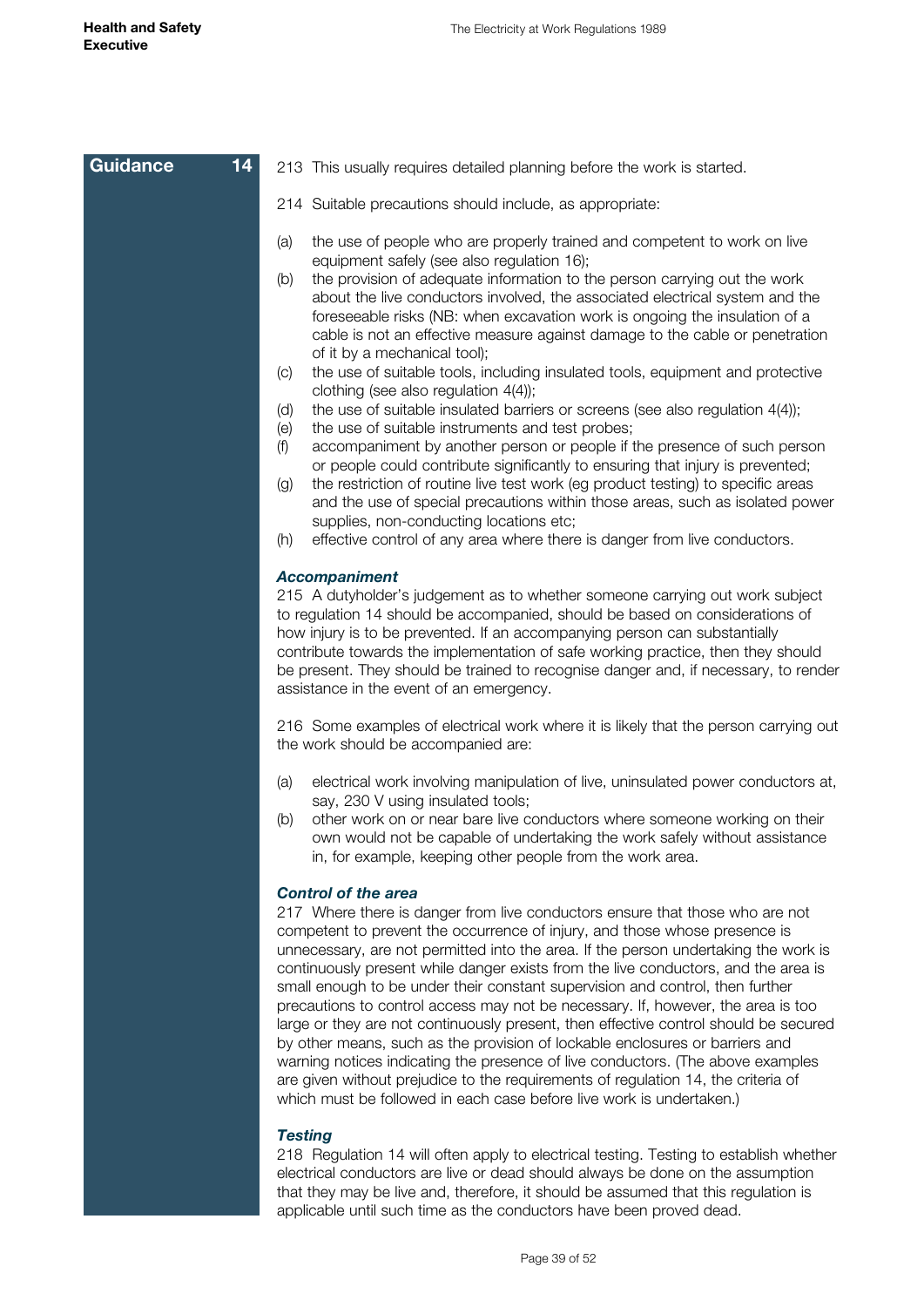| Guidance<br>14 | 219 When testing for confirmation of a 'dead' circuit, the test instrument or voltage<br>indicator used for this purpose must itself be proved, preferably immediately before<br>and immediately after testing the conductors.                                                                                                                                                                                                                                                                                                                                                                                                                                           |
|----------------|--------------------------------------------------------------------------------------------------------------------------------------------------------------------------------------------------------------------------------------------------------------------------------------------------------------------------------------------------------------------------------------------------------------------------------------------------------------------------------------------------------------------------------------------------------------------------------------------------------------------------------------------------------------------------|
|                | 220 Although live testing may be justifiable it does not follow that there will<br>necessarily be justification for subsequent repair work to be carried out live.                                                                                                                                                                                                                                                                                                                                                                                                                                                                                                       |
|                | Suitable protective equipment<br>221 Protective equipment suitable for the work activity should only be used as a<br>last resort, ie when all other ways to eliminate or reduce risks have been<br>considered.                                                                                                                                                                                                                                                                                                                                                                                                                                                           |
|                | 222 Examples of equipment that can protect someone from the effects of<br>electricity are:                                                                                                                                                                                                                                                                                                                                                                                                                                                                                                                                                                               |
|                | suitable clothing, including insulating helmets, goggles and gloves;<br>(a)<br>insulating materials used as fixed or temporary screening to prevent:<br>(b)<br>electric shock;<br>(i)<br>(ii)<br>short circuit between live conductors;<br>short circuit between live conductors and earth;<br>(iii)<br>insulating mats and stands to prevent electric shock current via the feet;<br>(C)<br>(d)<br>insulated tools;<br>(e)<br>insulated test probes.                                                                                                                                                                                                                    |
|                | 223 There must be procedures for the periodic examination and, where necessary,<br>testing and replacement of this protective equipment. See also the requirements of<br>regulation 4(4), and References and further reading for details of guidance on<br>working procedures, standards etc.                                                                                                                                                                                                                                                                                                                                                                            |
|                | <b>Emergency resuscitation and first aid</b><br>224 You should consider placing notices or placards giving details of emergency<br>resuscitation procedures in the event of electric shock at those locations where<br>people may be at greater risk of electric shock. Such places might include electrical<br>test areas, substations and laboratories but, for resuscitation techniques to be<br>effective, those required to exercise them must receive proper training and regular<br>practice. The Health and Safety (First-Aid) Regulations 1981 <sup>11</sup> make various<br>requirements for the provision of suitably trained first-aiders at places of work. |
|                | <b>Work near underground cables</b><br>225 Serious injuries have occurred during excavation and other work near<br>underground power cables. This work comes within the scope of regulation 14 if<br>there is a risk of injury from these cables.                                                                                                                                                                                                                                                                                                                                                                                                                        |
|                | 226 Underground power cables present a risk of serious or fatal injury during<br>excavation or similar work, particularly to people using hand tools (eg picks,<br>concrete breakers etc). Precautions should include:                                                                                                                                                                                                                                                                                                                                                                                                                                                   |
|                | mapping, recording and marking on site of cable runs;<br>(a)<br>(b)<br>use of cable-locating devices;<br>safe digging practices.<br>(C)                                                                                                                                                                                                                                                                                                                                                                                                                                                                                                                                  |
|                | 227 Well-established advice on working near underground cables is given in<br>Avoiding danger from underground services. <sup>12</sup>                                                                                                                                                                                                                                                                                                                                                                                                                                                                                                                                   |

#### *Work near overhead power lines*

228 Every year workers are killed or injured while working near to overhead power lines. They may be readily accessible to people working on elevated platforms,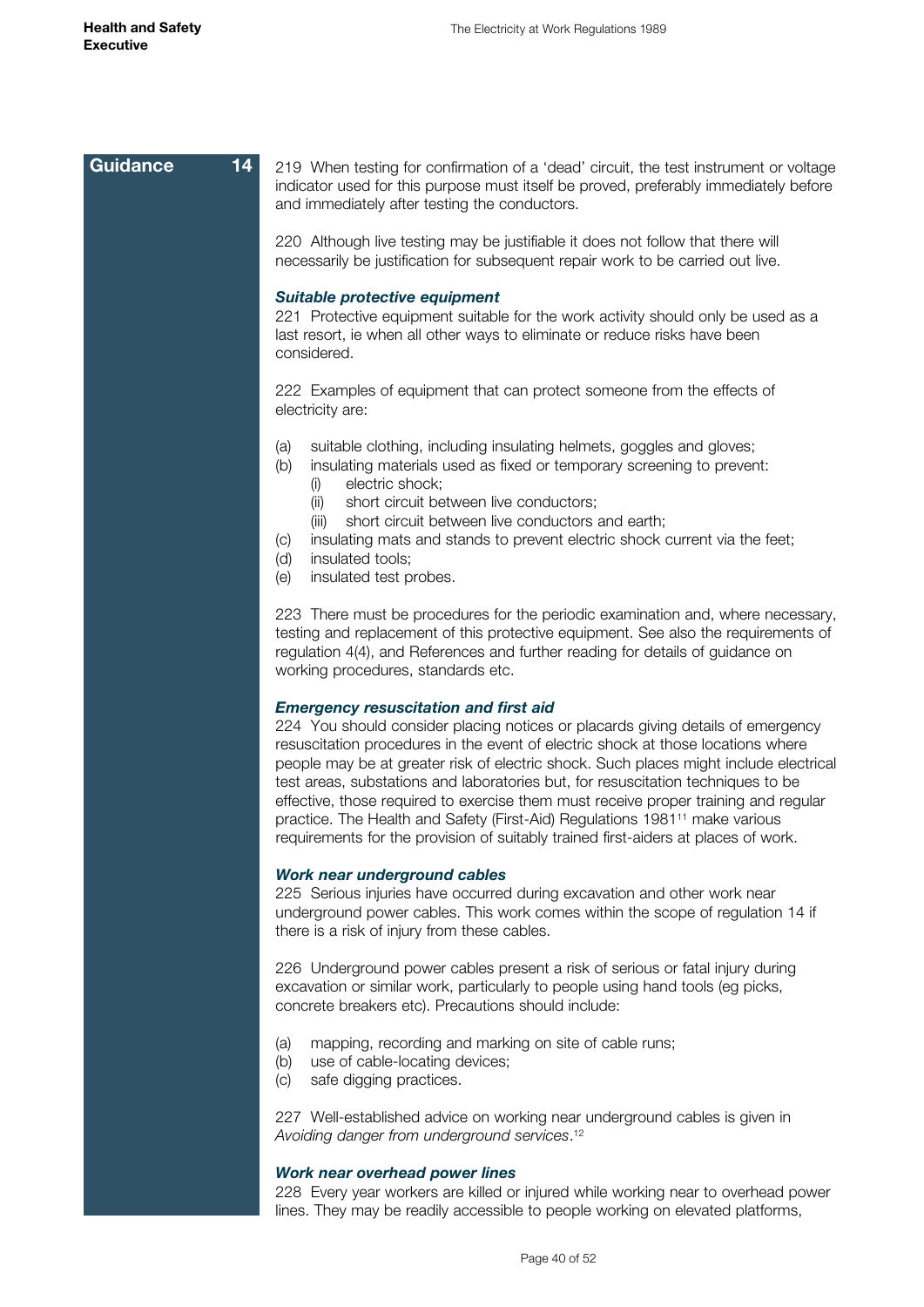<span id="page-40-0"></span>

| <b>Guidance</b><br>14. | scaffolding or roofs. People working with tall vehicles such as cranes, tipper lorries<br>or farm machinery, or handling metal ladders, pipes or other long articles may also<br>be at risk from a flashover or contact with overhead power lines. |
|------------------------|----------------------------------------------------------------------------------------------------------------------------------------------------------------------------------------------------------------------------------------------------|
|                        | 229 Well-established advice on work near overhead power lines is given in HSE<br>guidance notes Avoiding danger from overhead power lines <sup>13</sup> and Working safely<br>near overhead electricity power lines. <sup>14</sup>                 |

# Regulation 15 Working space, access and lighting

| <b>Regulation</b> | 15 |
|-------------------|----|
|                   |    |
|                   |    |

**Guidance 15**

*For the purposes of enabling injury to be prevented, adequate working space, adequate means of access, and adequate lighting shall be provided at all electrical equipment on which or near which work is being done in circumstances which may give rise to danger.*

230 The defence (regulation 29) is available in any proceedings for an offence under this regulation.

231 The purpose of the regulation is to ensure that sufficient space, access and adequate illumination are provided while people are working on, at or near electrical equipment so that they may work safely. The requirement is not restricted to those circumstances where live conductors are exposed, but applies where any work is being done in circumstances which may give rise to danger. The regulation does not require such space, access or illumination to be provided at times other than when work is being done. (But see guidance under regulation 12(1)(a) (paragraph 186(b)) in respect of safe access to means of cutting off the supply.)

#### **Working space**

232 Where there are dangerous exposed live conductors within reach, the working space dimensions should be adequate:

- (a) to allow people to pull back away from the conductors without hazard;
- (b) to allow people to pass one another with ease and without hazard.

233 Among the legal provisions revoked when these Regulations came into force were the Electricity (Factories Act) Special Regulations 1908 and 1944. Regulation 17 of those Regulations specified minimum width and height dimensions of switchboard passageways where there were bare conductors exposed or arranged to be exposed when live so that they may be touched. That regulation and the relevant definitions used are reproduced in Appendix 1. The dimensions specified were arrived at after much consideration of the circumstances in a Public Inquiry when those Regulations were being drafted. However, those dimensions can still provide guidance for an appropriate level of safety in many circumstances and where the voltages do not significantly exceed 3000 V. This does not condone the use of equipment having normally bare and exposed conductors if a safe alternative can reasonably be adopted.

#### **Lighting**

234 Natural light is preferable to artificial light, but where artificial light is necessary it is preferable that this be from a permanent and properly designed installation – in indoor switchrooms etc. However, there will always be exceptions and special circumstances where these principles cannot be achieved, eg where handlamps or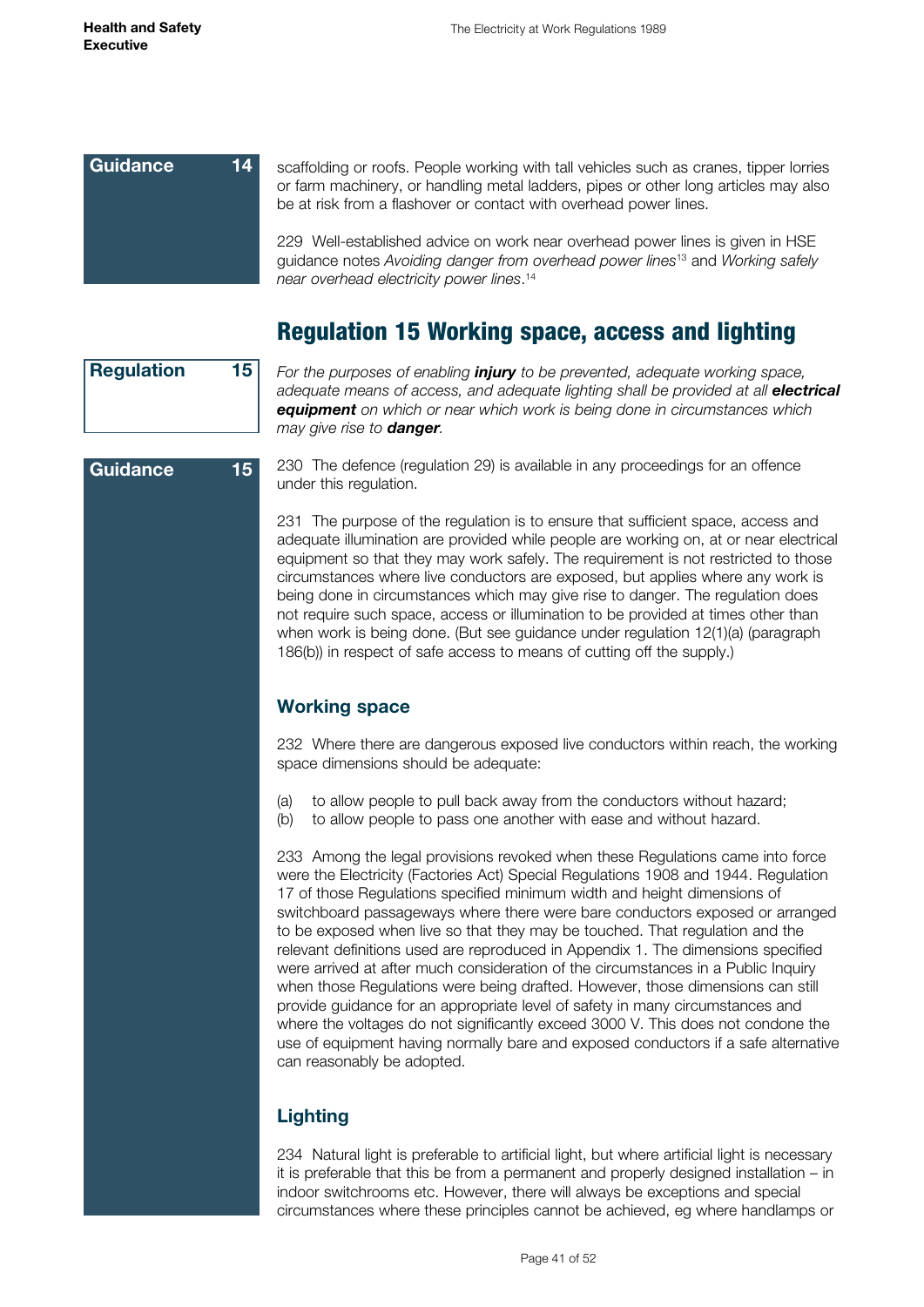#### <span id="page-41-0"></span>torches may be the sole or most important means of lighting. Whatever level of lighting is used, it must be adequate to enable injury to be prevented. HSE guidance *Lighting at work*15 refers. **Guidance 15**

# Regulation 16 Persons to be competent to prevent danger and injury

*No person shall be engaged in any work activity where technical knowledge or experience is necessary to prevent danger or, where appropriate, injury, unless he possesses such knowledge or experience, or is under such degree of supervision as may be appropriate having regard to the nature of the work.* **Regulation 16**

#### **Guidance 16**

235 The defence (regulation 29) is available in any proceedings for an offence under this regulation.

236 The object of the regulation is to ensure that people are not placed at risk due to their own lack of competence in dealing with electrical equipment, or that of others.

#### **'... prevent danger or, where appropriate, injury ...'**

237 This regulation uses both terms: 'injury' and 'danger'. The regulation therefore applies to all work associated with electrical equipment where danger may arise and whether or not danger (or the risk of injury) is actually present during the work. It will include situations where the elimination of the risk of injury, ie the prevention of danger, for the duration of the work is under the control of someone who must therefore possess sufficient technical knowledge or experience – or be so supervised etc – to be capable of ensuring that danger is prevented. For example, where a person is to isolate some electrical equipment before undertaking work on the equipment, they will require sufficient technical knowledge or experience to prevent danger during the isolation. There will be no danger from the equipment during the work, provided that the isolation has been carried out properly: danger will have been prevented. However, the person doing the work must have sufficient technical knowledge or experience so as to prevent danger during that work, eg by knowing not to work on adjacent 'live' circuits.

238 The regulation also covers those circumstances where danger is present, ie where there is a risk of injury, as for example where work is being done on live or charged equipment using special techniques and under the terms of regulation 14. In these circumstances, people must possess sufficient technical knowledge or experience – or be so supervised etc – to be capable of ensuring that injury is prevented.

#### **Technical knowledge or experience**

239 The scope of 'technical knowledge or experience' should include:

- (a) adequate knowledge of electricity;
- (b) adequate experience of the electrical work being carried out;
- (c) adequate understanding of the system to be worked on and practical experience of that class of system;
- (d) understanding of the hazards which may arise during the work and the precautions which need to be taken;
- (e) the ability to recognise at all times whether it is safe for work to continue.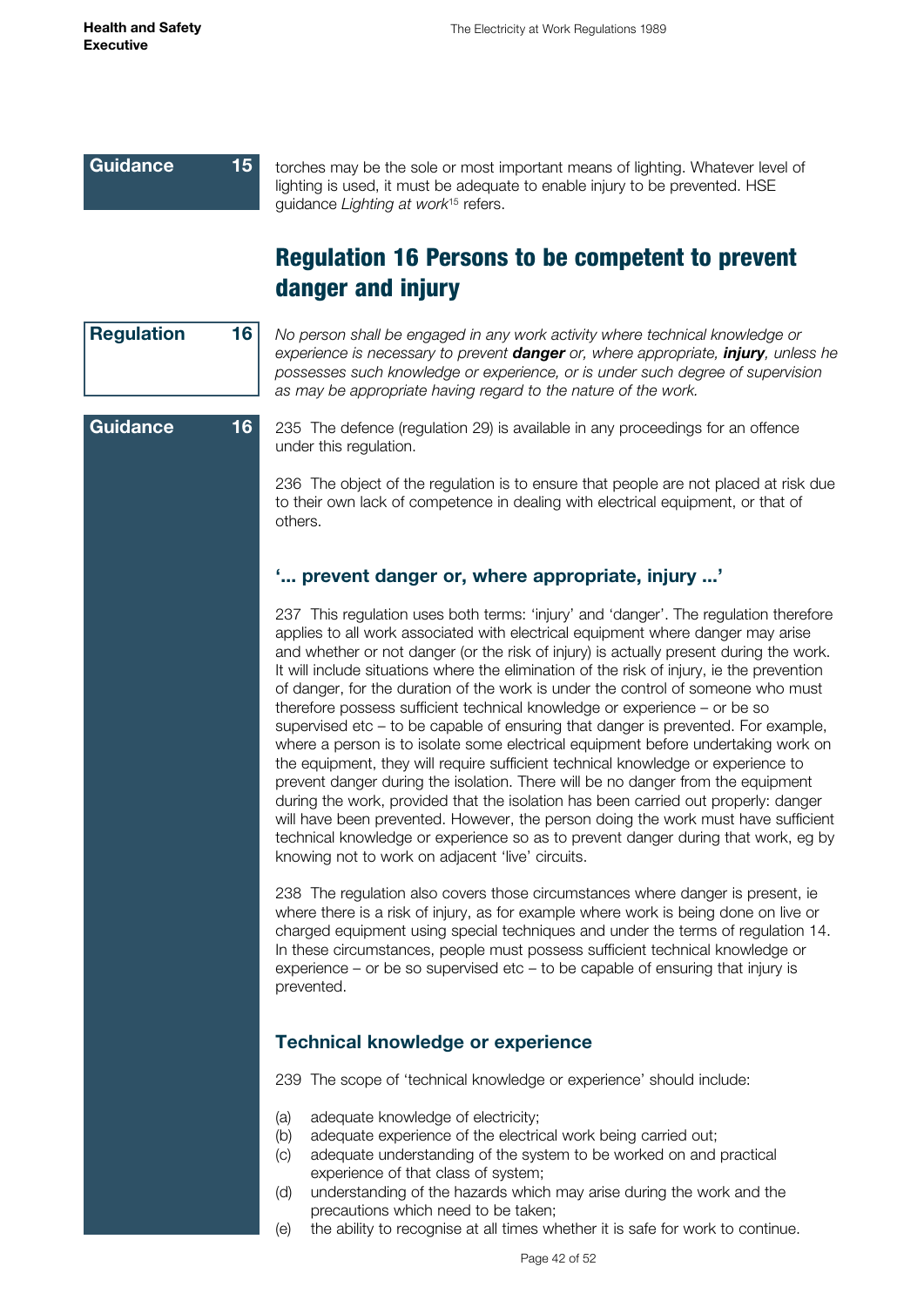<span id="page-42-0"></span>

| <b>Guidance</b> | 16 | <b>Allocation of responsibilities</b>                                                                                                                                                                                                                                                                                                                                                                                                                                                                                                                                                                                                                                                                                                                                                                                                                                                                                                                                                                                                       |
|-----------------|----|---------------------------------------------------------------------------------------------------------------------------------------------------------------------------------------------------------------------------------------------------------------------------------------------------------------------------------------------------------------------------------------------------------------------------------------------------------------------------------------------------------------------------------------------------------------------------------------------------------------------------------------------------------------------------------------------------------------------------------------------------------------------------------------------------------------------------------------------------------------------------------------------------------------------------------------------------------------------------------------------------------------------------------------------|
|                 |    | 240 Employees must be trained and instructed to ensure that they understand the<br>safety procedures which are relevant to their work and must work in accordance<br>with any instructions or rules laid down by their employer and directed at ensuring<br>safety.                                                                                                                                                                                                                                                                                                                                                                                                                                                                                                                                                                                                                                                                                                                                                                         |
|                 |    | <b>Supervision</b>                                                                                                                                                                                                                                                                                                                                                                                                                                                                                                                                                                                                                                                                                                                                                                                                                                                                                                                                                                                                                          |
|                 |    | 241 The regulation recognises that, in many circumstances, people will require<br>some degree of supervision where they do not have sufficient technical knowledge<br>or experience to ensure that they can undertake the work safely. Dutyholders, when<br>allocating to supervisors responsibilities for supervision, should clearly state to the<br>supervisor exactly what their responsibilities are and consider stating these<br>responsibilities in writing. Where the risks involved are low, verbal instructions are<br>likely to be adequate but as the risk or complexity increase there comes a point<br>where the need for written procedures becomes important if instructions are to be<br>understood and supervised more rigorously. In this context, supervision does not<br>necessarily require continual attendance at the work site, but the degree of<br>supervision and the manner in which it is exercised is for the dutyholders to arrange<br>to ensure that danger, or as the case may be, injury, is prevented. |
|                 |    | 242 You should also refer to appropriate guidance, such as that in national,<br>international, reputable foreign and harmonised or industry standards and codes of<br>practice, or to HSE guidance, or seek expert advice.                                                                                                                                                                                                                                                                                                                                                                                                                                                                                                                                                                                                                                                                                                                                                                                                                  |

# Regulations 17–28

243 Regulations 17 to 28 and Schedule 1 inclusive were revoked by the Mines Regulations 2014.

# Regulation 29 Defence

*In any proceedings for an offence consisting of a contravention of [regulations 4(4), 5, 8, 9, 10, 11, 12, 13, 14, 15 or 16,]\* it shall be a defence for any person to prove that he took all reasonable steps and exercised all due diligence to avoid the commission of that offence.*

*\* Amended by the Mines Regulations 2014, SI 2014/3248.*

244 Regulation 29 applies only in criminal proceedings. It provides a defence for a dutyholder who can establish that they took all reasonable steps and exercised all due diligence to avoid committing an offence under regulations 4(4), 5, 8, 9, 10, 11, 12, 13, 14, 15 or 16.

| Regulation |  |
|------------|--|
|            |  |
|            |  |
|            |  |

**Guidance 29**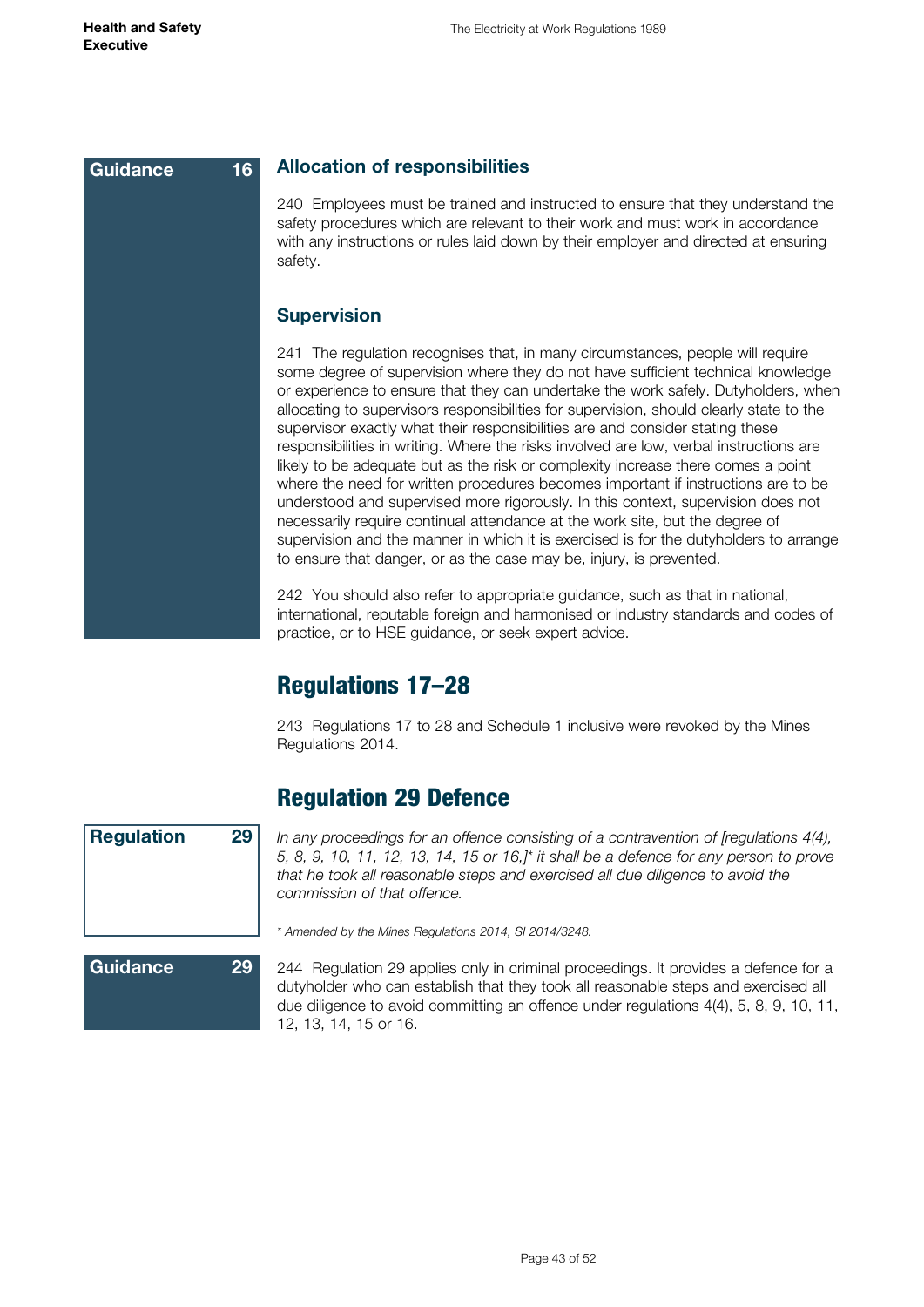# Regulation 30 Exemption certificates

<span id="page-43-0"></span>

| <b>Regulation</b> | 30 | Subject to paragraph (2), the Health and Safety Executive may, by a<br>certificate in writing, exempt -                                                                                                                                          |
|-------------------|----|--------------------------------------------------------------------------------------------------------------------------------------------------------------------------------------------------------------------------------------------------|
|                   |    | (a)<br>any person;<br>(b)<br>any premises;<br>(C)<br>any electrical equipment;<br>(d)<br>any electrical system;<br>any electrical process;<br>(e)<br>(f)<br>any activity,                                                                        |
|                   |    | or any class of the above, from any requirement or prohibition imposed by these<br>Regulations and any such exemption may be granted subject to conditions and to<br>a limit of time and may be revoked by a certificate in writing at any time. |
|                   |    | The Executive shall not grant any such exemption unless, having regard<br>(2)<br>to the circumstances of the case, and in particular to $-$                                                                                                      |
|                   |    | the conditions, if any, which it proposes to attach to the exemption; and<br>(a)<br>(b)<br>any other requirements imposed by or under any enactment which apply<br>to the case,                                                                  |
|                   |    | it is satisfied that the health and safety of persons who are likely to be affected by<br>the exemption will not be prejudiced in consequence of it.                                                                                             |

# **Guidance 30**

245 HSE is given power to issue general or special exemptions and to impose conditions and time limits on them. It is a standard power given to allow the variation of legal duties where, in circumstances unforeseen by those drafting the legislation, they are in practice unnecessary or inappropriate. Exemptions would be granted only in very exceptional circumstances.

# Regulation 31 Extension outside Great Britain

| <b>Regulation</b> | 31 | These Regulations shall apply -                                                                                                                                                                                                                                                                                                                                                                                                   |
|-------------------|----|-----------------------------------------------------------------------------------------------------------------------------------------------------------------------------------------------------------------------------------------------------------------------------------------------------------------------------------------------------------------------------------------------------------------------------------|
|                   |    | in Great Britain; and<br>(a)<br>outside Great Britain as sections 1 to 59 and 80 to 82 of the Health and<br>(b)<br>Safety at Work etc Act 1974 apply by virtue of the provisions of the<br>Health and Safety at Work etc Act 1974 (Application outside Great<br>Britain) Order 1995.                                                                                                                                              |
| <b>Guidance</b>   | 31 | 246 Regulation 31 was modified by the Offshore Electricity and Noise Regulations<br>1997. Although the regulation refers to the Health and Safety at Work etc Act 1974<br>(Application outside Great Britain) Order 1995, this order has been revoked. The<br>regulation should be read as referring to the Health and Safety at Work etc Act<br>1974 (Application outside Great Britain) Order 2013 (SI 2013/240). <sup>16</sup> |
|                   |    | 247 The Electricity at Work Regulations apply to all work activities on offshore<br>installations, wells, pipelines and pipelines works and to certain connected activities                                                                                                                                                                                                                                                       |

within the territorial waters of Great Britain, or in the designated areas of the UK Continental Shelf. They also apply to certain other activities within territorial waters, including the construction and operation of wind farms.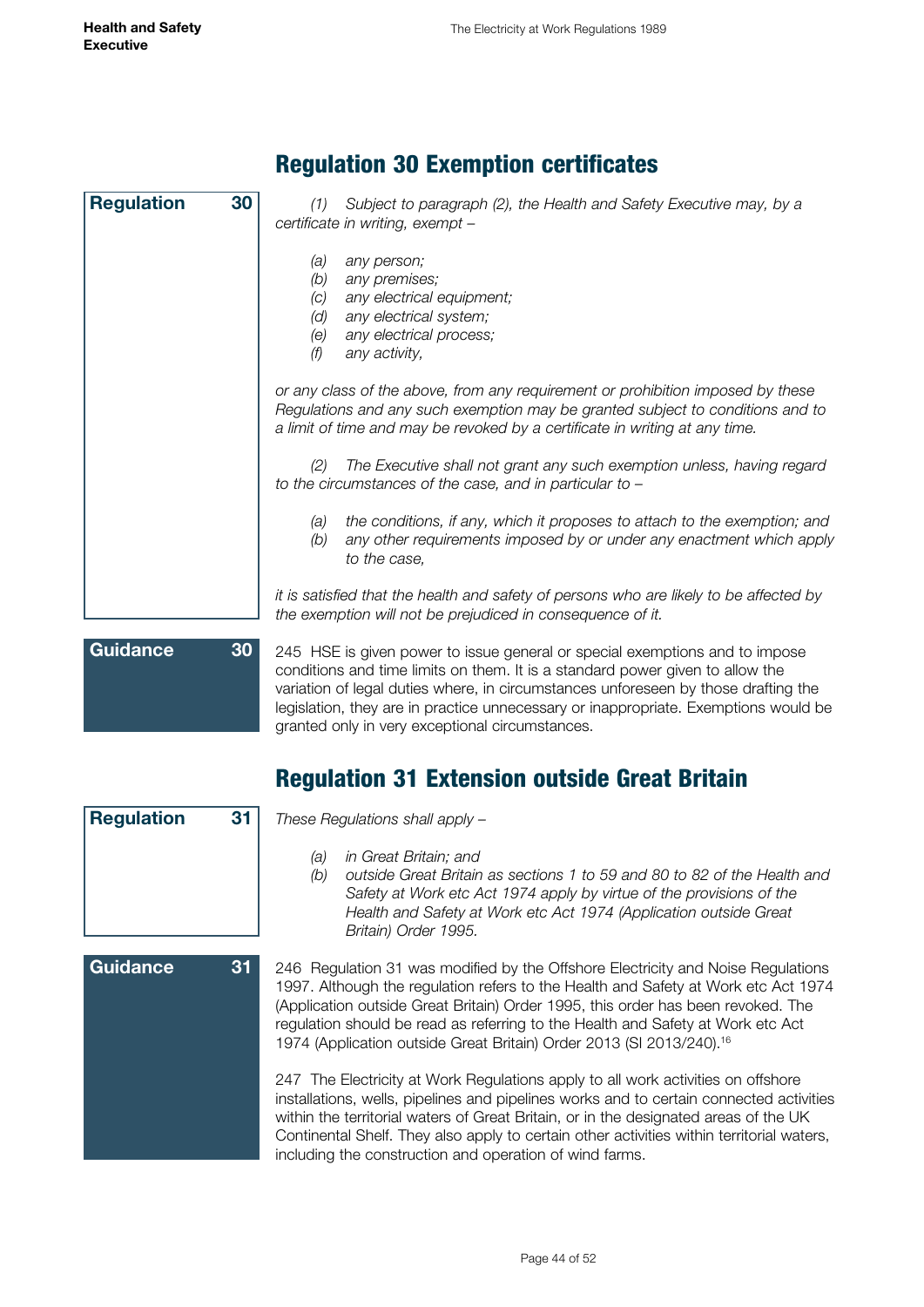# <span id="page-44-0"></span>**Regulation 32**

Regulation 32 Disapplication of duties

*The duties imposed by these Regulations shall not extend to –*

- *(a) the master or crew of a sea-going ship or to the employer of such persons, in relation to the normal ship-board activities of a ship's crew under the direction of the master; or*
- *(b) any person, in relation to any aircraft or hovercraft which is moving under its own power.*

#### **Sea-going ships Guidance 32**

248 Sea-going ships are subject to other electrical safety legislation which gives protection to people on board. Regulation 32 disapplies the Electricity at Work Regulations from these ships as far as the normal ship-board activities of a ship's crew under the direction of the master is concerned. It does not disapply them in respect of other work activities however, eg where a shore-based electrical contractor goes on board to carry out electrical work on the ship. That person's activities will be subject to the Regulations within the general applicability of the Regulations. The Regulations will apply outside Great Britain only as provided for under regulation 31.

#### **Aircraft and hovercraft**

249 The Regulations may apply only while an aircraft or hovercraft is not moving under its own power.

#### **Vehicles**

250 The Regulations may apply to electrical equipment on vehicles if this equipment may give rise to danger.

# Regulation 33 Revocations and modifications



*(1) The instruments specified in column 1 of Part I of Schedule 2 are revoked to the extent specified in the corresponding entry in column 3 of that Part.*

*(2) The enactments and instruments specified in Part II of Schedule 2 shall be modified to the extent specified in that Part.*

*(3) In the Mines and Quarries Act 1954, the Mines and Quarries (Tips) Act*  1969 and the Mines Management Act 1971, and in regulations made under any of *those Acts, or in health and safety regulations, any reference to any of those Acts shall be treated as including a reference to these Regulations.*

#### **Guidance 33**

251 The Regulations replace or modify a number of statutory provisions in accordance with the intention of the HSW Act section 1(2).

252 Systems and equipment which were subject to provisions which have been revoked are now subject to these Regulations.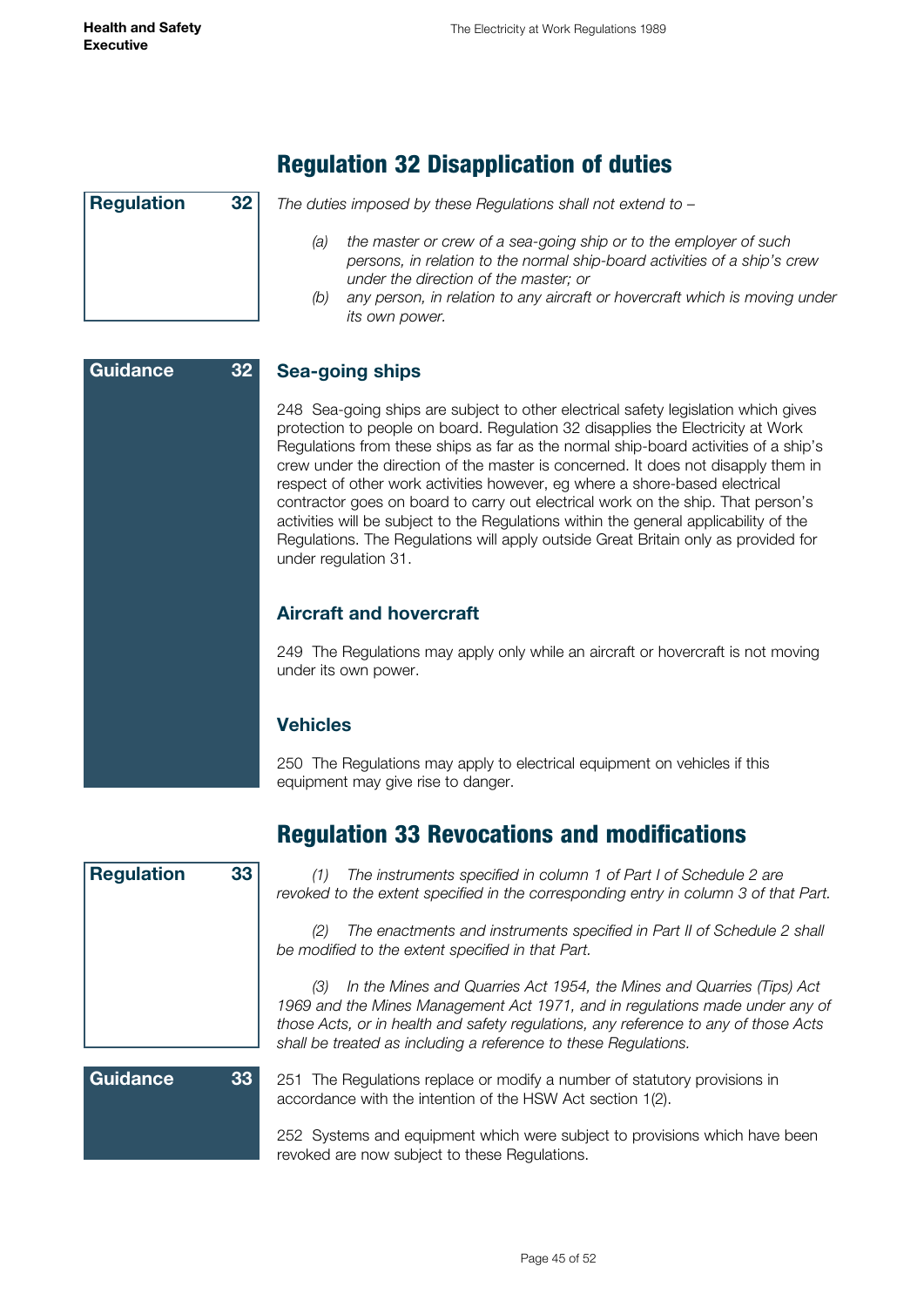# <span id="page-45-0"></span>Appendix 1

#### **Working space and access: Historical comment on revoked legislation (see regulation 15)**

Among the legal provisions revoked upon the coming into force of the Electricity at Work Regulations 1989 were the Electricity (Factories Act) Special Regulations 1908 and 1944. Regulation 17 of those Regulations specified minimum width and height dimensions of 'switchboard passage-ways' if there were 'bare conductors' exposed or arranged to be exposed when 'live' so that they may be touched. These related to what are commonly known as 'open type' switchboards which had much exposed copper work, knife switches etc. That regulation (and the key definitions used at that time) are reproduced below for information. The dimensions which were specified by that regulation were arrived at after much consideration of the circumstances at the time. A compromise was struck between the objective of achieving the safety of those who had to work at and operate these 'open type' switchboards and the need to recognise the constraints imposed by the installations existing and the nature of the technology in 1908. Even though the dimensions were a compromise, it was widely recognised that they were a good minimum standard which had been found necessary following a number of severe and fatal accidents in factories and power stations due to inadequate space or cluttered access in the vicinity of bare live conductors at these 'open type' switchboards. The dimensions chosen allowed workmen to operate or otherwise work upon the switchboard in reasonable safety and allowed, for example, people to pass one another in the switchboard passageway without being placed at unacceptable risk of touching live conductors.

Where the need does arise to work on or near live conductors, the principles of providing adequate working space and uncluttered access/egress, which were expressed in regulation 17 of the Electricity (Factories Act) Special Regulations 1908 and 1944, should be given proper consideration.

#### **Regulation 17 (of 1908 Regulations)**

At the working platform of every switchboard and in every *switchboard passageway*, if there be *bare conductors* exposed or arranged to be exposed when *live* so that they may be touched, there shall be a clear and unobstructed passage of ample width and height, with a firm and even floor. Adequate means of access, free from danger, shall be provided for every *switchboard passage-way*.

The following provisions shall apply to all such *switchboard* working platforms and passage-ways constructed after January 1, 1909 unless the bare conductors, whether overhead or at the sides of the *passage-ways*, are otherwise adequately protected against *danger* by divisions or screens or other suitable means: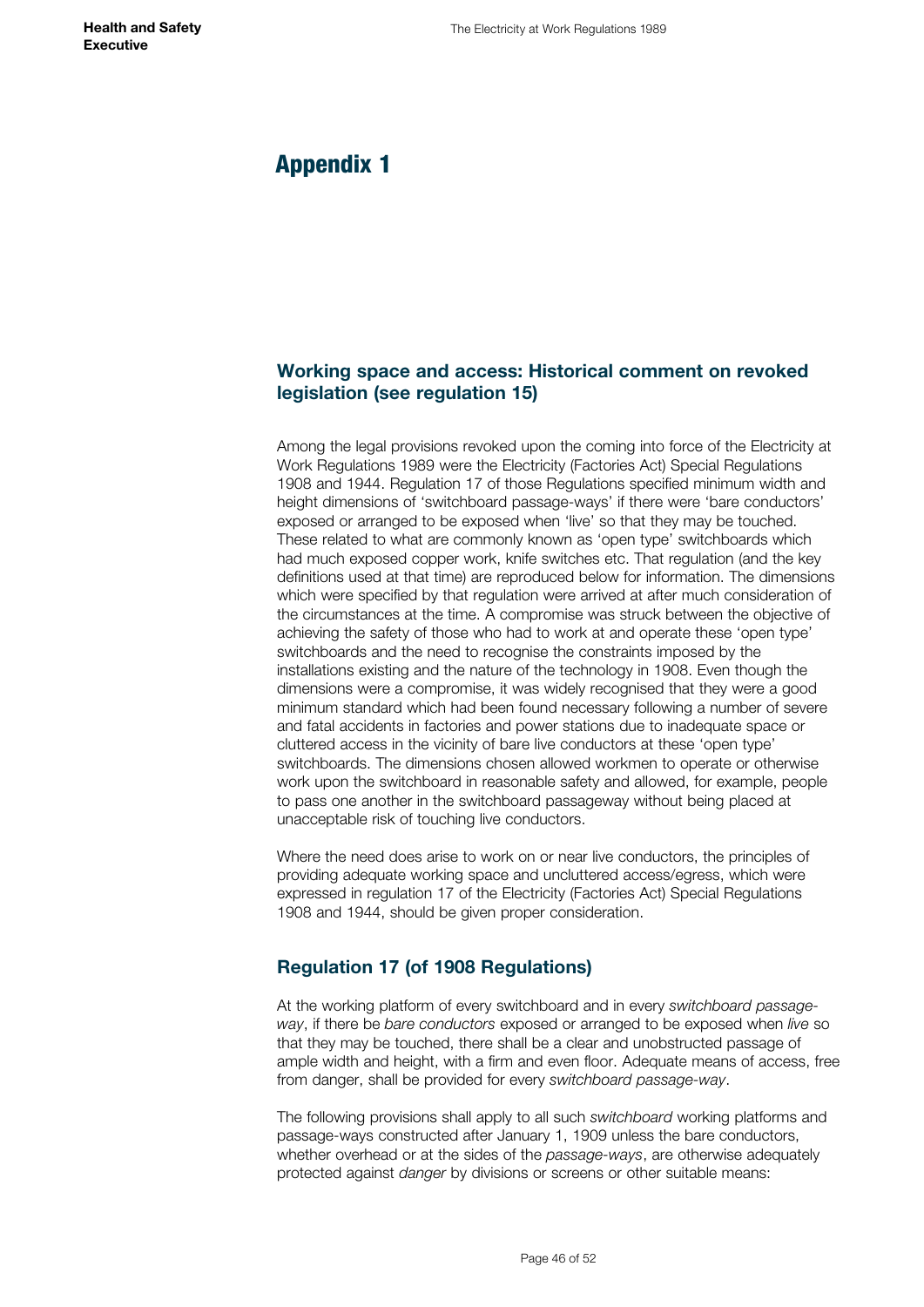- (a) Those constructed for *low pressure* and *medium pressure switchboards* shall have a clear height of not less than 7 ft and a clear width measured from *bare conductor* of not less than 3 ft.
- (b) Those constructed for *high pressure* and *extra high pressure switchboards*, other than operating desks or panels working solely at *low pressure*, shall have a clear height of not less than 8 ft and a clear width measured from *bare conductor* of not less than 3 ft 6 in.
- (c) Bare conductors shall not be exposed on both sides of the *switchboard passage-way* unless either (i) the clear width of the passage is in the case of *low pressure* and *medium pressure* not less than 4 ft 6 in and in the case of *high pressure* and *extra high pressure* not less than 8 ft in each case measured between bare conductors, or (ii) the *conductors* on one side are so guarded that they cannot be accidentally touched.

#### **Key definitions used in the 1908 Regulations**

*Switchboard* means the collection of switches or fuses, *conductors*, and other *apparatus* in connection therewith, used for the purpose of controlling the current or pressure in any *system* or part of a *system*.

*Switchboard passage-way* means any passage-way or compartment large enough for a person to enter, and used in connection with a *switchboard* when *live*.

*Low pressure* means a *pressure* in a *system* normally not exceeding 250 volts where the electrical energy is used.

*Medium pressure* means a *pressure* in a *system* normally above 250 volts, but not exceeding 650 volts, where the electrical energy is used.

*High pressure* means a *pressure* in a system normally above 650 volts, but not exceeding 3000 volts, where the electrical energy is used or supplied.

*Extra-high pressure* means a *pressure* in a *system* normally exceeding 3000 volts where the electrical energy is used or supplied.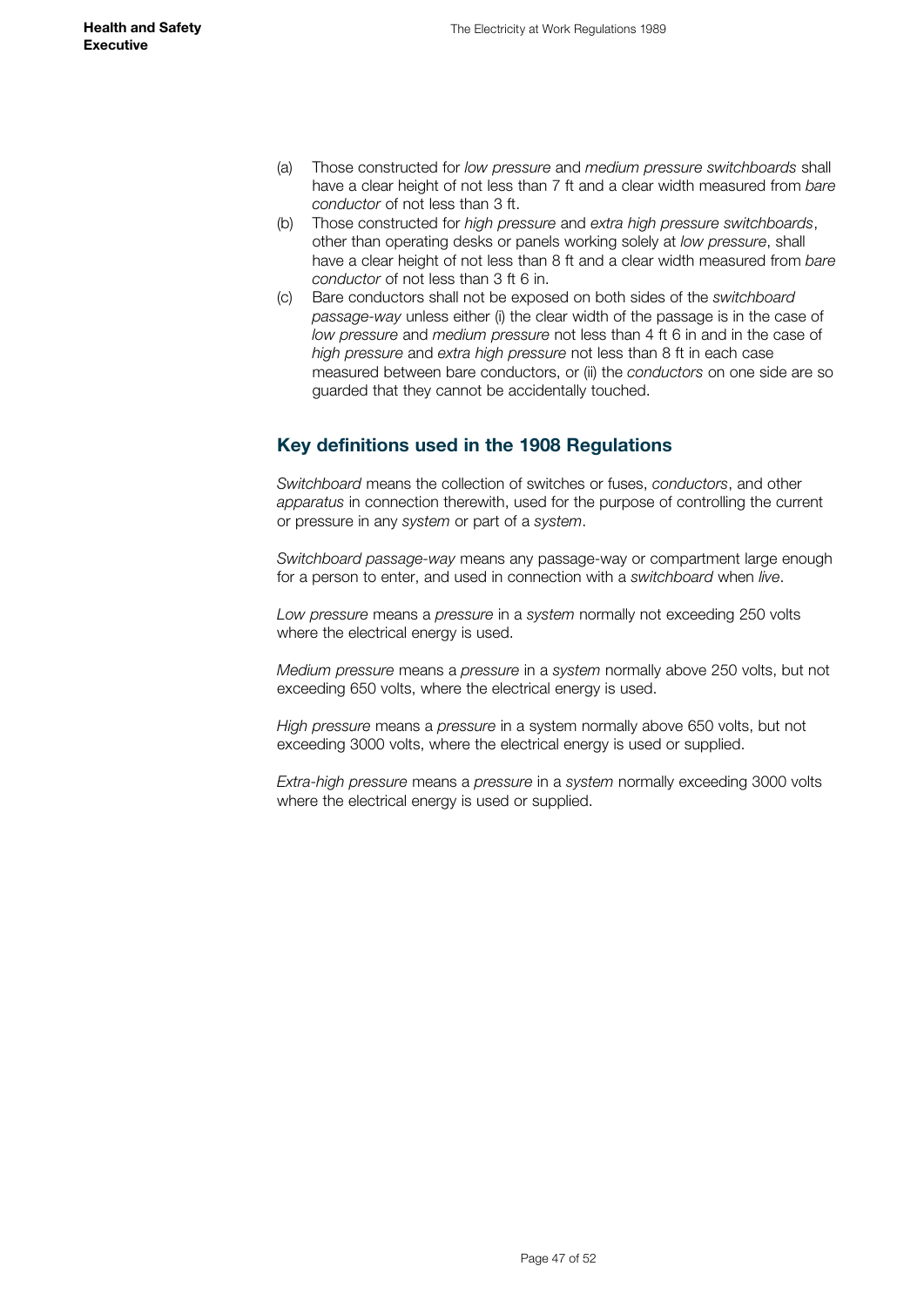# <span id="page-47-0"></span>References and further reading

#### **References**

1 *Electrical safety in mines* HSG278 HSE Books 2015 [www.hse.gov.uk/pubns/books/hsg278.htm](http://www.hse.gov.uk/pubns/books/hsg278.htm)

2 *The Health and Safety at Work etc Act 1974 (c37)* The Stationery Office 1974 ISBN 978 0 10 543774 1

3 *Managing for health and safety* HSG65 (Third edition) HSE Books 2013 [www.hse.gov.uk/pubns/books/hsg65.htm](http://www.hse.gov.uk/pubns/books/hsg65.htm)

4 BS 7671 *Requirements for electrical installations. IET Wiring Regulations. Seventeenth edition* British Standards Institution

5 *The Electricity Safety, Quality and Continuity Regulations 2002 (ESQCR)*  SI 2002/2665 The Stationery Office [www.legislation.gov.uk](http://www.legislation.gov.uk)

6 *Guide to effects of current on human beings and livestock. Special aspects relating to human beings* PD 60479-2:1987 IEC www.iec.ch

7 *Safety of equipment electrically connected to a telecommunication network* 62151:2000 IEC [www.iec.ch](http://www.iec.ch)

8 *Electricity at work: Safe working practices* HSG85 (Third edition) HSE Books 2013 [www.hse.gov.uk/pubns/books/hsg85.htm](http://www.hse.gov.uk/pubns/books/hsg85.htm)

9 *Dangerous substances and explosive atmospheres: Dangerous Substances and Explosive Atmospheres Regulations 2002. Approved Code of Practice and guidance* L138 (Second edition) HSE Books 2013 [www.hse.gov.uk/pubns/books/l138.htm](http://www.hse.gov.uk/pubns/books/l138.htm)

10 *Maintaining portable electric equipment in low-risk environments* Leaflet INDG236(rev3) HSE Books 2013 www.hse.gov.uk/pubns/indg236.htm

11 *First aid at work: The Health and Safety (First-Aid) Regulations 1981. Guidance on Regulations* L74 (Third edition) HSE Books 2013 [www.hse.gov.uk/pubns/books/l74.htm](http://www.hse.gov.uk/pubns/books/l74.htm)

12 *Avoiding danger from underground services* HSG47 (Third edition) HSE Books 2013 [www.hse.gov.uk/pubns/books/hsg47.htm](http://www.hse.gov.uk/pubns/books/hsg47.htm)

13 *Avoiding danger from overhead power lines* General Guidance Note GS6 (Fourth edition) HSE 2013 www.hse.gov.uk/pubns/gs6.htm

14 *Working safely near overhead electricity power lines* AIS8(rev3) HSE Books 2012 [www.hse.gov.uk/pubns/ais8.htm](http://www.hse.gov.uk/pubns/ais8.htm)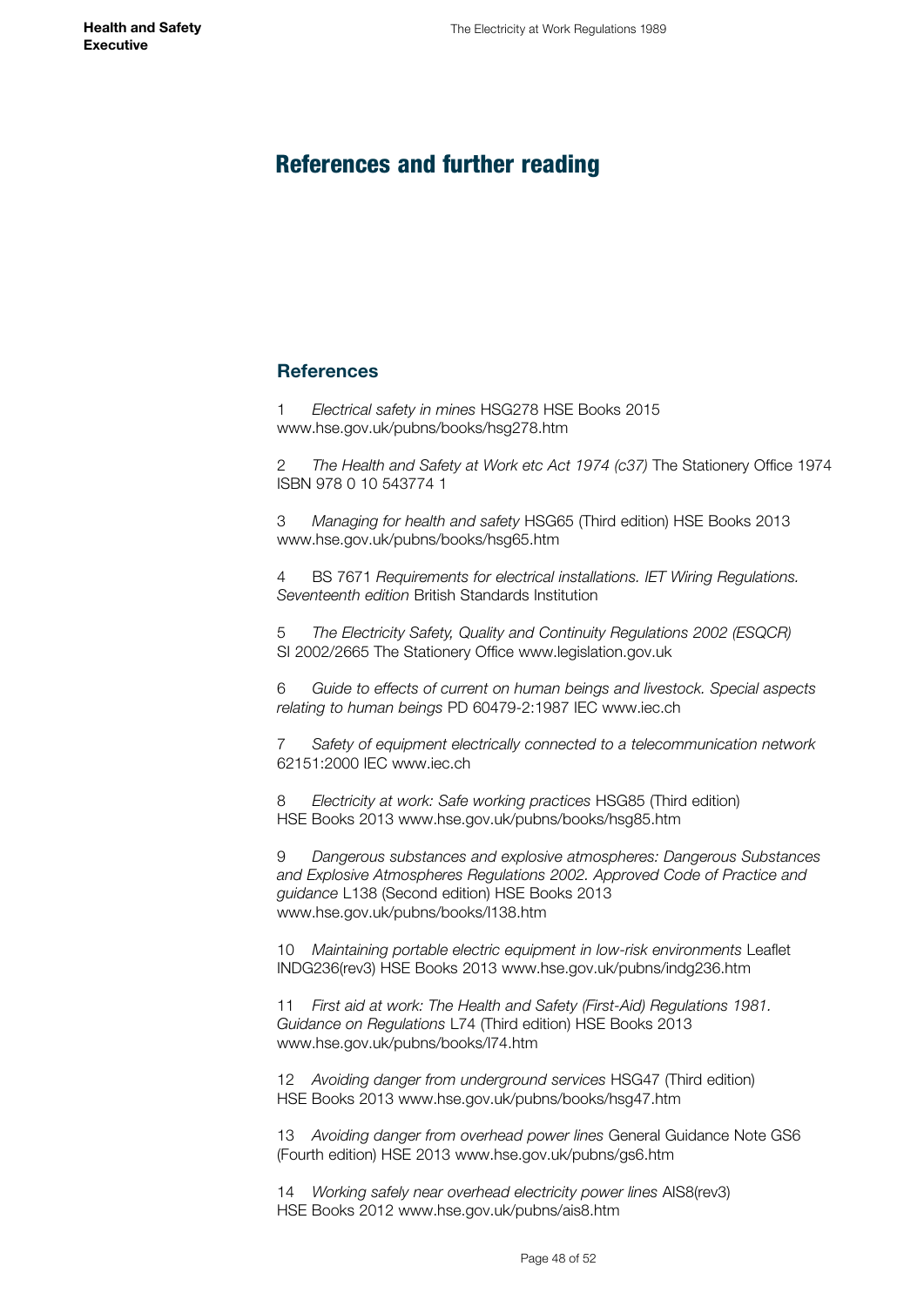15 *Lighting at work* HSG38 (Second edition) HSE Books 1998 www.hse.gov.uk/ pubns/books/hsg38.htm

16 *The Health and Safety at Work etc Act 1974 (Application outside Great Britain) Order* 2013 SI 2013/240 The Stationery Office

#### **Further reading**

#### *Guidance*

*Electrical safety and you: A brief guide* Leaflet INDG231(rev1) HSE Books 2012 [www.hse.gov.uk/pubns/indg231.htm](http://www.hse.gov.uk/pubns/indg231.htm)

*Electrical risks from steam/water pressure cleaners* Plant and Machinery Guidance Note PM29 (Second edition) HSE Books 1995 www.hse.gov.uk/pubns/pm29.htm

*Selection and use of electric handlamps* Plant and Machinery Guidance Note PM38 (web only) HSE Books 2007 www.hse.gov.uk/pubns/pm38.htm

*Electrical test equipment for use by electricians* General Guidance Note GS38 (Fourth edition) HSE Books 2015 [www.hse.gov.uk/pubns/gs38.htm](http://www.hse.gov.uk/pubns/gs38.htm)

*Electrical safety at places of entertainment* General Guidance Note GS50 (Third edition) HSE Books 2014 [www.hse.gov.uk/pubns/gs50.htm](http://www.hse.gov.uk/pubns/gs50.htm)

*Keeping electrical switchgear safe* HSG230 HSE Books 2015 [www.hse.gov.uk/pubns/books/hsg230.htm](http://www.hse.gov.uk/pubns/books/hsg230.htm)

Listed below are standards, codes of practice and other publications which contain guidance relevant to these Regulations and electrical safety – published by bodies other than HSE. Most of these documents are the product of technical committees on which HSE has been represented. This does not mean, however, that the documents are concerned solely with safety and users should bear in mind the scope of the safety content of these documents and the fact that they have largely been arrived at through a process of consensus.

#### *International Electrotechnical Commission (IEC) publications*

*Guide to effects of current on human beings and livestock. Part 1: General aspects*  TS 60479-1:2005 IEC [www.iec.ch](http://www.iec.ch)

*Safety of equipment electrically connected to a telecommunication network* 62151:2000 IEC [www.iec.ch](http://www.iec.ch)

*Extra-low voltage (ELV) – Limit values* 61201:ed 2.0 2007–08 IEC www.iec.ch

*Effects of current on human beings and livestock. General aspects*  DD IEC/TS 60479-1 [www.iec.ch](http://www.iec.ch)

*Guide to effects of current on human beings and livestock. Special aspects relating to human beings* PD 6519-2:1998 IEC 60479-2 [www.iec.ch](http://www.iec.ch)

*Safety of equipment electrically connected to a telecommunication network*  IEC 62151 [www.iec.ch](http://www.iec.ch)

*Extra-low voltage (ELV) – Limit values* IEC 61201 ed 2.0 [www.iec.ch](http://www.iec.ch)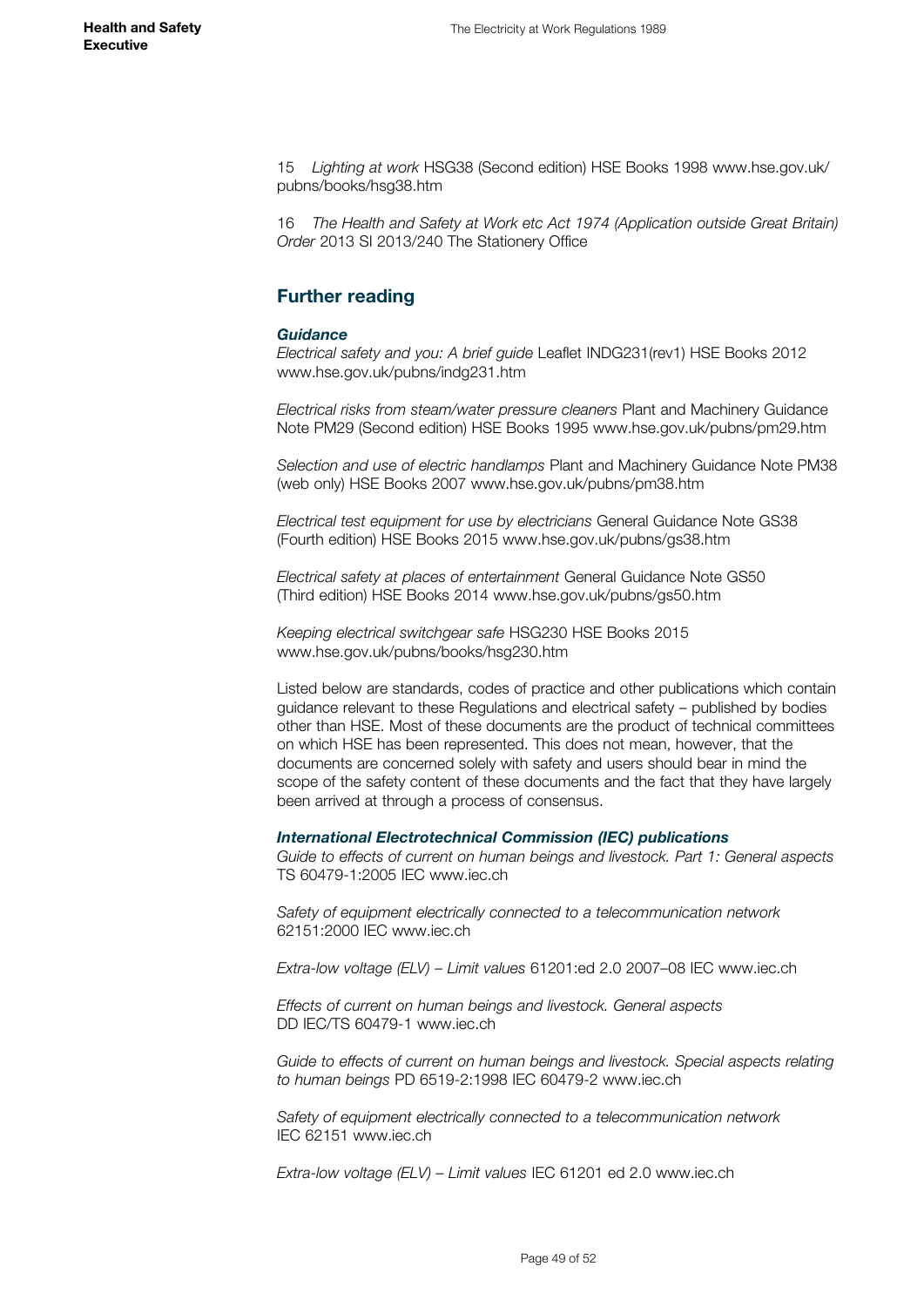#### *British Standards*

The following British Standards are relevant to different aspects of electrical safety. The up-to-date version of each standard is available from BSI on <http://shop.bsigroup.com> (see Further information).

BS 4363 *Specification for distribution assemblies for reduced low voltage electricity supplies for construction and building sites*

BS 4444 *Guide to electrical earth monitoring and protective conductor proving*

BS 6423 *Code of practice for maintenance of low-voltage electrical switchgear and controlgear*

BS 6626 *Maintenance of electrical switchgear and control gear for voltages above 1 kV and up to and including 36 kV. Code of practice*

BS 6867 *Maintenance of electrical switchgear for voltages above 36 kV. Code of practice*

BS 7375 *Distribution of electricity on construction and building sites. Code of practice*

BS 7430 *Code of practice for protective earthing of electrical installations*

BS 7671 *Requirements for Electrical Installations. IET Wiring Regulations. Seventeenth edition*

BS 7909 *Code of practice for temporary electrical systems for entertainment and related purposes*

BS EN 50050 *Electrostatic hand-held spraying equipment. Safety requirements (50050 series, see Parts 1, 2 & 3)*

BS EN 60034 *Rotating electrical machines. Degrees of protection provided by the internal design of rotating electrical machines (IP Code). Classification*

BS EN 60079 *Explosive atmospheres (60079 series, see Parts 0, 14, 17, 31)*

BS EN 60204-1 *Safety of machinery. Electrical equipment of machines. General requirements*

BS EN 60529 *Degrees of protection provided by enclosures (IP Code)*

BS EN 60903 *Live working. Gloves of insulating material*

BS EN 60947 *Low-voltage switchgear and controlgear (60947 series, see Parts 1, 2)*

BS EN 61111 *Live working. Electrical insulating matting*

BS EN 61439-1 *Low-voltage switchgear and controlgear assemblies. General rules*

BS EN 61439-2 *High-voltage switchgear and controlgear. Alternating current circuit breakers*

BS EN 62271 *High-voltage switchgear and controlgear (62771 series, see Parts 100, 102)*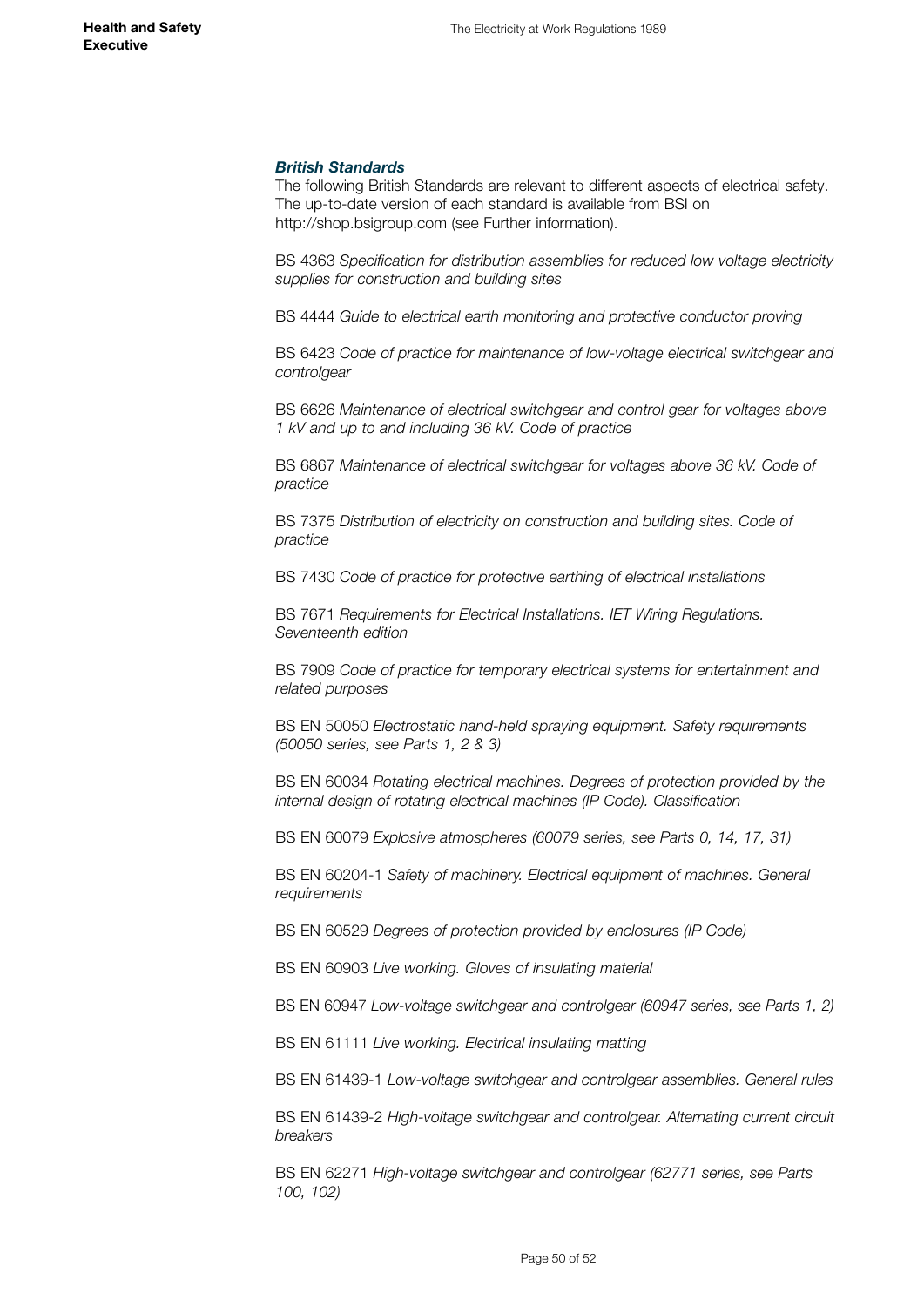BS EN 62305-1 *Protection against lightning. General principles*

BS EN 81-20 *Safety rules for the construction and installation of lifts. Lifts for the transportation of persons and goods. Passenger and goods passenger lifts* 

PD CLC/TR 50404 *Electrostatics. Code of practice for the avoidance of hazards due to static electricity*

#### *Useful web links*

[www.hse.gov.uk/construction/safetytopics/electricity.htm](http://www.hse.gov.uk/construction/safetytopics/electricity.htm)

International Electrotechnical Commission (IEC) www.iec.ch